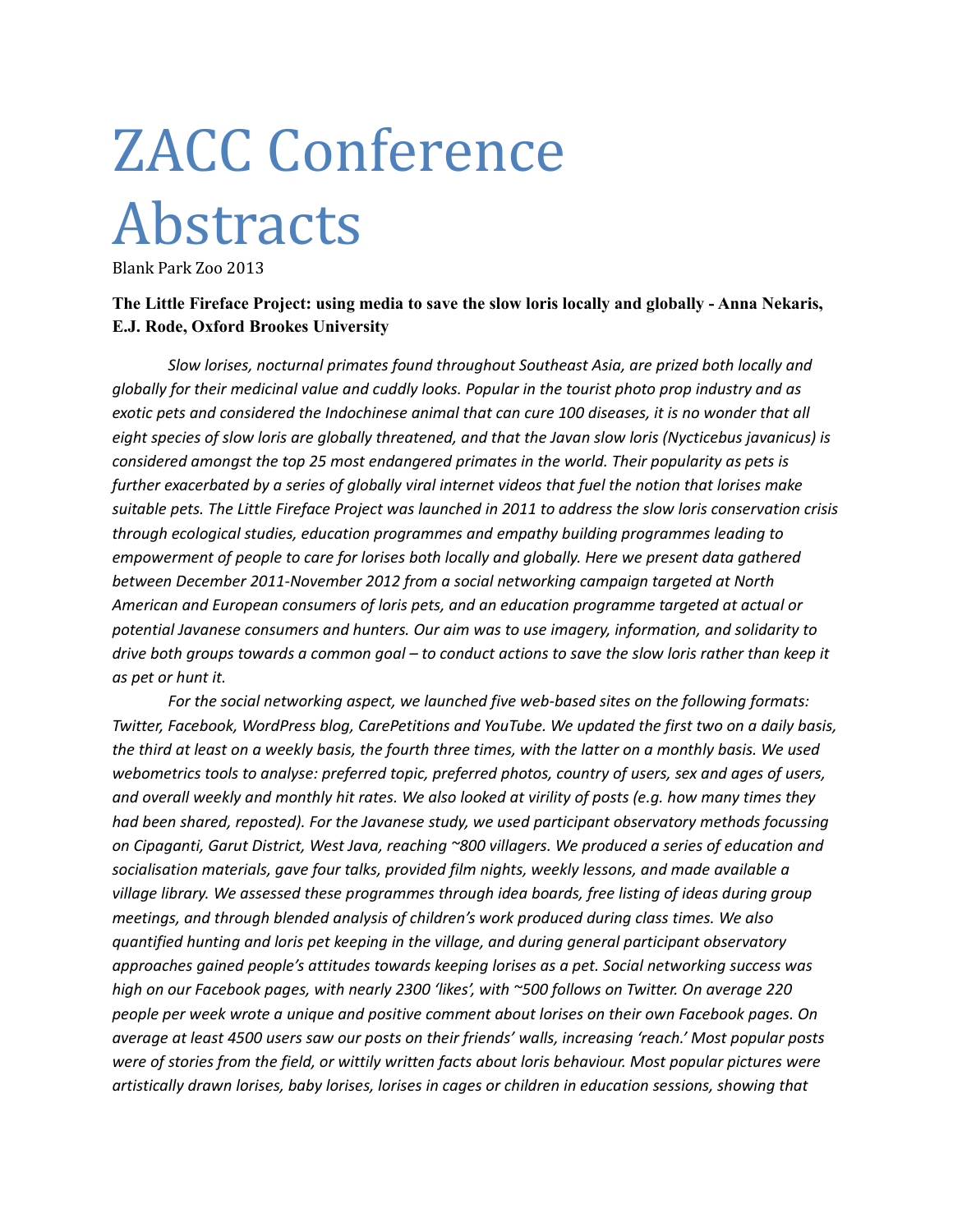*people want to see the real side of conservation but also be heartened by 'cute' pictures. Petitions were popular, and gained up to 5000 signatures in one week. In the village, we produced a leaflet describing our project, accompanied with a sticker, wall calendar, t-shirt, bandana, and showed a film that had been made in the village. Local people's responses about the loris included the word 'innocent' and 'shy' and 90% of respondents did not know much about it. 80% agreed it was interesting to learn more about it. Three informants said the project was valuable to the village as it specifically brought international pride about the loris to the village. Many simply liked the free gifts and interaction with foreign people. Only two lorises were caught in the one year in the village and these were released back to the forest. As the area was reported to be a heavy hunting area before our arrival, we consider this a success. Of 19 study animals, none have been lost to poaching. When asked to draw their favourite animal, 19% of children now choose the loris or other local species rather than livestock. Our next stage in the project is to introduce a Junior Reporters scheme whereby teenagers in the village will make their own films about the project and introduce them to our social networking sites. This will also be done by project partners in Cambodia and India. Through this manner, we hope that our western audience will continue to support loris conservation through their enthusiastic posting and that local people will feel empowered to conserve the lorises.*

#### **Act for Wildlife: Increasing the ability to promote conservation activities, influence behaviour change and encourage fundraising for field conservation - Catherine Barton, Chester Zoo**

*Conservation organisations are constantly looking for new ways to communicate their conservation activities to wider audiences. In recent years, social media has become an effective and powerful source for communicating stories. Social media communication tools allow the public to instantly and regularly receive news from the field, and interact with a like-minded community, thus engaging them with conservation activities. By promoting empathy and understanding for projects this can result in direct donations to conservation projects. Chester Zoo runs ten flagship conservation programmes around the world, with direct technical involvement from skilled zoo staff, significant financial investment and partnering with various conservation organisations and Government bodies. We also financially support around 60 projects a year through our Conservation and Research Grants. However a 2009 attitude survey looking at people's perception of the zoo found that only 35% of non-Chester Zoo visitors in the UK agreed that we support conservation projects around the world, as opposed to 73% of Chester Zoo visitors. Promoting our conservation message to a wider audience than zoo visitors is often a challenge as is the continued battle to change public perception that zoos are more than just a tourist attraction. Financially, zoos are dependent upon visitors and thus effective branding as a tourist attraction is essential. Yet the modern zoo also wants, and needs, to be recognised as a conservation organisation.* 

*To meet this challenge, in June 2011 Chester Zoo launched a new initiative 'Act for Wildlife', which specifically aims to promote our field conservation work, influence public attitudes and individual behaviour and financially sustain our field conservation activities by removing some of its dependence on Chester Zoo gate income. A new website was launched alongside associated social media pages such as Facebook, Twitter and YouTube. In 2012, the first full year in operation, the website received 192,411 page views compared to the conservation pages of the well-established Chester Zoo website which*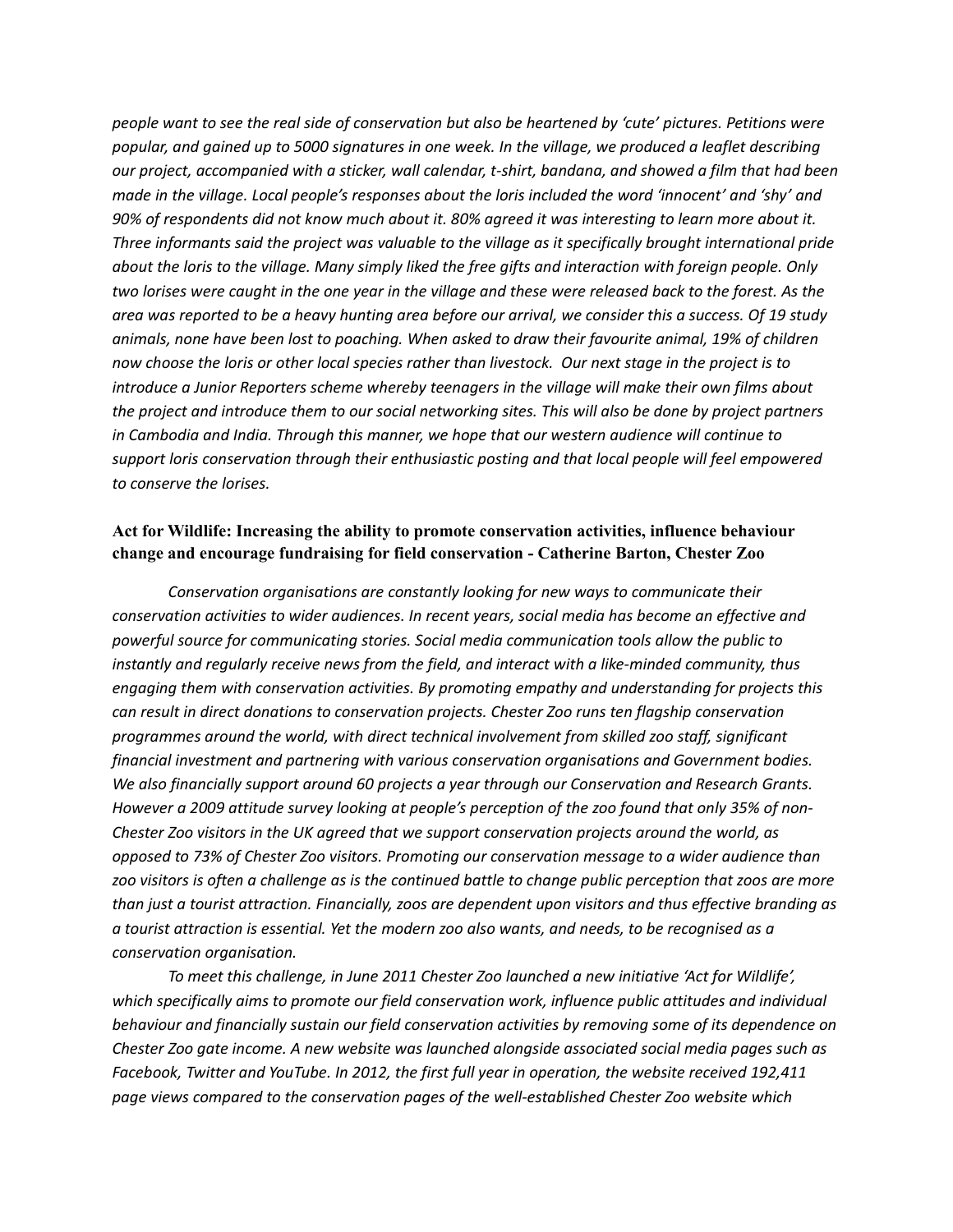*received 193,474 page views. Act for Wildlife now has nearly 8000 fans on Facebook; this number is continually growing. The Act for Wildlife initiative has allowed us to showcase the zoo's field work and influence a wider audience who may be outside of the normal zoo visitor demographic. The website highlights field staff from the projects, and blogs received directly from the projects have been a useful tool in connecting the public with conservationists on the ground. Despite reaching many of the initial targets, as with every new initiative, lessons have been learnt along the way. Ensuring that there was a clear link between Chester Zoo and Act for Wildlife was an important part of the strategy; a survey in 2010 found that people would be more willing to donate to a trusted and known organisation such as Chester Zoo.* 

*However, achieving recognition for Act for Wildlife as Chester Zoo's conservation banner has taken longer than initially anticipated. Receiving news and updates from field projects is also often challenging due to the amount of time spent away from communication links when in the field. Organisations on the ground are also often limited in funds and staff time and promotion of activities can come second to delivering project objectives. Keeping a constant flow of information running through the various social media channels has therefore proved to be a time consuming job. Initial financial targets have been changed in order to compensate for these various challenges; however over time donations have increased and so far an extra £20,000 has been raised for our conservation activities. Due to the nature of social media, an online community is created through 'word of mouth' and as followers have increased, so have the donations. In the future, we hope to not only build upon the online community we have already formed, but also encourage more people to get directly involved through awareness campaigns, organising their own fundraising activities and to change their behaviour to positively impact upon biodiversity conservation.*

# **A new approach to conservation education films - Michelle Slavin, Richard Bergl, John Tinka North Carolina Zoo**

*The North Carolina Zoo's UNITE for the Environment Program (UNITE) in Uganda has taken the lead on a collaborative effort between three organizations active in conservation and research in Uganda (UNITE, the Kasiisi Project and the Max Planck Institute for Evolutionary Anthropology) and the Dutch NGO Nature for Kids, to educate children about the threats to great apes in Uganda in a new and innovative way. The Great Ape Education Project (GAEP) began in 2012 with the goal of developing a series of three great ape-focused conservation films, a range of supporting educational materials, teacher training programs and using these to conduct extensive educational outreach. The films and associated material are designed to be accessible to local people and sensitive to cultural beliefs and traditions. The films were produced in both English and Runyakitara (the primary language where the three organizations work) and were filmed on location in Uganda using local actors in order to develop a sense of ownership within the communities we work. A French version is also being produced for use in Francophone Africa. Each film tells the story of two young Ugandan children working together to save great apes that face real life conservation issues: habitat loss, snaring and bushmeat. The films emphasize the similarities between gorillas, chimpanzees and humans—an important factor when working to develop empathy for and a deeper understanding about great apes. The Great Ape Education Project is designed to work within the existing framework of each NGO's activities and impacts*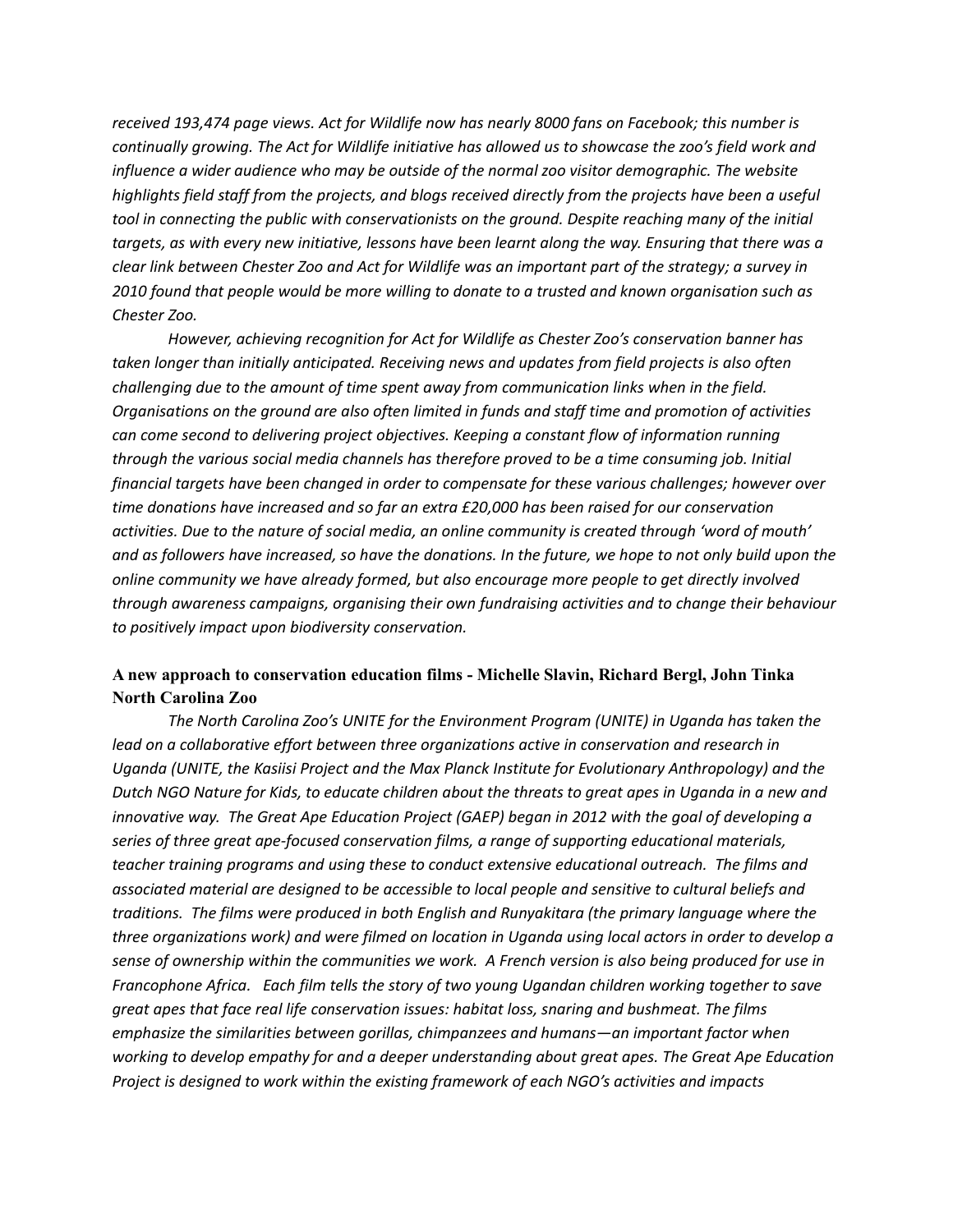*communities surrounding two-thirds of Uganda's chimpanzee population and half of the world's mountain gorillas.* 

*The focus of this project is educational outreach relevant to the conservation of the great apes. Our outreach activities include film showings, art projects, radio programs, service projects, and more, which are designed to fundamentally change the way ape conservation is presented and discussed in rural schools and communities which border chimpanzee and mountain gorilla habitats in Uganda. Providing students and teachers with an effective and compelling way to learn more about great apes allows them to better understand how their behavior, the survival of great apes, and the environment which they share are closely linked. Through extensive educational outreach, and by providing conservation solutions that individual rural people can undertake, our project promotes both attitudinal and behavioral change to secure the survival of great apes in Uganda. By targeting children, GAEP seeks to shape life-long attitudes towards these unique animals. Through fostering positive attitudes towards apes and ape conservation we help to ensure the long term survival of these critically endangered species. The diverse range of approaches taken by the GAEP, in combination with the variety of languages the educational materials were produced in and our desire to make them freely available, make us hopeful that this approach can be a model for great ape conservation education in other great ape range countries in Africa.*

#### **Animals in the media: how to get your conservation stories told right - Jeremy Hance Mongabay**

*Getting your stories told to the public can help conservationists obtain financial support, change policy locally and internationally, and make your work matter to a global audience. But it's not always easy to get environmental stories covered in the media, let alone covered well. Environment journalist, Jeremy Hance with [mongabay.com,](http://mongabay.com/) will give a presentation on how scientists and conservationists can increase their chances of having their wildlife stories covered by the media in a thoughtful and productive way, including tips on communicating with journalists, providing usable and memorable quotes, and publicizing a story once it's published. In addition, Hance will address how to help news organizations address complex issues in wildlife stories and point to wider themes, such as climate change and biodiversity decline.*

# **Value-based conservation dialogues: How asking the right question can lead to success - Chris Overdorf, ASLA**

*Conservation-based non-governmental organizations (NGO's) working in rural communities often struggle to develop productive working relationships with stakeholders. Zoological institutions, land trusts, government agencies, and habitat protection groups are often perceived to be "outsiders" telling local citizens how to live and what they can/cannot do with their land. Conservation and habitat protection efforts, designed to minimize the impacts caused by rapid growth and competition over resources, become ineffective because of the sour relationships between the involved stakeholders at all levels. Even at the local level, typical "top-down," or the "outsider coming in," land-use planning processes often create a caustic and ineffective framework for action. In an ever increasingly troubled world, where immediate action is needed on many conservation and habitat protection fronts, a more*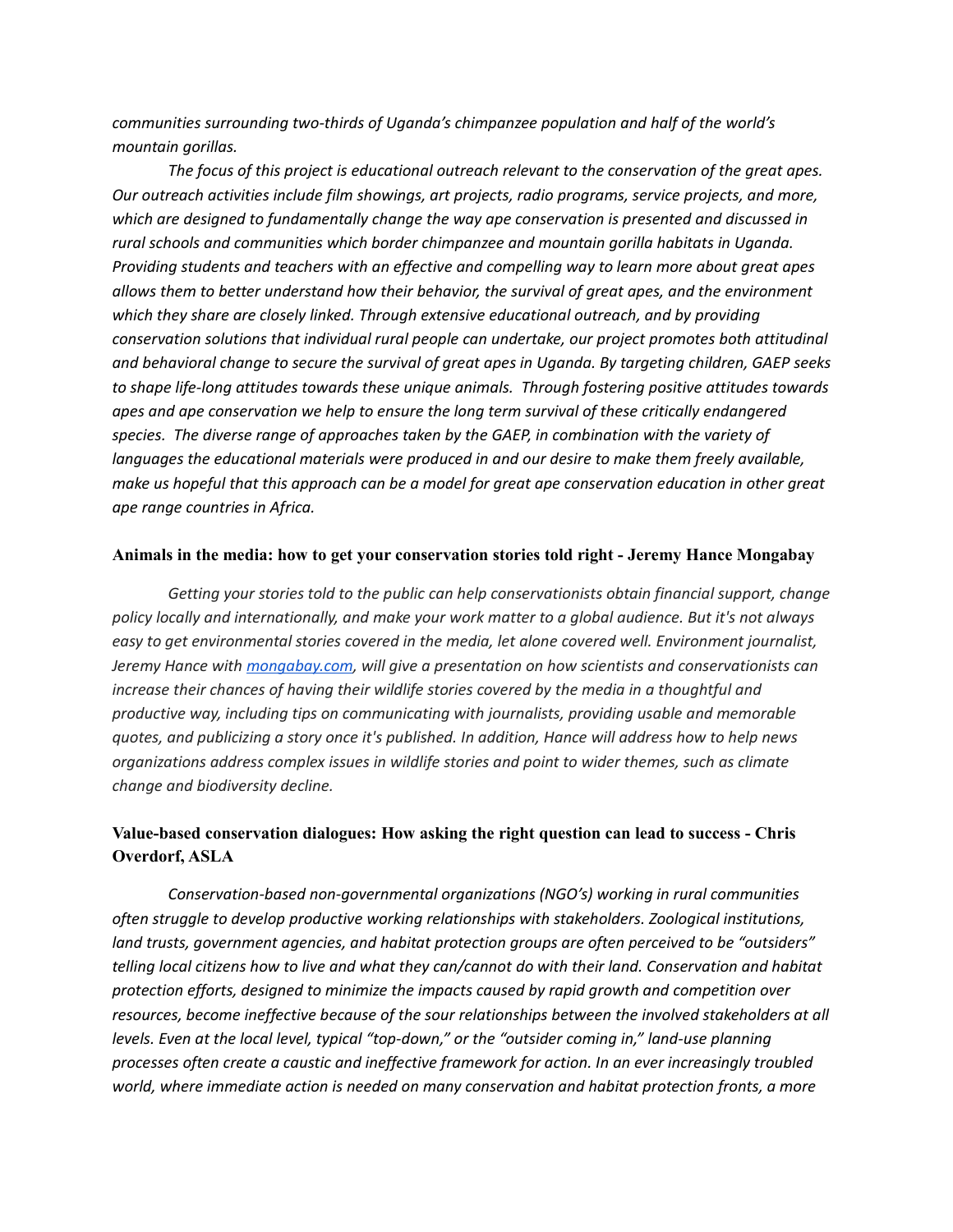*transparent and engaging "bottom-up" planning process can be an effective way to achieve success with conservation projects. In this presentation, a value-based approach will be discussed that has proven to create stronger, more effective working relationships that transcend the local, regional, and national scales. This approach is based on understanding how people value the landscapes they live in and how these values can be the foundation for effective conservation, preservation and habitat protection policies. Proper early dialogue around a community's history with their landscape can bridge political and ideological divisions. As part of this presentation, a GIS-based tool will also be demonstrated that informed a new conservation tourism strategy helping to create stronger partnerships in rural Montana. With stronger and more willing partnerships as the foundation, more effective and quicker conservation successes can be realized.*

# **What do AZA-accredited zoos and aquariums contribute to conservation? - Shelly Grow, Senior Conservation Biologist, Association of Zoos and Aquariums (AZA), Debborah Colbert, Ph.D., Vice President, Conservation & Science, AZA, Paul Boyle, Ph.D., Senior V.P, Conservation & Education, AZA**

#### *What do AZA-accredited zoos and aquariums contribute to conservation?*

*Zoos and aquariums worldwide have been credited as making an appreciable contribution, particularly financial, to global biodiversity conservation (Gusset and Dick 2010). However, until recently the magnitude of this contribution by zoos and aquariums accredited by the Association of Zoos and Aquariums (AZA) has only been estimated. While AZA had surveyed members about their conservation activities since 1990, the term "conservation" was loosely defined and interpretation varied by facility. Importantly, only one person submitted a response per facility, and it was apparent that they did not always receive input from all relevant stakeholders. In 2010, AZA conservation staff worked in conjunction with its Field Conservation Committee to narrow the focus of the survey so that only conservation actions having a direct impact on animals in the wild were included. AZA's definition of "Field Conservation" was refined to meet this focus and applied across all facilities. This survey has now collected detailed information about field conservation action that took place in 2010 and 2011, indicating that approximately \$130 and \$160 million was spent by AZA-accredited and certified related facilities on field conservation in 2010 and 2011, respectively. Conservation actions have been biased towards mammals, but across all taxonomic groups, efforts are generally focused on species of conservation concern, when compared to the IUCN Red List.* 

*Moving forward, AZA's Field Conservation Committee and staff will continue to improve the survey process, share the results, and use the results to encourage continued growth of the AZA community's contribution to field conservation. In addition, AZA will collect data within the next 24 months for three other areas of conservation where the impacts on wildlife may be more indirect. These include basic and applied research, conservation education programming, and the implementation of operating practices designed to mitigate the impacts of climate change (i.e., sustainable or green practices). The AZA conservation staff and a variety of its committees and advisory groups are currently engaged in defining each area and developing the survey tools that will be used to quantify member institutions' engagement in these related actions. These data will be summarized on an annual basis to describe the different dimensions of conservation contributions among the AZA community.*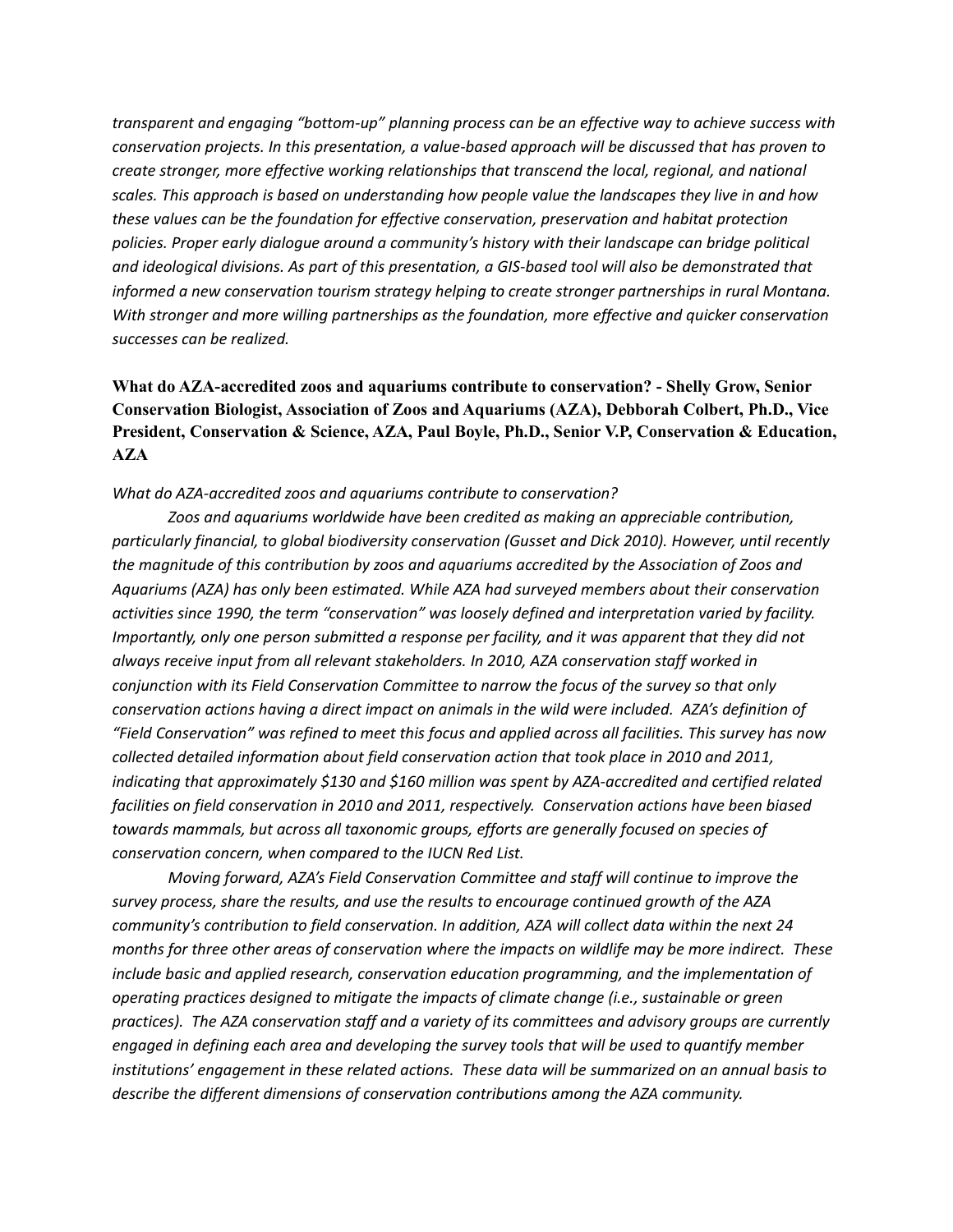# **Zoos and Aquariums Committed to Saving Species Extinct in the Wild - Markus Gusset, World Association of Zoos and Aquariums (WAZA)**

*Breeding animals in human care followed by reintroducing them back into the wild was one of the most frequently cited conservation actions that led to improvements in conservation status on the IUCN Red List of Threatened Species. Species previously classified as Extinct in the Wild on the IUCN Red List that have improved in conservation status thanks to the reintroduction of captive-bred animals include the Arabian oryx (*Oryx leucoryx*), black-footed ferret (*Mustela nigripes*), California condor (*Gymnogyps californianus*), European bison (*Bison bonasus*), Przewalski's horse (*Equus ferus przewalskii*) and red wolf (*Canis rufus*). Currently there are 33 animal species classified as Extinct in the Wild on the IUCN Red List. Thirty-one of these species are actively bred in zoos, aquariums and other animal propagation facilities, which prevent their outright extinction; 17 species are managed in a studbookbased breeding programme. Zoological institutions are uniquely placed to contribute to the conservation of species that are no longer found in the wild, with reintroduction efforts using captive-bred animals already being implemented for six species classified as Extinct in the Wild. All these species provide powerful conservation success stories as well as examples of how to connect zoos and the wild.*

# **Conflict transformation: untangling wildlife conservation conflicts in contemporary society - Francine Madden, Human-Wildlife Conflict Collaboration**

*Human-wildlife conflicts are more often conflicts between people about wildlife, than they are conflicts between people and wildlife. In fact, human-wildlife conflicts (HWC) are often microcosms of the larger social system-level conflicts that exist in society, with the intensity of HWC being better measured by the underlying social conflict than the tangible amount of crops or livestock lost. Unfortunately, our current practices – our failure to address the social drivers of wildlife conflicts among diverse; our habit of discounting "irrational" actors or actions as important indicators of wildlife-relevant social conflict; our hasty push for urgent solutions that can fracture the relationships needed to sustain coexistence; and our addictive reliance on practices and solutions which are comfortable and familiar – have resulted in narrowly drawn lines around what it means "to do" wildlife conservation that has, at best, dramatically curtailed our rate of success. Further, while efforts may succeed initially to address the social, cultural and economic factors impacting wildlife conservation efforts, they often fail to continually provide broader cycles of engagement and system-level feedback that, sadly, often greatly inhibits the success of well-intentioned efforts. Thus, one can argue that many of today's HWC failures are often a result of yesterday's solutions – especially those with too little emphasis on understanding the role of underlying and identity conflict and subsequently failing to create equitable, iterative decision-making processes that would ultimately reconcile the relationships needed to sustain and evolve them.*

*The Human-Wildlife Conflict Collaboration (HWCC) transforms this conflict to create sustainable solutions for people and wildlife. To do so, HWCC uses and shares innovations and best practices from the conflict transformation field, a niche within the peace-building discipline. Since 2006, HWCC has worked behind the scenes with over 400 stakeholders and practitioners in wildlife conservation to build their capacity to address the social drivers of conservation conflicts. HWCC's work seeks to reconcile the human conflicts underpinning management disagreements around numerous wildlife species – including*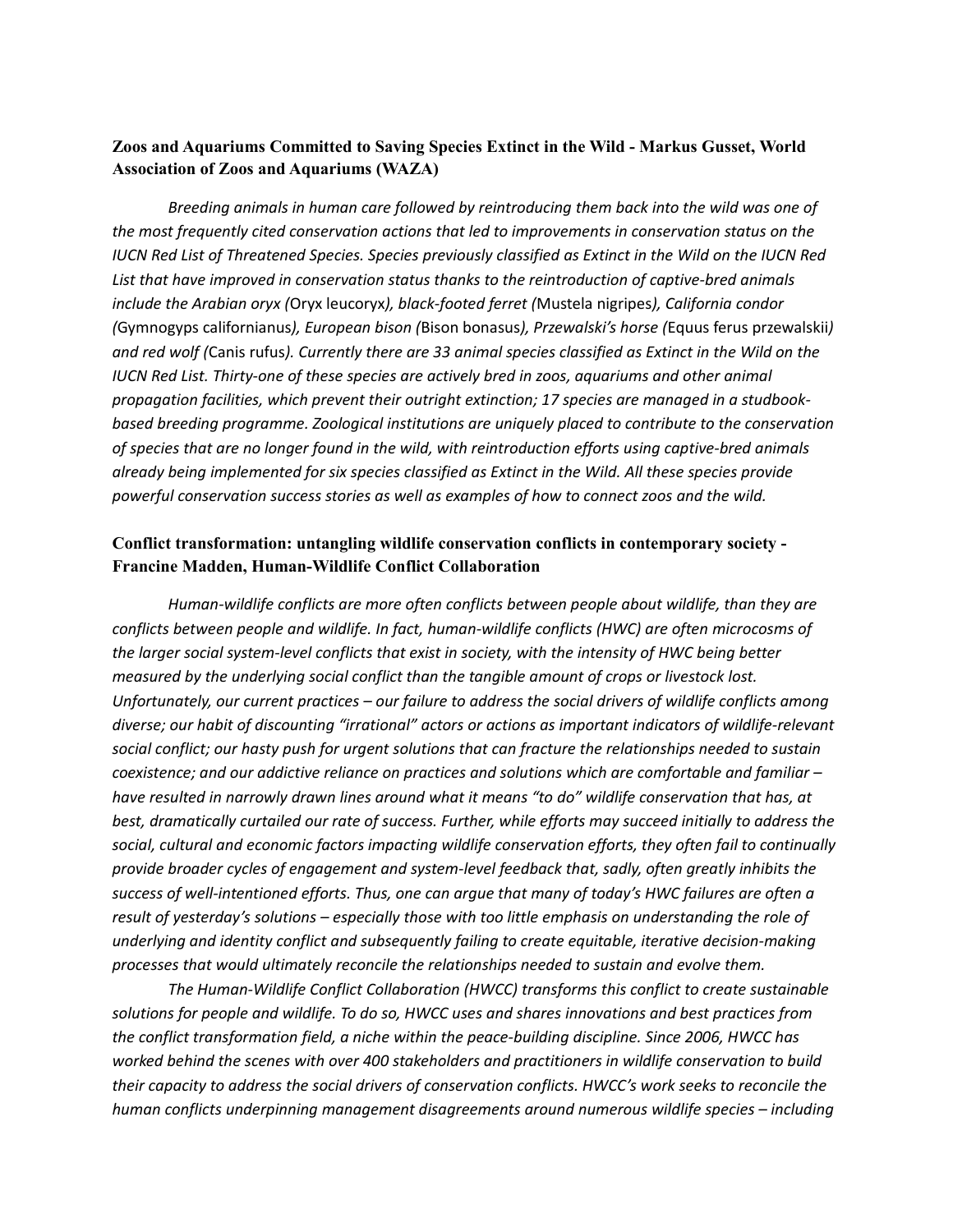*tigers, polar bears, wolves, cheetahs, elephants and gorillas – to ensure that conservation solutions are socially, ecologically, economically and politically robust and sustainable. HWCC's capacity building work results in significant impacts. By sharing five vibrant stories that illustrate the impacts of this approach in multi-stakeholder conflict situations, the author will make a case for our field's need to adopt a different analytical lens and practical, yet innovative, approach through which we can create more sustained success in wildlife conservation. These cases further illustrate the positive impact that can result from a broadened set of skills, capacities and tools to effectively transform these seemingly intractable human conflicts into opportunities for positive, durable, system-level change. And delightfully, several of these success stories resulted from the collaboration and support of five US zoos – Denver Zoo, Columbus Zoo, Houston Zoo, Cleveland Metroparks Zoo and Bronx Zoo/Wildlife Conservation Society -- that came together at ZACC 2011 to support HWCC's efforts to build capacity among practitioners in Africa to transform conflict.*

## **Conservation Fusion: creating diverse partnerships to help endangered species... a ZACC inspired story of success - Susie McGuire, Conservation Fusion**

*Established in September 2010, our mission is "Educating to Build and Strengthen Our World" At Conservation Fusion, we are dedicated to engaging kids and communities in education about their unique biodiversity to instill knowledge, understanding, and ownership, ultimately leading to responsible actions for a sustainable future. To spread a global conservation message, we are connecting kids living in areas of high biodiversity with youth in the United States: we are all connected, sharing one world. To achieve conservation objectives, we must think outside the box, forming collaborative alliances on a local and global scale to find solutions to conservation challenges. Building multidisciplinary teams that include diverse professions and backgrounds allows us to envision creative, innovative solutions from new perspectives. To date, we have partnered with the University of Nebraska, Omaha afterschool programs, high school engineering students, the Kauffman Foundation (world's largest foundation for entrepreneurs) The Malagasy government, The Madagascar Biodiversity Partnership and even MIT (Massachusetts Institute of Technology) to create tangible solutions to conservation challenges. In 2012, we connected thousands of middle school youth from Omaha, Nebraska with kids in Kianjavato, Madagascar through a global service learning program. The University's Service Learning department has helped us maximize our time and resources through more than 10,000 volunteer hours. These projects include youth creating educational tools to provide interactive, hands-on, fun ways to engage Malagasy teachers and students to learn about clean water, alternatives to habitat destruction and the economic benefits of protecting local biodiversity. These projects create awareness amongst US students and empower them to educate their peers, parents and teachers and take action locally. Local people in Madagascar depend upon the forest for fuelwood to cook their meals. To address this, CF enlisted high school engineering students to research and modify fuel efficient stoves for the Malagasy communities to provide alternatives to habitat destruction and empower local people to create economic engines through sustainable biofuel enterprise. The project was funded by MIT and the team of students was chosen as one of four schools in the nation to present their project at MIT in July 2011.* 

*Our education programs in Madagascar focus on four main sites throughout the island and compliment the research endeavors of the Omaha Zoo's Madagascar Biodiversity Partnership (MBP).*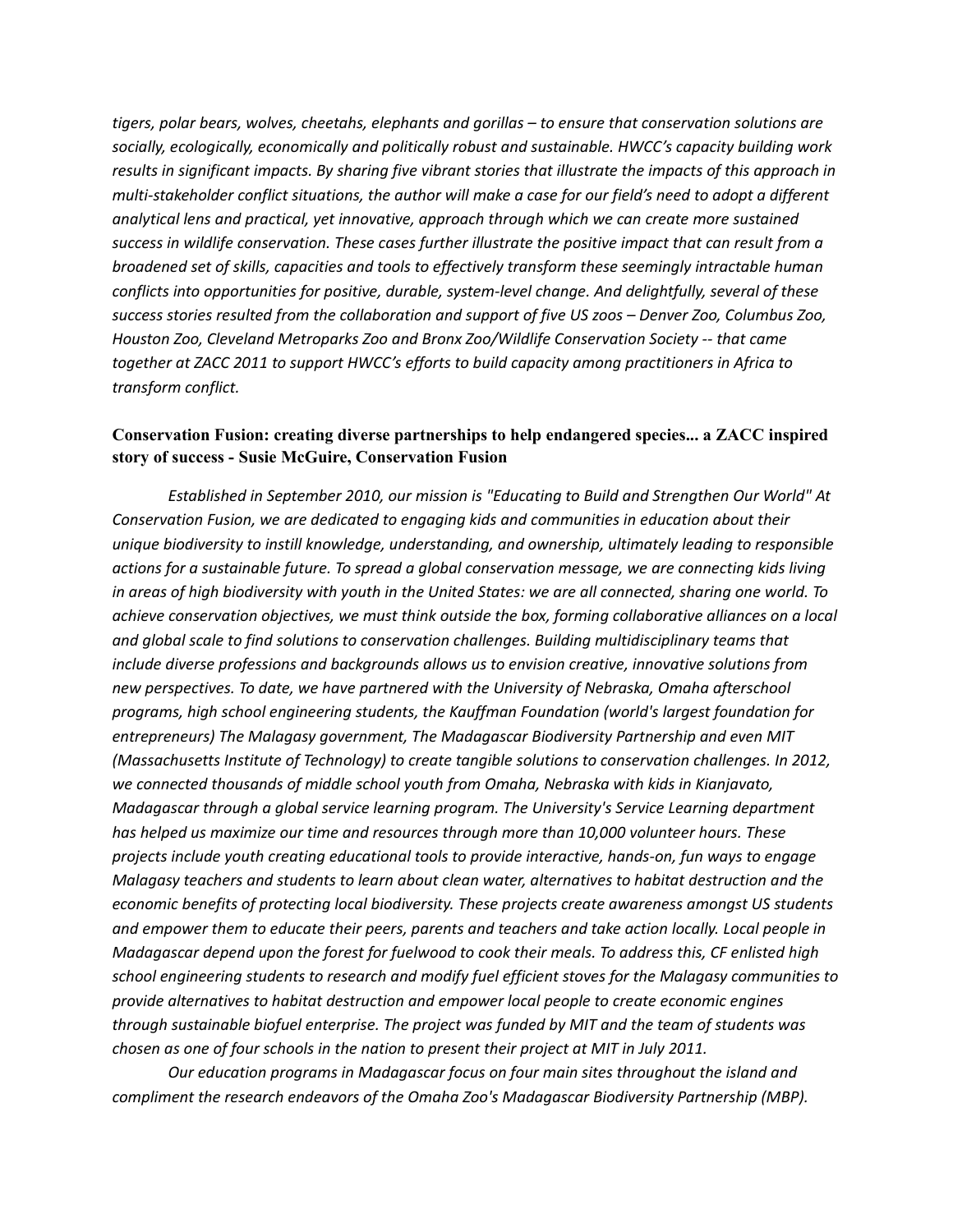*These regions each harbor critically endangered lemurs and/or tortoises at the brink of extinction. CF education programs include teacher workshops and in-class activities that have culminated in community celebrations known as Rano-O-Rama, Sokake-O-Rama and Hazo-O-Rama in 2010 and 2011. Rano means water, Sokake is tortoise and hazo means tree; therefore, these learning bonanzas focused on clean water, endangered biodiversity and healthy forests. Parades and student presentations help us evaluate what has been learned and transform the kids into conservation leaders. We have coordinated the planting of more than20,000 native trees by local school children, hosted "Ampanjaka" or village elder workshops to discuss reforestation, land management and new agricultural practices and the formation of a Single Mom's club, "Vey Vavy Voana" which translates into strong and ready women. These ladies work part-time in the MBP tree nurseries and hope to save enough money to pay school fees for their children. Groups of local children accompany us into the forest reserve, equipped with field guides, binoculars and excitement for Conservation Camp and a chance to explore the biodiversity in their own backyard. In the evenings we hold "movie nights" in the villages highlighting the conservation and education programs so parents and other community members can see what the children are learning and help reinforce conservation messages. We have supported planting school vegetable gardens at each primary school starting lunch programs to address basic needs and improve school attendance and performance. The Kianjavato Classified forest in southeastern Madagascar harbors eight lemur species and according to the IUCN Red List the greater bamboo lemur (Prolemur simus) was listed as one of the world's most critically endangered. Recently, the greater bamboo lemur was removed from the world's top 25 most endangered primates list by IUCN members after hearing of the growing populations and community support in Kianjavato. Considering just four years ago it was listed as the world's number one priority in primate conservation, this is an incredible feat. It is important to note that the largest population of these lemurs is in Kianjavato, the pilot site for Conservation Fusion's community based programs. Additionally, two Malagasy students who participated in our ZACC sponsored education program "saved" more than 250 critically endangered Radiated tortoises from poachers because of what they learned!*

#### **Working with local stakeholders to develop a model protected area in Mongolia - Richard Reading, Ganchimeg Wingard & Erin Stotz, Denver Zoo**

*Denver Zoo began working with the Mongolian Academy of Sciences (MAS) on conservation efforts in Ikh Nart Nature Reserve (hereafter Ikh Nart) in 2000. At the time, the reserve existed as a socalled "paper park" – a park that existed on paper, but not in reality. In 2002 we decided to initiate a larger project to develop Ikh Nart as a model program for nature reserves in Mongolia. That interdisciplinary work continued to expand each year, such that by 2010, the United Nations Development Programme included Ikh Nart as one of 2 model protected areas in a new \$4.8 million Special Protected Areas Network (SPAN) project. In this presentation we will discuss how we capitalized on local expertise and stakeholder support to move Ikh Nart from a paper park to a model protected area in just under a decade. We also will briefly discuss the significant challenges that remain.*

*In 2000 we could find no indication that Ikh Nart formally existed, other than a legal description and the enabling legislation. Local people did not know about the reserve and the local governments, legally responsible for managing the reserve, only vaguely knew of its existence. Our work began in*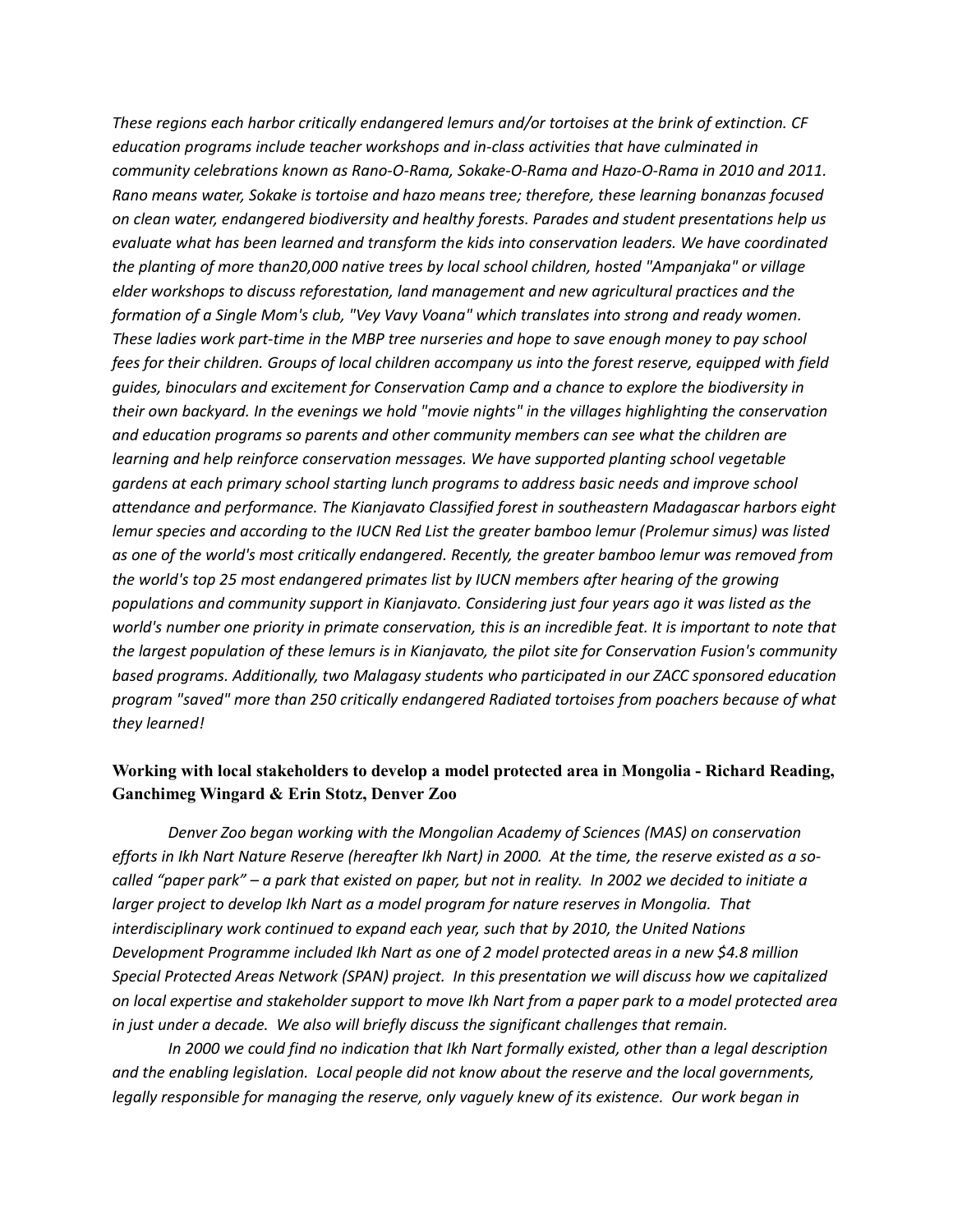*several phases, starting with the wildlife conservation and research project we began that year. We soon realized the need for law enforcement to stop poaching and illegal mining and so hired the reserve's first ranger. From that modest beginning we acquired grants to expand our research, initiate park management, and begin conservation education and outreach. Along the way we developed strong local and international partnerships to bring in expertise that we did not possess. Today we support a staff of 11 Mongolians in a conservation program that includes several interrelated components. We formed a strong partnership with the 2 local counties and 1 province charged with managing Ikh Nart, but woefully short of the expertise and resources for doing so. We established a year round field research camp in collaboration with MAS and several Mongolian universities and run projects on everything from plants to invertebrates and Argali sheep to Daurian hedgehogs. We elicited the support of the Anza-Borrego Desert State Park in California and its partner organization, the Anza-Borrego Foundation and Institute, to help with park management. Anza-Borrego is now a sister park to Ikh Nart. Together, we formed a volunteer ranger corps that now includes paid Mongolian rangers. Boundary markers and signs now surround the reserve and we provide periodic training in first aid, law enforcement, visitor interactions, park management, and more. And, we recently completed our second management plan for the reserve. We simultaneously developed education and outreach programs in cooperation with a local Mongolian NGO that provides conservation education to communities in and around protected areas in Mongolia. Denver Zoo also runs an Ikh Nart Education School Pairing Program with secondary school teachers and students in rural and urban areas of the United States and Mongolia. We also work to enhance livelihoods and develop a sustainable income for the reserve. We helped a local women's cooperative get started with training and a micro-loan. That cooperative has grown to over 30 members and now sells products to tourists and to Denver Zoo to market in the States. In addition, we helped establish a high end tourism camp to bring in revenue for the reserve and offer jobs to local people. Although challenges remain, we could have accomplished none of our work without strong local partnerships, including the incredibly supportive local people, local and state governments, NGOs, universities, and MAS.*

#### **Combating the illegal wildlife trade in Vietnam - Quyen Vu, Director of Education for Nature, Vietnam - Quyen Vu, Director of Education for Nature, Vietnam**

*The illegal hunting and trade of wildlife constitute the greatest threat to Vietnam's biodiversity. Every day, hundreds of animals are hunted, traded and consumed domestically or shipped to China and other countries. Historically Vietnam has been a source state for the international wildlife trade but it now also becomes as a consumer and transit state. Animals and their products are often temporarily imported into Vietnam from neighboring countries like Laos and Cambodia, and from further afield countries such as South Africa and Kenya, then exported again to China and elsewhere. Vietnam's recent economic development also means that an increasing amount of imported wildlife is consumed in Vietnam.*

*Education for Nature-Vietnam is a Vietnamese NGO. Our mission is to protect the country's unique biodiversity through an integrated strategy to combat the illegal hunting and trade of wildlife. ENV focuses on three critical areas: demand reduction, strengthening of law enforcement and legislation.*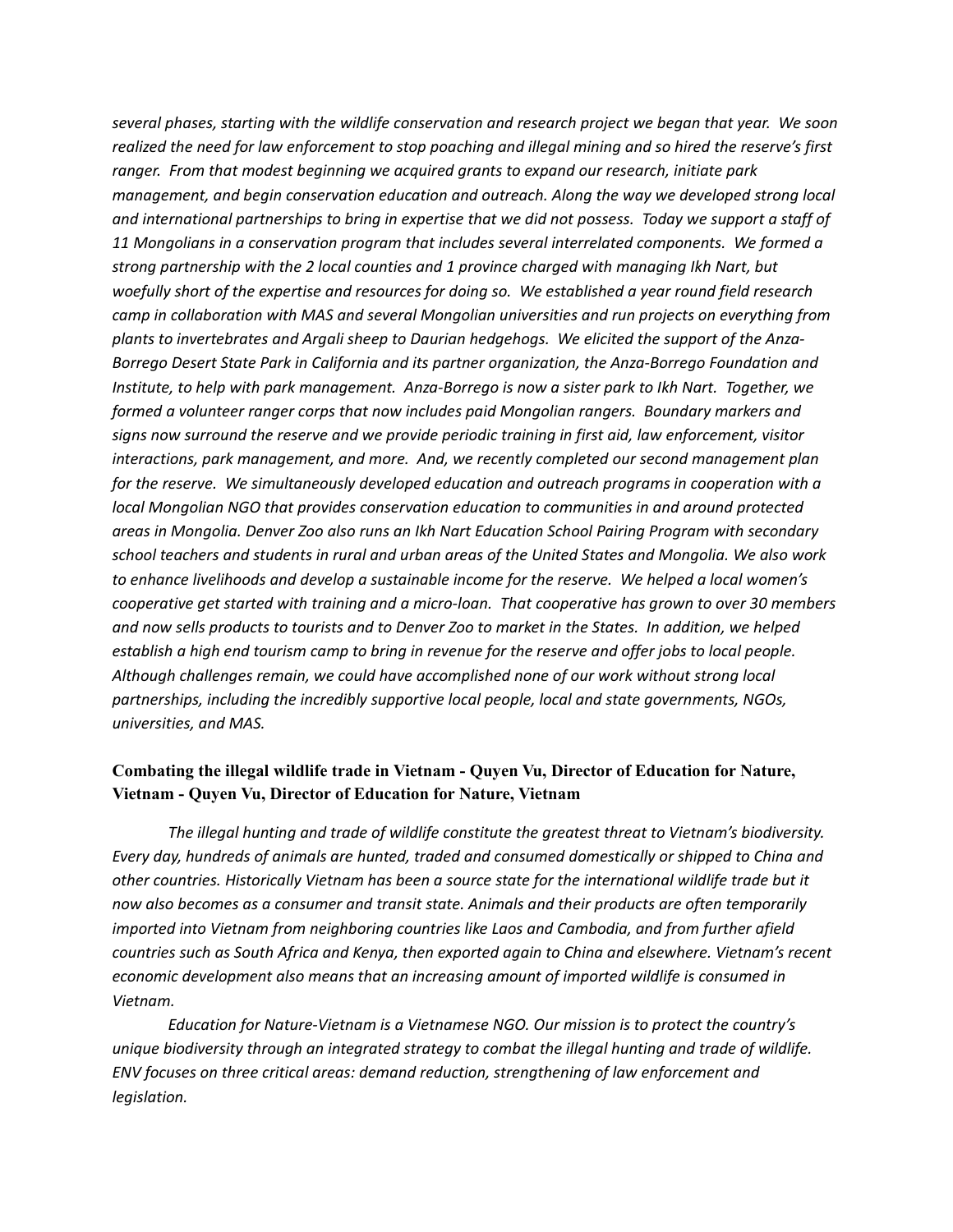*Since 2005, ENV has been administering a toll-free wildlife crime hotline, providing the public a trusted mechanism through which they can report wildlife crime. ENV has also been working closely with local law enforcement to investigate crime, provide necessary support such as species identification and placement of confiscated wildlife, and promote appropriate actions taken by authorities. ENV partners with different branches and levels of law enforcement throughout the country such as rangers, environmental police, customs officers and Peoples Committees to promote strong punishments for criminals and appropriate solutions for confiscated animals. So far, ENV has documented more than 4600 crimes, many of which were reported by the public.*

*To increase the support and participation of the public, ENV has also been running a National Wildlife Protection Network of volunteers. Currently, the network has more than three thousand registered volunteers and seven volunteer clubs in major cities. Volunteers act as ENV's eyes and ears in their local areas. Many of them have been actively involved in a range of activities including reporting wildlife crime, carrying out compliance monitoring, and joining others to carry out surveys and awareness activities. So far, hundreds of endangered animals, such as gibbons, langurs, bears, turtles and otters, have been saved thanks to the support of the public and volunteers.*

*Another important aspect of ENV's efforts to stop the illegal wildlife trade focuses on consumer demand. ENV has been carrying out an intensive public awareness campaign since 2005 including public exhibits, university seminars, TV public service announcements, monthly radio shows and advertisements, banners at markets and websites encouraging Vietnamese not to consume wildlife and to seek alternatives. ENV has also been working with a network of approximately 50 journalists to deliver important messages to the public and decision makers through media.*

*As part of its strategy, ENV has developed a policy program aimed at strengthening wildlife protection laws in Vietnam. ENV works with relevant ministries and law makers including the Ministry of Agriculture and Rural Development, Ministry of Natural Resources and the Environment, Ministry of Justice and members of the National Assembly. Since 2008, ENV has had significant influence in the process of developing new wildlife protection legislation such as the new biodiversity law, enforcing bans on the use of dead tigers as a form of traditional medicine, and strengthening regulations on management of captive bears.*

*After a decade of operation, ENV is proud to have had a very positive impact on wildlife protection in Vietnam at many levels. Increased public participation in combating wildlife crime, greater transparency of law enforcement in dealing with crimes, an ever-increasing social consciousness, particularly amongst younger people supporting wildlife protection, and growing support and intervention by decision-makers on behalf of wildlife all seem to suggest that Vietnam is on its way to becoming a much better place for wildlife. However, unless we reach this point soon, our victory may come too late*

# **The Role of Tibetan Monks in Conserving China's Snow Leopards -Tom McCarthy, Panthera - Tom McCarthy, Dr. Li Juan, Panthera**

*.*

*Snow leopards are one of the most iconic of wild cats. They live and travel in solitude over vast distances of isolated and rugged mountains in central Asia. Supremely adapted to some of the harshest*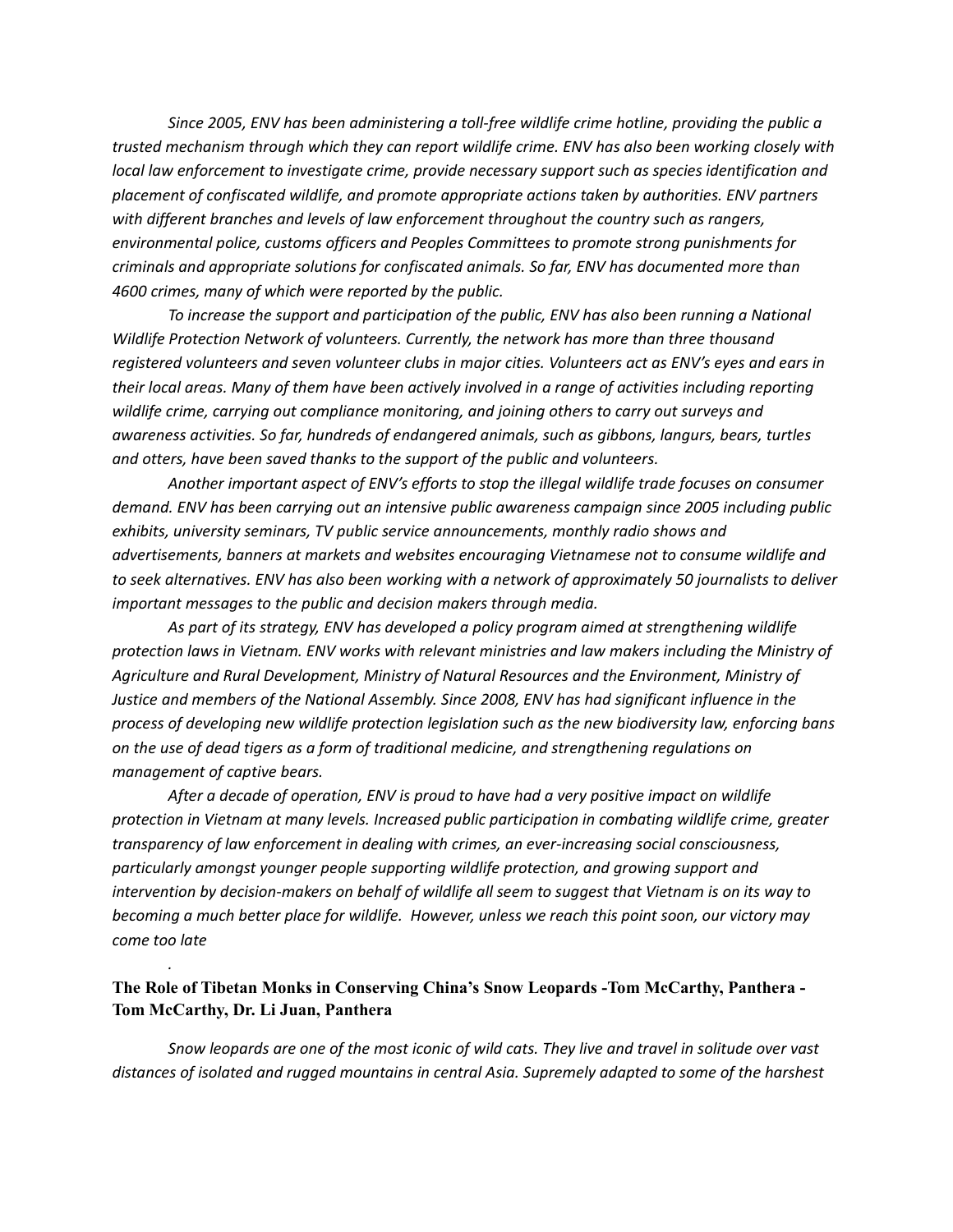*conditions on the planet, they remain understudied and misunderstood. Seldom observed in the wild, they have earned the title 'Ghost of the mountains'.*

*Panthera's Snow Leopard Program aims to vastly expand scientific knowledge of this magnificent species, improve tools used to monitor their numbers, and convert scientific knowledge into conservation action, thus ensuring the long-term survival of the species.*

*China is home to perhaps half of the world's remaining wild snow leopards. Here, Panthera partners with Shan Shui, a prominent national conservation organization, to jointly undertake mapping of occupied snow leopard range, interviewing local communities to assess threats to snow leopards, and establishing community based conservation projects at key sites. Our program, focused on snow leopard habitat on the Tibetan Plateau, takes a novel approach—building conservation projects around Buddhist monasteries. Monks encourage local residents to conserve snow leopards and their prey, and then monitor results to confirm that cat numbers increase under their care.*

*In this presentation we will introduce our work in Yushu Prefecture, the core of Sanjiangyuan National Nature Reserve (SNNR). Located in Qinghai Province, SNNR is the second largest nature reserve in the world, contains the headwaters of three great rivers - the Yangtze, Yellow and Mekong, and is rich in snow leopards. Approximately 200,000 people, many of them nomadic herders dependent on animal husbandry for their livelihoods, dwell within the 152,300 km2 reserve. Snow leopards are one of several predators resident in the reserve and conflicts with pastoralists are common. Our objectives there are to estimate the abundance of snow leopards and their prey using camera traps and genetic fecal analysis; ameliorate the primary threats to snow leopards; and institute a monastery/community-based monitoring network for snow leopards and other wildlife in Qinghai.*

*We will briefly describe the research and its outcomes, but mainly in terms of how science informs our monastery-based conservation actions. The crux of our presentation will be the partnerships we have established with three monasteries to further snow leopard conservation and the steps they take to monitor their own progress. From GPS mapping to undertaking a scientifically valid camera trapping program, Tibetan monks are playing the role of citizen scientists. Through their teachings they also impart conservation awareness and a respect for snow leopards to the local nomadic herding families. We provide details of a companion livestock insurance program that is helping to offset the economic losses from predators, and we share our plan for taking this unique monastery-based conservation model to other important snow leopard strongholds of the Tibetan Plateau.*

#### **Little Zoo: Big Commitment - Jessie Lowry, Blank Park Zoo**

*Since 1997, Blank Park Zoo has raised thousands of dollars for conservation projects both globally and locally. As a small zoo, we have had to learn to stretch our dollars and look for ways to have the greatest impact. As conservation coordinator, I had the opportunity to attend the ZACC conference in 2011 where I met many zoo professionals and field researchers from around the world. Specifically, I was introduced to Lilly Ajarova from CSWCT and we immediately formed a partnership that has benefited both our organizations in a variety of ways. I want to tell the story about how our Zoo's commitment to conservation has grown over the years, how we have managed to make a meaningful and lasting impact with limited resources, and also highlight the power of ZACC in forging new relationships for our shared mission: wildlife conservation.*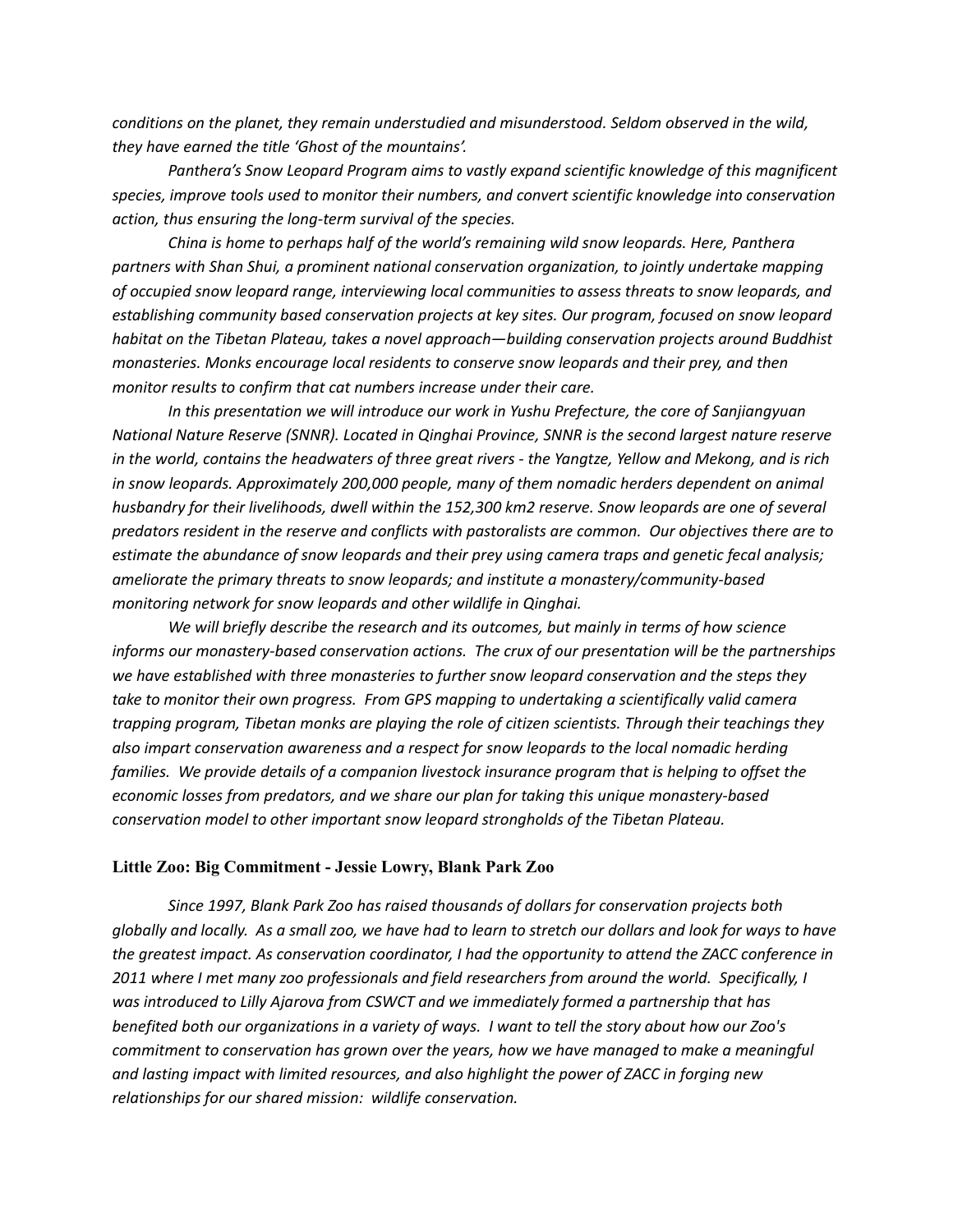# **"Funding," "Doing," and "Making Connections" - Kristen Lukas & Kym Gopp, Cleveland Metroparks Zoo & Cleveland Zoological Society's Conservation Program**

*The conservation program at Cleveland Metroparks Zoo (CMZ) was formally established in 1995 in partnership with the Cleveland Zoological Society (CZS) by the Zoo's Director, General Curator, and Curator of Conservation & Science. The original conservation program consisted primarily of a small grants program funded by the Cleveland Zoological Society and direct staff involvement in three signature projects in Asia (turtles), Africa (chimpanzees), and Latin America (Andean condors). Over the years and for a variety of reasons the program evolved to consist primarily of funding projects in Asia, Africa, and Latin America through diverse programs and funding sources including the CZS Conservation Fund, CZS Zoo Futures Fund including Asia and Africa Seed Grants program, CMZ Quarters for Conservation, Scott Neotropical Fund, and outside grants. Since 1997, the Zoo's financial commitment to field conservation has quadrupled because the CMZ and CZS leadership is committed to the Zoo's conservation mission. In 2012, the Zoo contributed more than \$550,000 to field conservation as defined by the Association of Zoos and Aquariums, which brings us closer to the industry-wide goal of zoos dedicating 3% of their organization's operating budgets on field conservation.*

*In an effort to balance the "funding" and "doing" of field conservation, while all the while making connections for guests between what they experience at the Zoo and what is happening in the field, we have been working to identify new ways to involve staff, volunteers, guests, and donors in field conservation. In 2012, the Zoo's mission expanded to include "…creating compelling experiences that connect people with wildlife and inspire personal responsibility for conserving the natural world." The Zoo's longstanding partnership with our umbrella organization, Cleveland Metroparks, currently provides the bulk of opportunities for engaging staff, volunteers, and visitors in regional conservation initiatives such as head-starting Plains Garter snakes for reintroduction in Ohio, citizen science initiatives such as FrogWatch and NestWatch, and habitat improvement initiatives such as Big Creek cleanup and invasive species pulls. The Zoo also maintains a strong relationship with Miami University's Advanced Inquiry Program and Global Field Program to provide graduate training in conservation education that includes on-site training with some of the Zoo's long-standing conservation partners. The Zoo strives to find ways to use animal care and research resources to inform or support field conservation and is developing new ways to fund increased staff involvement in conservation initiatives.* 

*All staff members embrace the Zoo's mission to connect people with wildlife in a range of ways, from education to research to field conservation but, of course, resources are limited. We view increasing staff involvement as our next area for growth and seek opportunities to strengthen this aspect of the CMZ/CZS conservation program. Our efforts to increase support for conservation have involved improving internal and external communication about what the Zoo already does for conservation. In 2011, we developed a taxa-focused approach that elucidated not only field conservation focus areas but the additional research, population sustainability, education, and resource sustainability efforts that complemented our field conservation projects to work towards creating more comprehensive and integrated program. This matrix is helping the Zoo to streamline communication and package programs in a way that simplifies the complexity of what we do and increases understanding of needs. Next steps include revisiting our Institutional Conservation Strategy, strategic and business planning for the next 3-5*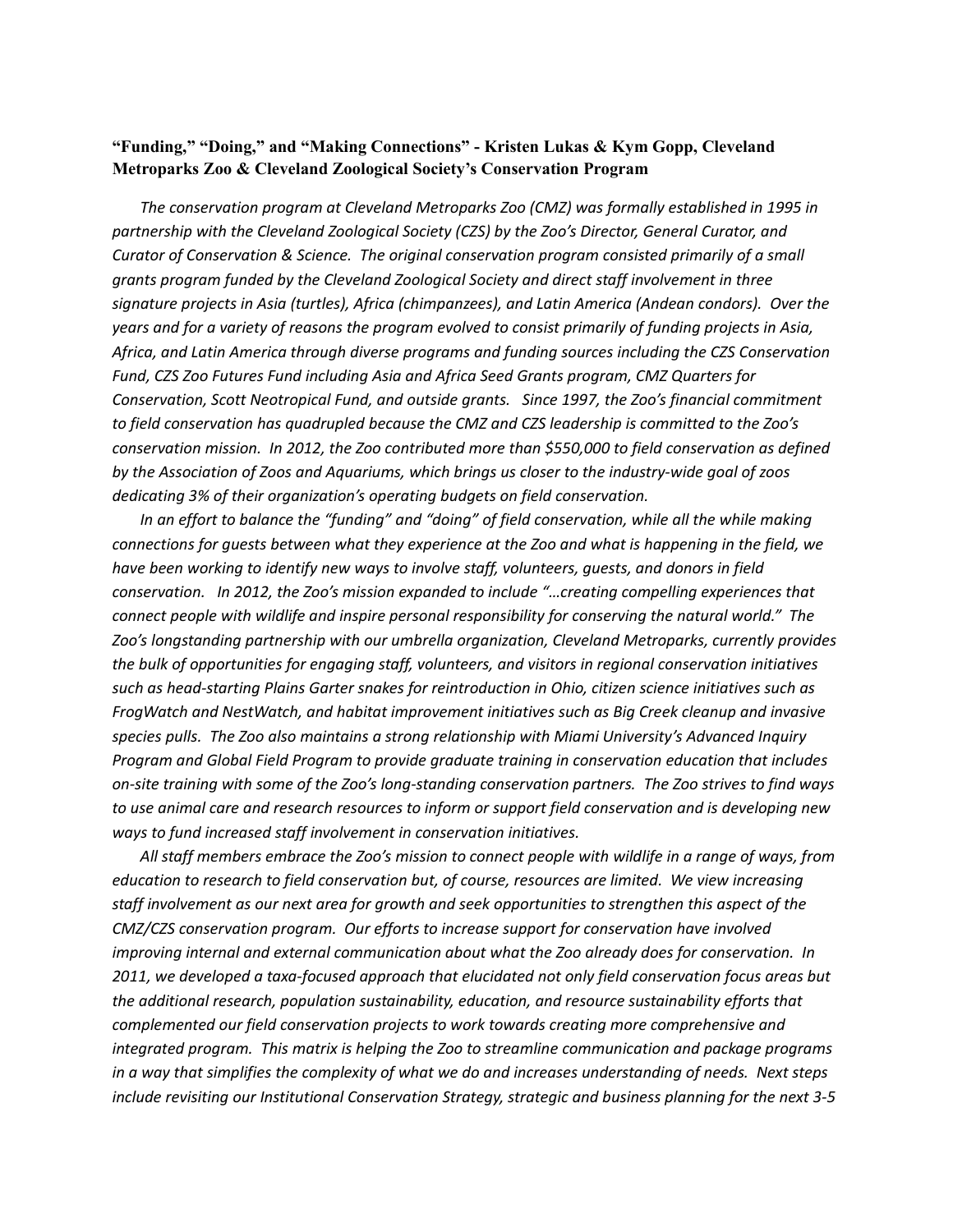*years, launching an endowment to increase funding for conservation, and branding to create an identity and framework for the Zoo and Zoo Society conservation program.*

# **The role of zoos in the conservation of the critically endangered Tonkin snub-nosed monkey in northern Vietnam - Herbert Covert, Le Khac Quyet, Amy Harrison-Levine University of Colorado, Boulder**

*In this presentation we discuss how partnerships between university scientists, local community leaders and government officials, and zoos are working to protect the Tonkin snub-nosed monkey (Rhinopithecus avunculus), a critically endangered primate that is endemic to northern most Vietnam. Its global population is estimated to be approximately 250 individuals and it is confirmed to be present in only four isolated forest blocks in Tuyen Quang and Ha Giang Provinces. The subpopulations at Cham Chu and Na Hang have seen significant declines during the past decade whereas the one at Khau Ca has nearly doubled in size during the same time period. The fourth location is Tung Vai and we lack sufficient information on this subpopulation to suggest if it is declining, stable or growing. At present it appears that the Tonkin snub-nosed monkeys at Khau Ca are likely the only viable subpopulation remaining for this species. We have been studying these monkeys at Khau Ca since their presence was confirm by one of us in early 2002 and have been directly engaged with a number of local stakeholders to develop conservation strategies at this location. In partnership with local government officials and community leaders we initially developed agreements to preserve the remaining 1,000 ha forest that is home to the Tonkin snub-nosed monkeys. This was followed by initiating field work to study the ecology of these animals and to document the structure of the forest. Since 2006 we have partnered with the San Diego Zoo, Singapore Zoo, Denver Zoo and most recently the Blank Park Zoo to support a range of conservation activities. For example, the San Diego Zoo has helped support population monitor work and land use activities of local peoples; the Singapore Zoo has supported local research assistants and population census surveys; the Denver Zoo has supported primary education conservation awareness programs and research on potential resource use overlap between the Tonkin snub-nosed monkeys and local human communities; and the Blank Park Zoo has supported local research assistants. In addition, the Denver Zoo, San Diego Zoo, and Blank Park Zoo have partnered with the University of Colorado Boulder to distribute at least 3,000 calendars to local households and other stakeholders annually that promote biodiversity conservation using the Tonkin snub-nosed monkey as a flagship species. These partnerships have and continue to provide essential support to the conservation of this critically endangered species and its habitat and are directly contributing to the growth of this subpopulation. Moreover, we believe that zoos can benefit from such activities by sharing information in exhibits that provide conservation awareness raising to their visitors.*

# **Direct links between field projects and the zoo: a model for enhancing conservation success - Richard Bergl, PhD, North Carolina Zoo**

*The North Carolina Zoo has been actively involved with field conservation for almost 20 years. During this time our program has expanded and we have steadily increased the extent of our conservation actions. The zoo is actively involved in conservation projects across Africa and in North America, working to conserve a diverse range of species, from gorillas and elephants to salamanders and*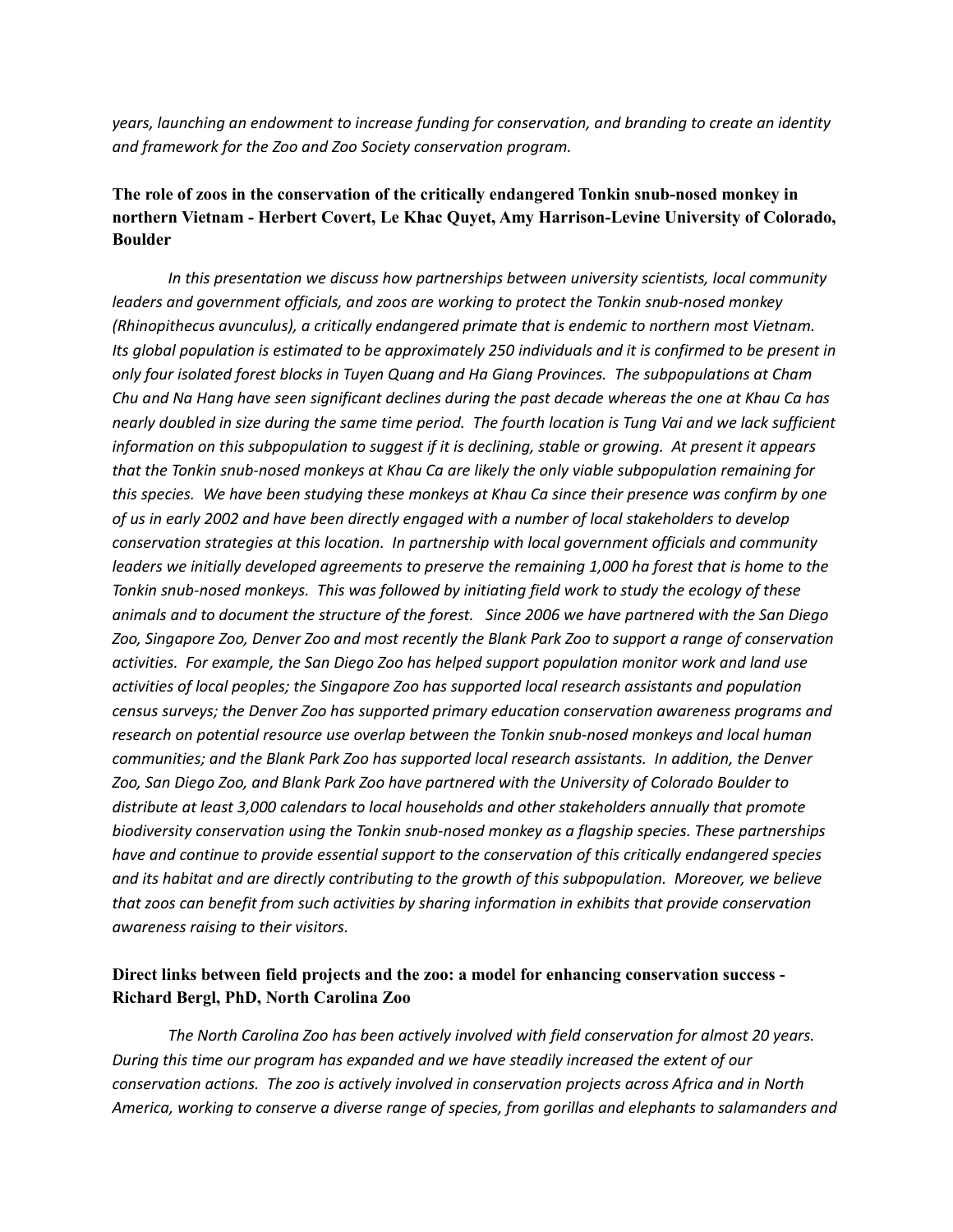*polar bears. Our conservation work takes a wide variety of approaches, including conservation-relevant research, capacity building for law enforcement, conservation education, and land acquisition. While our projects are diverse, our conservation program has been guided by a core set of guiding principles since its inception. Primary among these is the belief that a significant commitment to the conservation of wildlife in situ is fundamental to the mission of a modern zoo. Additionally, we 1) focus on regions of the world and species represented in the zoo's collection; 2) engage with projects that have direct staff involvement; 3) commit to long term engagement with/support of projects; 4) work in partnership with other organizations; 5) involve local residents of project sites in our conservation work; 6) emphasize projects that contribute directly to the conservation of wildlife. These organizing principles allow the North Carolina Zoo to create direct links between our field projects and the zoo itself and increase the effectiveness of our conservation work. The success of our program has depended on close links to zoo operations, careful selection of the right projects, staff with relevant expertise, a holistic approach to fund-raising, and constantly adapting to new challenges and opportunities. Our approach combines financial support of field conservation with active involvement of zoo staff, providing a way that zoos can create concrete connections with in situ conservation while also having meaningful positive impacts on wildlife populations.*

#### **Developing a conservation program during a recession - Liz Larsen, Utah's Hogle Zoo**

*In the last four years, Utah's Hogle Zoo like many other intuitions has weathered a financial storm with the global recession. Growing our conservation programs in the midst of the recession presented us with a challenge. Combined with other driving forces, the Zoo recognized it was the opportune time to further develop our regional conservation efforts. Through this effort we have been able to support a diverse collection of conservation efforts while exposing staff and volunteers to regional conservation issues. Our work has resulted in a network of strong partnerships that continue provide positive but unexpected outcomes. The poster will discuss the development of these programs including:* 

- *the approach we took to establishing partnerships with state and federal agencies, local ngo's, etc.; with various examples*
- *scope, staff and costs associated with projects*
- *results and outcomes*

# **Andean Bear Conservation Alliance: from a dream to a reality - Isaac Goldstein, Wildlife Conservation Society & Kym Gopp, Cleveland Metroparks Zoo**

*Since the start of Andean bear research and conservation efforts in the late 1970´s, many local, regional and global NGO´s have supported research and conservation initiatives for this species. Most support has been through small grants of less than \$5000, localized in space and time and with very minor impact in the conservation of the species.* 

*The first global, large scale initiative regarding Andean bear conservation was the II International Symposium on the Andean Bear in 2008. This symposium brought together a large group of*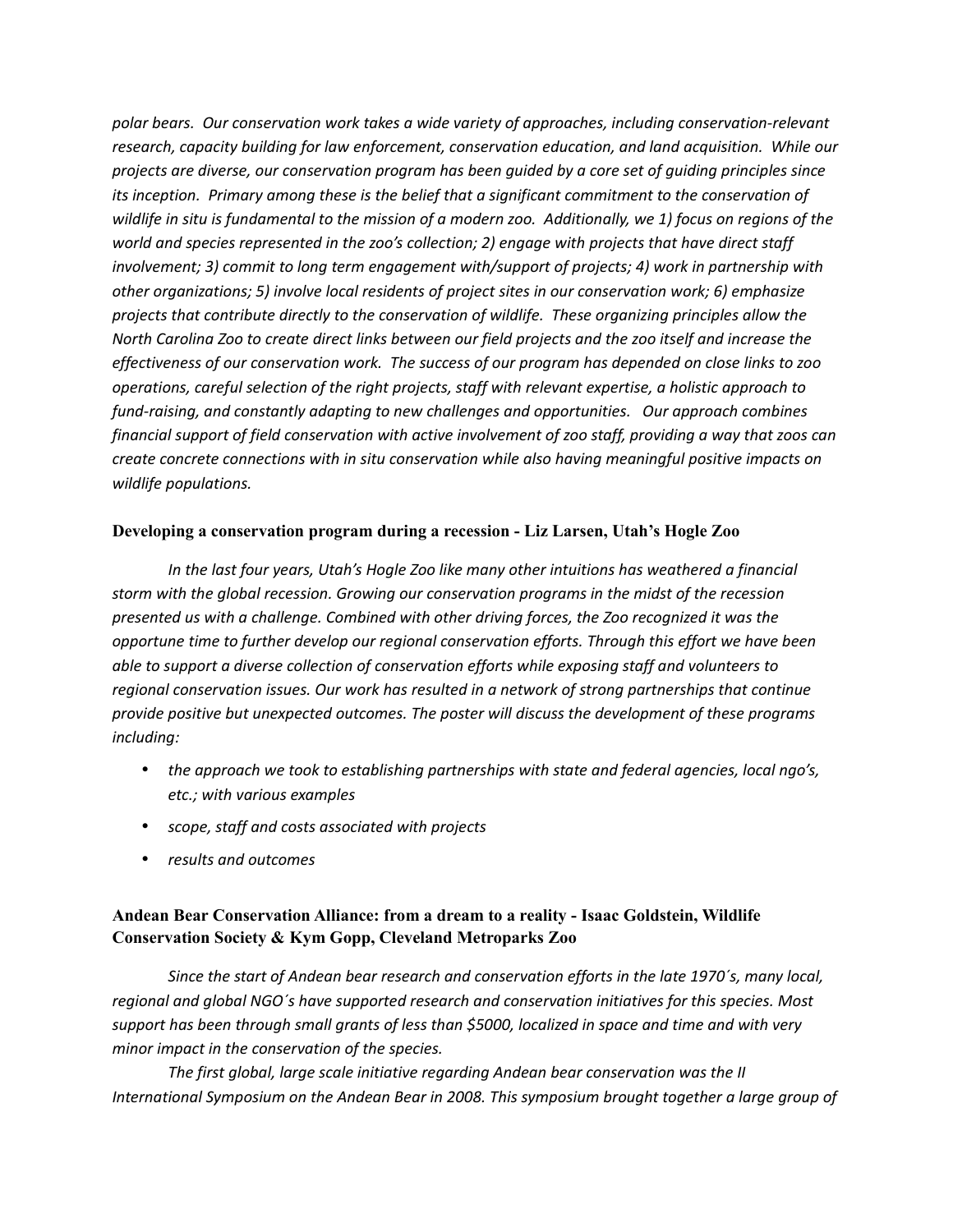*stakeholders and consolidated the financial and institutional support of a number of institutions resulting in an attendance of more than 100 people.* 

*The Wildlife Conservation Society (WCS) and Cleveland Metroparks Zoo (CMZ) have been among the institutions supporting Andean bear conservation, being partners in several conservation initiatives in the first decade of the XXI century. Both institutions have been discussing for several years how to develop a way to make small amounts of funding have an important impact on the conservation of the Andean bear.* 

*The II International Symposium on the Andean Bear gave us a clue of how to proceed. It became clear that the solution is an alliance of many institutions consolidating efforts around a common plan for the conservation of the species. Each institution of the alliance will contribute with the same amount of funds that is usually devoted to Andean bear conservation but will be part of a much larger effort with many projects developed and executed. The partner institutions will discuss the goals and lines of actions of a five year plan, and focus its funds to particular projects of their interest. WCS and CMZ started the alliance with the IUCN Bear Specialist Group as its main consulting body. The goal in relation to partners was to have, at the end of its first five year plan, a group of 7 partner institution and a budget of between \$70,000 and \$90,000 annually.* 

*The goal of the first Five Year Action Plan of the alliance (2011 – 2015) is to build the tools and human capacity to produce an accurate and updated assessment of the distribution and status of the remaining Andean bear population, and well as analyze the state and trends of the remaining wilderness areas regarding size, fragmentation and degradation. This will be done by developing and using inexpensive, effective, rapid and replicable techniques. The 2011 – 2015 plan has 2 main lines of action: research and capacity building & exploration.* 

*From 2011 to mid-2013 the activities are centered in the research and capacity building, with the development of monitoring techniques using relative abundance and occupancy estimators (Abundance & Camera Trapping Monitoring Pilot PNN, Colombia, 2010, Camera Trapping Pilot PNN, Colombia, 201), the development of the " Workshop and Manual for the Assessment of the Presence and Distribution of Andean Bear Populations", and the "Manual for the Monitoring Andean Bear Populations at the Natural National Parks of Colombia". The above developed tools were shared in 2011 and 2012 with the Colombia National Park system during three workshops with the assistance of personnel from the Oriental, Occidental, Caribe and Amazonia Colombian National Park System Territorial Directions.* 

*From mid-2013 to 2015, the developed tools will be applied in at least 5 natural national parks and their surrounding landscapes in Colombia. By 2015 we will have updated information about the distribution and conservation state of 3 of the 7 Andean bear priority conservation landscapes in Colombia, and the institutional capacity to apply the tools at all the natural national parks with Andean bear populations in Colombia. The knowledge and tools will be presented to undergraduate and graduate students at the biology departments at the main universities in Colombia, Ecuador, Peru and Bolivia. At least 12 universities will be visited with the goal of recruiting students to apply the developed tools in their undergraduate and graduate works. Three small grants will also be given annually to students working on the distribution and status of Andean bear populations using these techniques. Now in the third year of the Action Plan, there are four institutions in the alliance, with the addition of the Saint Louis Zoo and Global Conservation Connections in 2012. The goal is to add two more partners by the end of 2013.*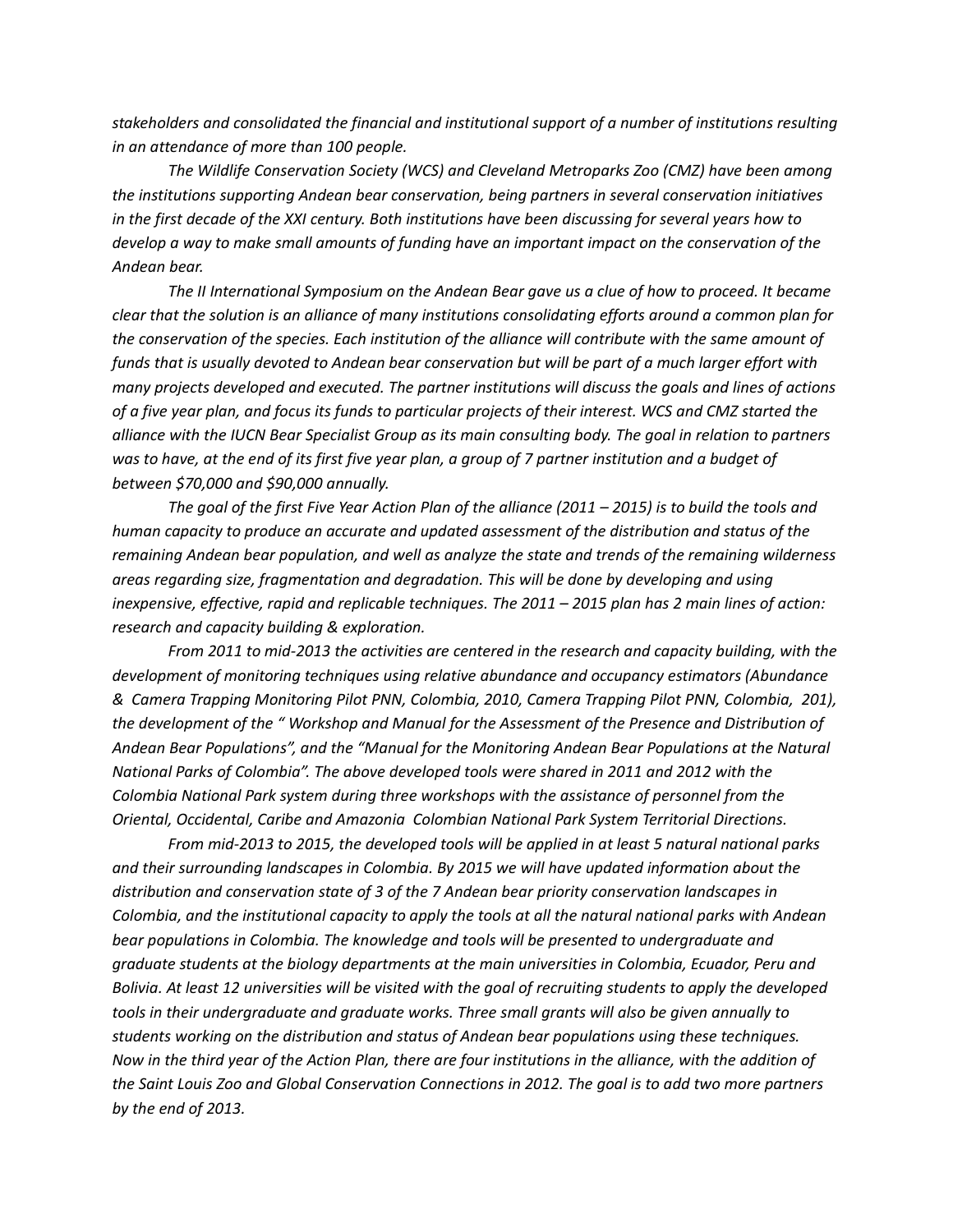*The Andean Bear Conservation Alliance has developed the tools and started the capacity building to have updated assessment of the distribution and conservation state of Andean bear population throughout its range. By developing and using inexpensive, effective, rapid and replicable techniques through both research and capacity building & exploration projects, the Alliance is well in its way to meeting the goals of its first Five Year Action Plan.* 

# **Building a culture of conservation at the Denver zoo: involving staff in field conservation - Richard Reading, Amy Levine, Matt Herbert & Erin Stotz, Denver Zoo**

 *Zoos and aquariums increasingly refer to themselves as conservation organizations. We argue that a true conservation organization requires that all (or at least most) staff embrace that designation. At Denver Zoo we have developed a unique approach to conservation by working to involve as many staff as possible from departments throughout the organization in field conservation efforts. We further argue that this approach has helped our organization develop and embrace a culture of conservation that contributed to other significant advances, such as our award winning green practices.*

*At Denver Zoo we believe that all staff members have something to contribute to field conservation efforts. To that end we capitalize on the skills of staff in all departments and in 2012 involved 75 staff outside of the Conservation Biology Department in one or more field conservation projects. While the majority of staff members work in the Animal, Animal Health, and Education Departments, we have also involved staff from Horticulture, Maintenance, Accounting, Development, Planning, and our Marketing and Public Relations Departments. To facilitate involvement, we developed one major and a few minor field projects locally to both train and test staff in a field setting before sending them out of state or overseas. Most staff members participate at this level, but increasingly those staff "graduate" to other projects, often projects that they design and develop in cooperation with staff from the Department of Conservation Biology. In other cases, we actively recruit staff with special expertise to assist on projects. For example, we recruited assistance from our Maintenance Department to help construct enrichment items in Indonesia for orangutans we hope to train for reintroduction. Similarly, we hope to use our public relations staff to assist with a marketing campaign to try to convince Peruvians to stop drinking Lake Titicaca Frog shakes (that people believe have medicinal and aphrodisiac properties). To succeed, we believe that conservation programs require interdisciplinary approaches to complex problems. Zoos and aquariums have staff members with expertise in several of these disciplines that they can bring to bear on these problems. And, as involvement in field conservation efforts grows, so does the culture of conservation within the organization, permitting further expansion of our conservation efforts. However, as staff participation in field conservation has grown we have also faced some significant challenges, such as the significant loss of staff time for people's primary jobs that we are currently struggling to address. Still, today the boundaries between the Conservation Biology Department and other departments at Denver Zoo are blurry, just as we believe they should be.*

#### **Wildlife Conservation through Education and Participation - Amy Reaume, Brevard Zoo**

*Brevard Zoo has been committed to conservation since 2000, raising over \$427,724.00 for local and international conservation projects. With a mission of Wildlife Conservation through Education and*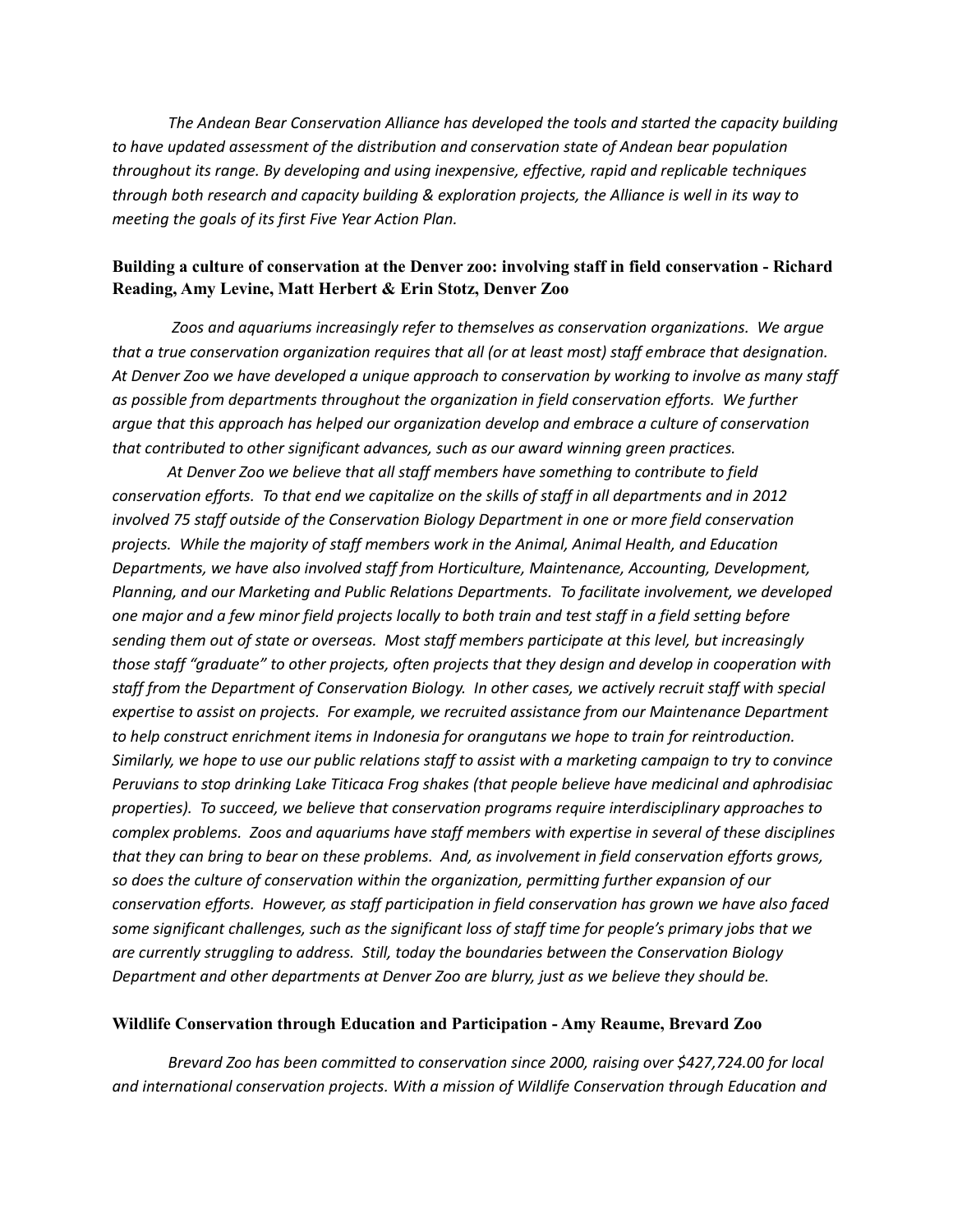*Participation, Brevard Zoo has expanded efforts with local conservation projects to enable Zoo guests, staff, volunteers and community members the opportunity to get involved in hands-on conservation. Many of Brevard Zoo's local conservation programs have a strong outreach and education component. By involving the community in conservation, Brevard Zoo not only helps wildlife but also educates and inspires community members and the next generation to become more involved and aware of environmental issues. Brevard Zoo's local conservation projects include the Perdido Key Beach Mouse Captive Breeding and Reintroduction Program, the Florida Scrub-Jay Translocation and Monitoring Program, FrogWatch USA, the Shoreline Restoration Program, the Oyster Reef Restoration Program and the Atala Butterfly Captive Breeding and Research Program.*

*Partnerships are essential to Brevard Zoo's conservation projects. The Zoo's partners include government agencies, universities and other zoos. Funding for Brevard Zoo's conservation projects comes from outside sources and the zoo's Quarters for Conservation program. In addition, Brevard Zoo's animal keepers and zoo teens use innovative fundraising methods including bake sales, face painting and special events, as well as coin boxes, which are located around the Zoo to support conservation projects.*

*Furthering its mission of Wildlife Conservation through Education and Participation, Brevard Zoo annually holds "Conservation Conversations," presentations by scientists and field conservationists provided free to the public. The presentations are informal and questions and conversation between the audience and presenters is highly encouraged. Conservation Conversations have grown over the years and now attract a large, diverse audience who help spread important conservation messages throughout our community.*

*Future goals for Brevard Zoo's conservation department include securing sponsors for conservation programs, broadening our reach through additional collaborations, and increasing research partnerships with local universities.*

#### **Flying with the Northern Bald Ibis: The adventure story of a conservation project - Regina Pfistermuller, Zoo Vienna**

*In 2002 a letter written by Austrian biologist Johannes Fritz who had just received his PhD reached Vienna Zoo. The scientist's ambitious aim: to bring back the locally extinct and critically endangered Northern Bald Ibis (Geronticus eremita) to its former breeding grounds within central Europe. The biological problem: the Northern Bald Ibis (NBI) is a highly social migratory species who needs to learn its migration route during the first year of its life. The creative solution: imprinting nestlings on human foster parents who are able to fly with ultralite paraplanes and guide the chicks to a wintering ground in the Tuscany. The REAL problem: finding support for his idea to develop it into a successfully progressing conservation project.*

*Zoo Vienna turned out to be one of the first brave and substantial partners for Johannes Fritz and his Waldrappteam, an Austrian association dedicated to the conservation of Northern Bald Ibis worldwide. Already involved in several NBI conservation activities before, Zoo Vienna welcomed this innovative initiative and enabled Johannes to purchase his first paraplane and obtain his pilot license. Since then the partnership between the Waldrappteam and Vienna Zoo became manifold, combined both institutions strengths and attracted numerous other partners and supporters. Whereas the Waldrappteam was responsible for the scientific development and the implementation of the annual*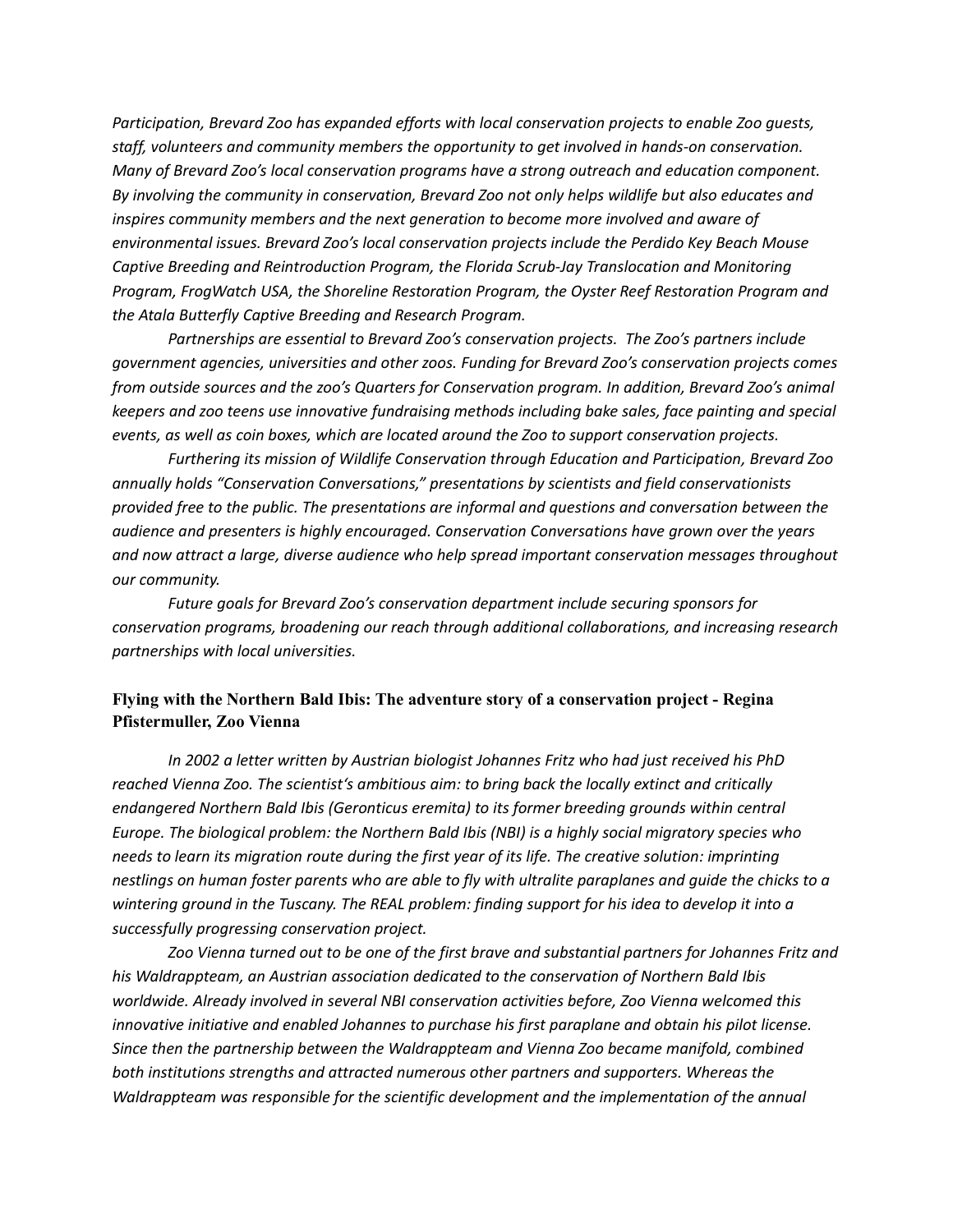*human lead migrations, Vienna Zoo provided scientific and logistic advice and support and became part of the steering committee for the Waldrappteam. It provided regular financial and in-kind contributions, made chicks available for hand-raising, but was also location for public hand-rearing. Through the presence of the hand-rearing team and additional regular public events as well as the progress of the project itself media coverage and visitor interest became increasingly larger – and persists already over a decade! In a recent article NBI was even named as the Number 1 reason to visit Zoo Vienna, a result of engaging in NBI conservation activities and the partnership with the Waldrappteam.*

*Flying with birds must be one of men's oldest dreams. The story of biologist Johannes Fritz, who dreamed this dream, not only for the mere excitement but paired with the motive of bringing back a locally extinct species to its former habitat – a story with ups and downs, adventure and drama - sets an example of how a combination of a conservationist's enthusiasm and a zoo's strong believe can form a partnership in conservation.* 

*The success 10 years after the initial founding of the Waldrappteam: the first small population of NBI has returned to their breeding grounds in central Europe, raised offspring and took them along across the Alps towards their wintering grounds. The project's REAL success: an adventurous, credible and powerful conservation story that people want to be part of, want to believe in and contribute to a happy ending.* 

#### **Our Partnerships with Zoos to Save the Sloth Bears of India - Nikki Sharp, Wildlife SOS, India**

*Wildlife SOS (WSOS) is an NGO that is best known for solving the 'dancing bear' problem that had persisted for centuries in India. Although WSOS is not a zoo, we do run the largest captive bear sanctuary in the world, and it would not have been possible to solve this problem without the support of zoos both from within India and abroad. Ending the 'dancing bear' problem took a holistic approach and entailed utilizing all interested parties. The energy that solved this problem has made it possible to take the campaign to the next level to focus on sloth bear conservation in the wild.*

*For hundreds of years, sloth bears cubs were poached from the wild and sold on the black market to a group of people known as 'Kalandars' who turned the bears into 'dancing bears' to make money by collecting tips from tourists. In 1996, Wildlife SOS undertook an undercover investigation to discover where the cubs were coming from and utilized the data to demonstrate that the 'dancing bear' issue was devastating the wild sloth bear populations. This information allowed a strategic plan to be created that would 1.) Rescue and rehabilitate the bears off the streets 2.) Prevent further bears from entering the system by helping the Kalandar people 3.) Develop anti-poaching programs to add additional protection in the wild 4.) Develop protection for bears in key habitats.*

*On Christmas Day of 2002, the first 'dancing bear' Rani was rescued. Between then and December 18, 2009 over 600 bears were rescued in India and the 'dancing bear' problem came to an end. The 600 bears were placed into one of the 4 sloth bear rescue facilities run by WSOS. The ability to provide appropriate enrichment, veterinary care and nourishment to the rescued bears would not have been possible without the support from zoos around the world that provided resources and training in multiple different skill sets. This collaboration continues today as new challenges arise in caring for an aging bear population.*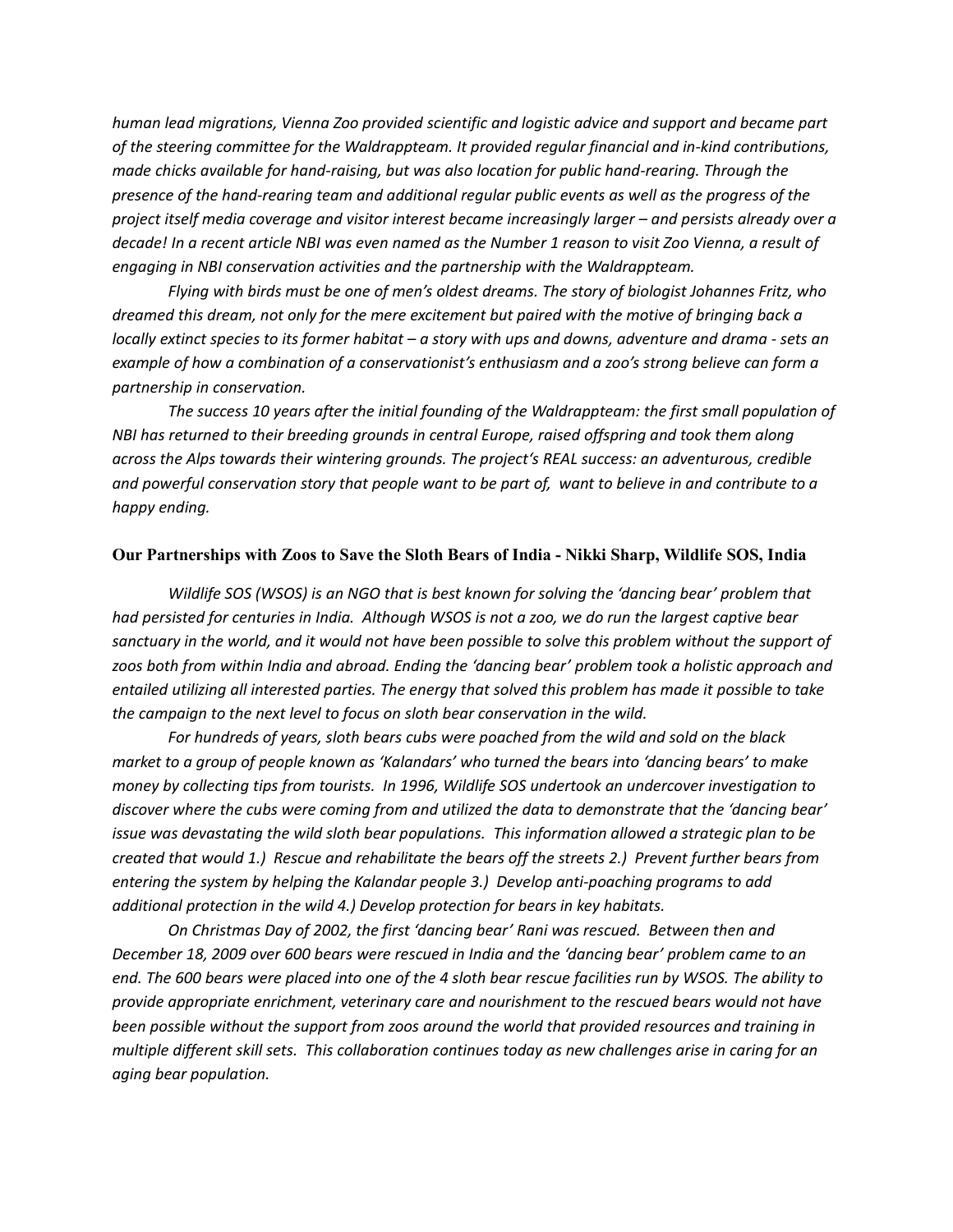*In continuing the collaborative efforts with zoos, WSOS is now working closely with American zoos and bear interest groups within the zoos like the Bear TAG group to further advance efforts to help sloth bears in India. Wildlife SOS is currently in discussions with the Bear TAG group to determine if we can unify efforts among the different zoos that have an interest in sloth bear conservation. WSOS is also working closely with individual zoos like 'Zoo Boise' in efforts train forest officials to be better prepared in the field for preventing poaching.*

*WSOS is also moving forward to improve the educational and interactive experiences to visitors at our rescue centers and is relying heavily on experts in the zoo world who have a strong background in developing these exhibits. Ultimately, zoos have an expertise in this area that a non-profit like WSOS does not have. Therefore, collaboration with zoos to share this information makes it possible to develop good quality educational experiences that will benefit the local people.*

*Partnering with zoos has helped WSOS bring an end to the 'dancing bear' problem in India. Thankfully collaborations are now continuing with the zoos to protect sloth bears in the wild.* 

#### **Citizen Science; a tool to empower volunteers for conservation - Carolina Roa, Tracy Aviary, Utah Division of Wildlife Resources and Salt Lake City Utilities**

*Citizen science started around the1900s; it refers to the collaboration between stakeholders, originally researchers in the biological and physical sciences, and volunteers, and arose as a way to expand the reach of research spatially and temporally. The contributions of thousands of citizen scientists have revealed important patterns: from trends in species distribution to effects from global climate change. It is a powerful tool to support research and conservation, but an often-overlooked secondary benefit is the engagement and empowerment of the public. Tracy Aviary considers citizen science as a tool to articulate research, education, and management with the main objective of bridging the gap between science and citizens. One way to do this is to generate spaces for the local community to participate in research projects that allow them to expand their knowledge of birds and habitats. The ultimate goal is to produce useful data that will allow managers and volunteers to make informed environmental decisions.* 

*In 2011, Tracy Aviary, in partnership with the Utah Division of Wildlife Resources and Salt Lake Public Utilities, started a citizen science project to monitor birds — specifically, using birds as indicators to determine the impact of forest management. Since then, Tracy Aviary has conducted field research in forests along bodies of water (riparian forests), because of the ecosystem services that these offer, their ecological importance in sustaining wildlife species, and birds in particular. Also, these are the forests in most need of conservation in Utah, with only <0.4% of their original cover remaining in the state. Fourteen volunteers signed up at the beginning of the project; fifty percent of them have contributed throughout the two years of the project. Their motivations to engage in this project were improving their birding skills and contributing as stewards of the environment. Using 6-minute point-count data, 62 bird species were found during breeding surveys conducted in spring–summer of 2011 – 2012; including transects during non-breeding months, the current number of bird species recorded is 94. Based on the results two years after forest management took place, there were no significant impacts of the management on the overall avian community, although responses at the species level were found — Black-capped Chickadee and Warbling Vireo. In the near future, the focus for the volunteer component*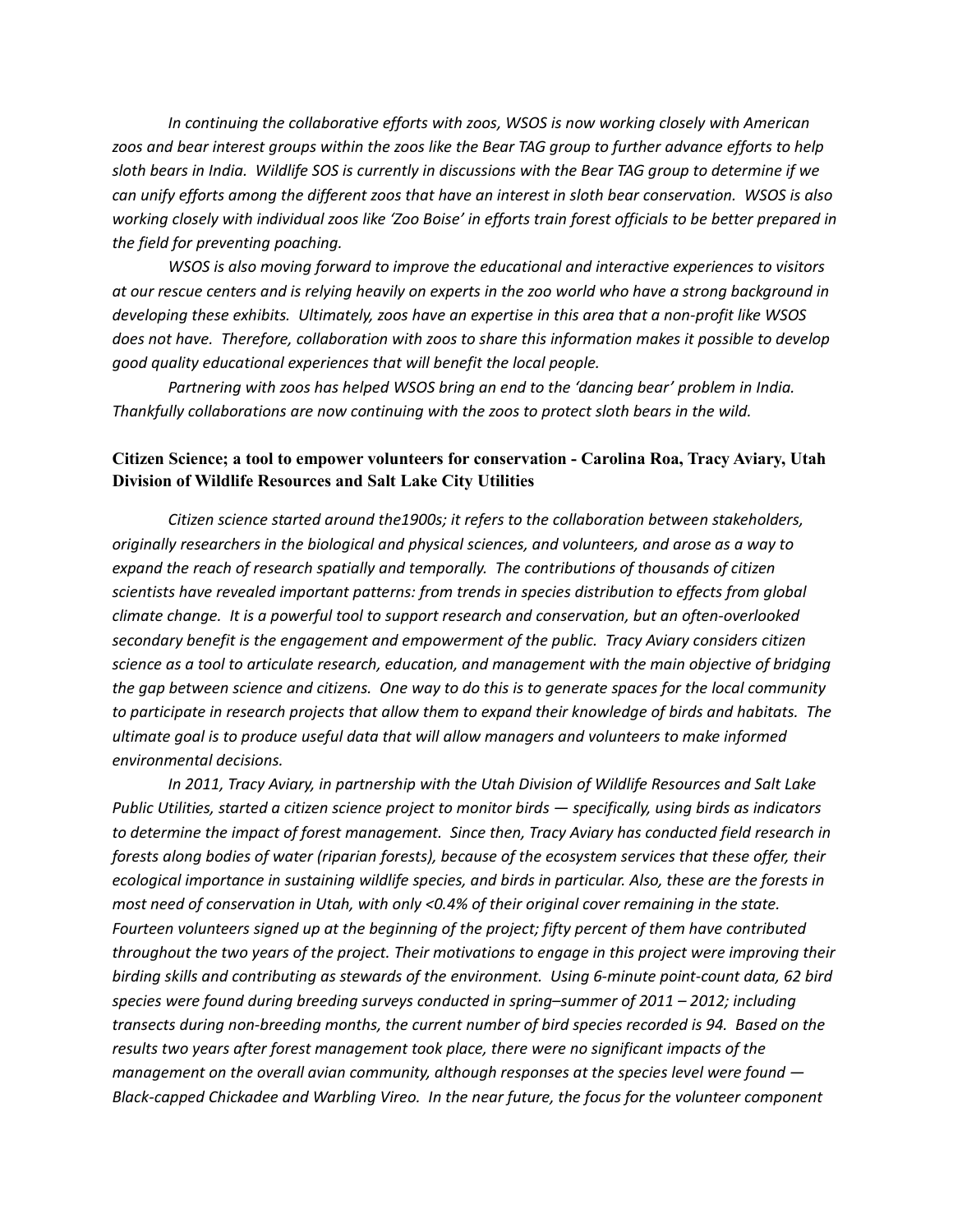*will be directed towards increasing volunteer recruitment and retention, measuring and monitoring Tracy Aviary's impact, as well as gauging the effect of the volunteer involvement in research projects. In the research component, a closer look at bird–habitat relationships will be pursued by the inclusion of a nestmonitoring project.*

#### **Using unmanned aerial vehicles for conservation - Serge Wich & Lian Pin Koh, Liverpool John Moores University**

*Globally biodiversity continues to decline. An urgent need of conservation workers is to have timely data available on habitat changes, the presence and density of animals, and on threats. Currently conservationists use a mixture of ground and manned aerial surveys for this in combination with satellite images. Some of this data collection is costly and therefore cannot be collected at the frequency needed to properly monitor changes to be able to react in a timely fashion. We present a new tool for the conservationist toolbox to collect such data, the unmanned aerial vehicle (UAV). We developed and tested low-cost UAV's (dubbed ConservationDrones) to be easy to operate and fly fully autonomously to take high-resolution photos and video. Photos from these flights have a resolution that is much higher (2cm/pixel) than high-resolution satellite images (50cm/pixel) and can be used to detect wildlife directly or indirectly by detecting nests (such as from orangutans) for instance. Photos can also be stitched together into high-resolution georeferenced mosaics or into 3D models, which both can be used to assess land-use type and structure in high detail. HD video can also be used to detect land use changes, wildlife, fires, logging, and other threats. These low-cost drones can thus be used to collect a wealth of relevant data for conservationists, researchers, ecologist, and others. In this presentation we provide an overview of the conservationdrones, data that have been collected with these in Indonesia, Malaysia and Nepal, and discuss some future developments and applications*.

#### **Spears, cell phones & conservation: reducing human-carnivore conflict in Tanzania's Ruaha landscape - Amy Dickman, Ruaha Carnivore Project, Tanzania**

*Tanzania's vast, remote Ruaha landscape is a globally important area for large carnivore conservation (holding 10% of all Africa's remaining lions as well as vital cheetah and wild dog populations) yet has received very little conservation attention to date. The Ruaha Carnivore Project was established there in 2009, and found extremely intense human-carnivore conflict in this area, with the highest recorded rate of lion killing anywhere in East Africa. The majority of killings were done by the Barabaig – a little-known, fearsome and extremely secretive tribe – but conflict mitigation efforts were hampered by the hostility of the Barabaig towards outsiders in general and conservationists in particular.*

*This talk describes how the Ruaha Carnivore Project slowly built trust with the local Barabaig around Ruaha, a process which involved cattle, cell phones and open communication between both groups. Despite significant fears on both sides – often centred around things such as murder and witchcraft – the Barabaig and the Ruaha Carnivore Project have now formed a strong partnership in the Ruaha landscape, with the assistance of international zoos and other funders. This project is still young and there is a long way to go, but the Carnivore Project and the Barabaig are now working together to create effective conservation strategies for large carnivores. This collaboration is already significantly reducing lion killing in this vitally important landscape, and the lessons learned here could help inform*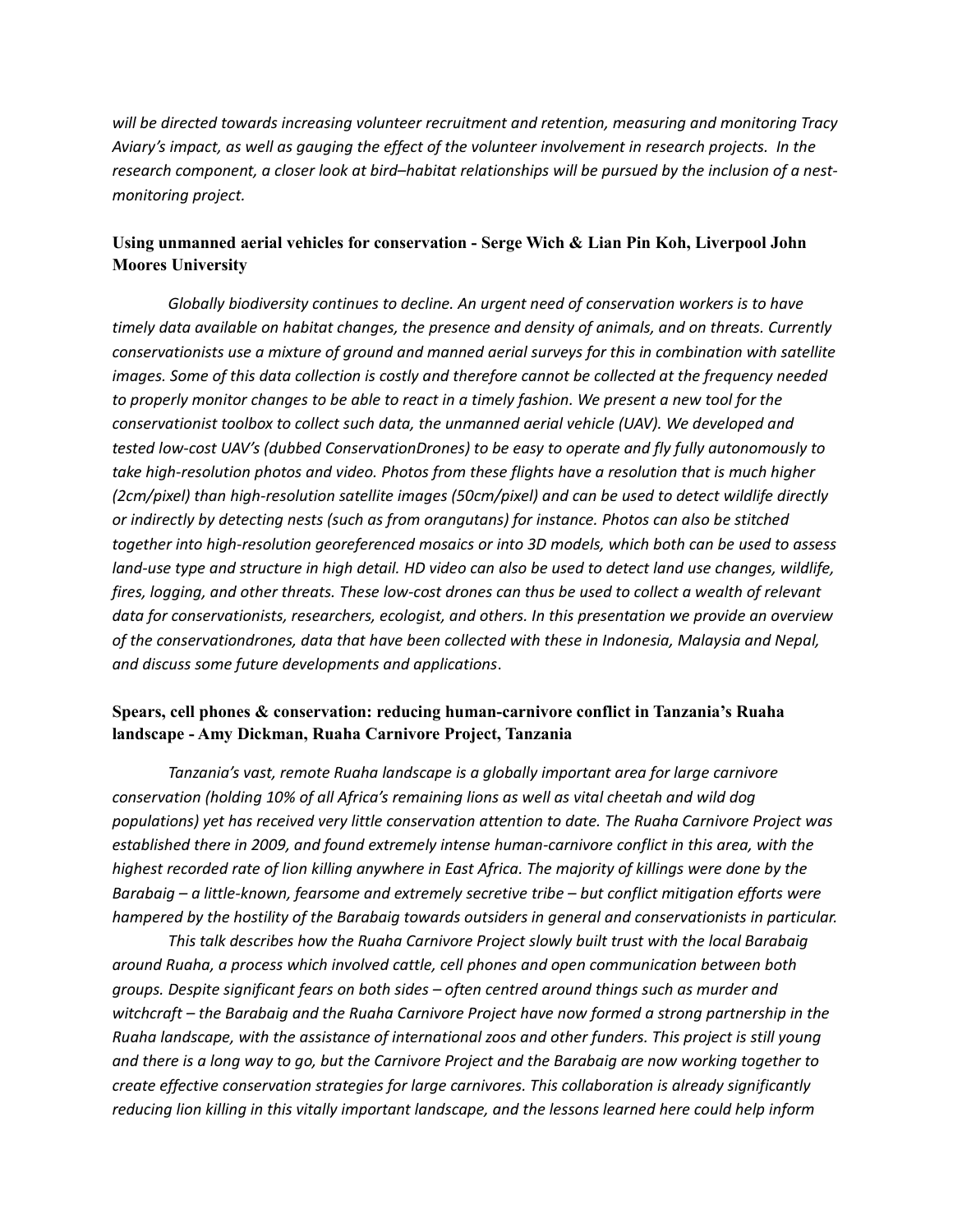*conservation in the many other areas where conflict with local people poses a highly significant threat to wildlife populations.*

# **Developing an experimental methodology for testing the effectiveness of payment for ecosystem services to enhance conservation in productive landscapes in Uganda - Lilly Ajarova, Chimpanzee Sanctuary and Wildlife Conservation Trust (CSWCT), Uganda**

*The Albertine Rift Eco-Region is the most important forest system in Africa for biodiversity, extending across the Great Lakes Region of East and Central Africa (DRC, Uganda, Tanzania, Rwanda, and Burundi). Unfortunately, the forests in the Albertine Rift in Uganda are under threat due to various factors leading to loss of biodiversity. The forests are under increasing threat from growing commercial demands and from rural communities whose high levels of poverty make them dependent on forest resources. With conservation agencies at national and decentralized levels not yet fully equipped to address the threats and the local people just beginning to participate in participatory forest management, the project will provide another building block to finding a sustainable financing future.* 

*Project proponents (NEMA and CSWCT) with support of UNEP/GEF and Darwin initiative through IIED are implementing a pilot payment for ecosystem services scheme to incentify local landholders to conserve and restore forest habitats in order to protect chimpanzees and other wildlife corridors. By making forest conservation a livelihood opportunity, a payment scheme can provide social benefits as well as meeting environmental objectives.* 

*The project considers a randomized evaluation approach where treatment and comparison communities are identified from a sample of 140 villages in Hoima and Kibaale districts based on ecological and social parameters. The participants are separated into treatment and control villages after which a PES scheme is implemented in half of the sample. A mixture of cash and in-kind payment is offered to individual landholders in return for contractually agreed activities such as maintaining forest cover and reforestation with indigenous tree species. The scheme then involves rigorous monitoring and evaluation analysis to determine its performance.* 

*So far 334 forest owners have signed contracts to conserve and restore a total of 1,437ha attracting annual payment level of \$60,000. Results from analysis of project results will be used by GEF and national agencies to demonstrate whether PES works and the best practices for replication of PES at international and national levels.*

#### **From orphanage to freedom: the road to rehabilitating confiscated wildlife in Peten, Guatemala - Alejandro Morales, Wildlife Rescue and Conservation Association ( ARCAS), Guatemala**

*ARCAS is a Guatemalan nonprofit NGO founded in 1989 committed to preserving wildlife and its habitat. Its initial and still largest project is a wildlife rescue center in the Maya Biosphere Reserve in the northern Peten region of the country which rehabilitates between 300 and 600 animals per year of 40+ species, the majority the result of confiscations from smugglers operating in the reserve. Because it is the officially designated destination for all confiscations in this region, it cannot turn down any animal, whether it reptile, bird or mammal. Most of these illegally trafficked animals are young, injured, traumatized, and usually dehydrated and malnourished endangered species. They have to undergo a*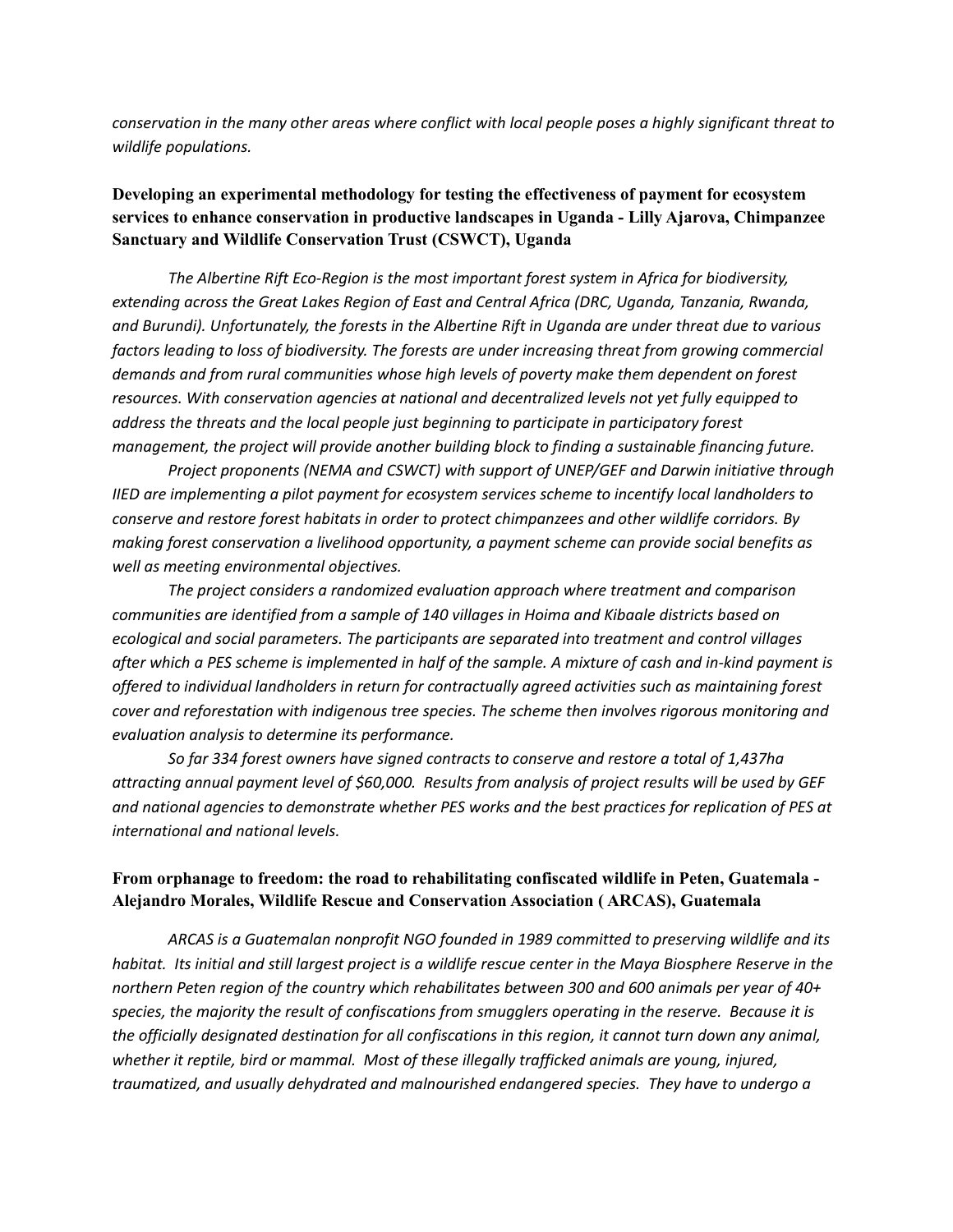*long period of quarantine and rehabilitation, a complex process that can last up to 6 years (in the case of the monkeys) with release back into the tropical forests of Peten being the ultimate goal.* 

*From solitary animals such as Moreleti crocodiles, to the more socially oriented red-fronted and mealy parrots, to the very intelligent spider and howler monkeys, ARCAS has gained 20 years of real-life experience in complex process of reintroducing wildlife into the Guatemalan jungle, experiencing its ups and downs, successes and failures and lessons learned. These have all served to allow ARCAS to continue perfecting its methodologies and protocols that guide the treatment of the animals received at the Rescue Center. It has also led ARCAS to its latest, most ambitious and complex project: the first-ever release of scarlet macaws reproduced in captivity into the Maya Biosphere Reserve. The scarlet macaw is a flagship species for the Mayan Forest, a charismatic but highly endangered species that numbers under 200 individuals in the wild in Guatemala. ARCAS is initiating a long-term, population reinforcement program of scarlet macaws in the Sierra Lacandon National Park in order to insure that these spectacular birds survive for future generations in the Maya Biosphere Reserve. ARCAS's 20+ years of experience in wildlife research, rescue, rehabilitation and release, is coming together, to see that this species shines in nature where it belongs.*

# **Studying a living fossil: conservation & ecology of the Giant armadillo in the Brazilian Pantanal - Arnaud Desbiez & Danilo Kluyber, Royal Zoological Society of Scotland (RZSS) & Institute for Ecological Research (IPE)**

*The giant armadillo (Priodontes maximus) is the largest of the armadillo species and can reach up to 150 cm and weigh up to 50 kilograms. Although giant armadillos range over much of South America almost nothing is known about them and most information is anecdotal. Due to its cryptic behavior and low population densities, this animal is very rarely seen. The giant armadillo is threatened with extinction and is currently classified as Vulnerable (A2cd) by the IUCN/SSC Red List of Threatened Species. We simply know nothing about giant armadillos and may lose the species before we can understand its basic natural history and ecological role. No one had ever seen a giant armadillo in our study area before the project started!* 

*This project aims to establish the first long-term ecological study of giant armadillos in the Brazilian Pantanal wetland. The main goal of the project is to investigate the ecology and biology of the species and understand its function in the ecosystem using radio transmitters, camera traps, burrow surveys, resource monitoring, resource mapping and interviews. The project was initiated in June 2011. Project methodologies have been tested successfully, staff trained and many excellent preliminary results obtained. Eight (8) individuals have been captured and at the moment (October 2012) three giant armadillos are being monitored. We have also discovered the important role of giant armadillos as ecosystem engineers and documented 23 other vertebrates using their burrows. The project has recently expanded to other rare Xenarthrans and Southern naked tailed armadillo (Cabassous unicinctus), sixbanded armadillos (Euphractus sexcinctus), Southern tamandua (Tamandua tetradactyla) and giant anteaters (Myrmecophaga tridactyla) are also being investigated by the project.*

*Giant armadillos have great potential for education and outreach. Giant armadillos have a fascinating evolutionary history (Xenarthrans can be traced back to the Early Tertiary), exhibit distinctive adaptations (fore claws, armor), play an interesting role in the ecosystem (Ecosystem Engineers), have an*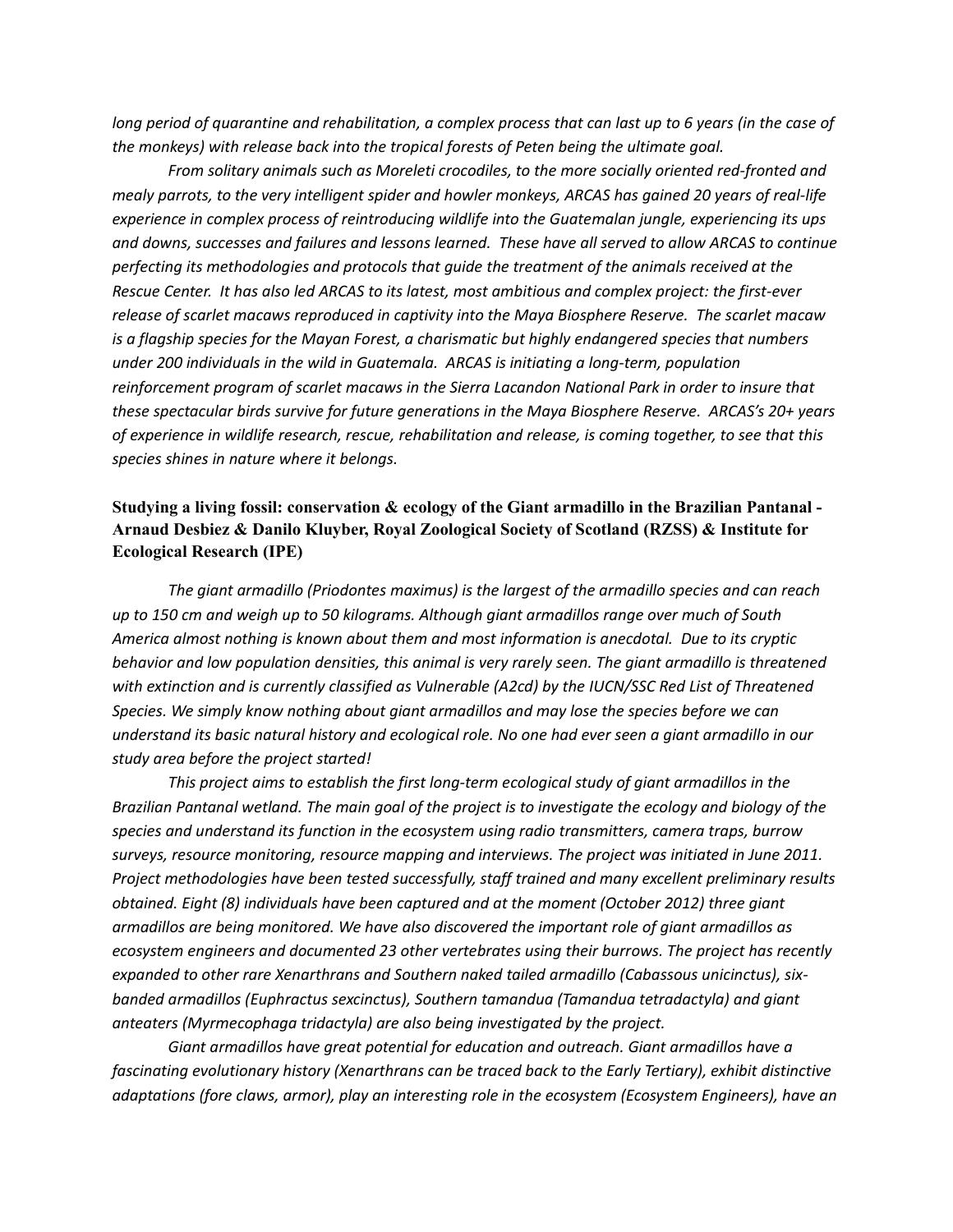*intriguing appearance, and most of all in general people have never heard of them. For all these reasons, the giant armadillo is a great species to engage the public in biodiversity conservation issues. Information generated by the project is being used to substantiate education, outreach and habitat conservation initiatives, as well as policy measures for the Pantanal and other areas throughout the species distribution. Information campaigns on topics such as deforestation, habitat degradation and the practice of poisoning termite mounds are being launched using data collected from the project. Information from the project is used to promote biodiversity conservation through constant dissemination of results, workshops, publications, presentations in conferences, and, whenever possible, media appearances.*

*This project is a partnership between a Scottish Charity (the Royal Zoological Society of Scotland) a Brazilian NGO (IPE- Institute for Ecological Research) and a private cattle ranch Baía das Pedras. The project depends entirely on Conservation grants mostly from zoos and include: Association Beauval Recheche et Conservation (France) ; l´Association Jean-Marc Vichard pour la Conservation (France); Bergen County Zoo (USA) ; Cerza Zoo (France) ; Chester zoo (UK); Columbus Zoo (USA); Conservation des Espèces et des Populations Animales (CEPA) (France) ; Idea Wild; Oklahoma City Zoo (USA); Prins Bernhard fund for Nature (Holland); Phoenix Zoo (USA); Sea World Busch Gardens (USA); Taronga Zoo (Australia); Taiwan Forestry Bureau (Taiwan); Zoo Conservation Outreach Group (ZCOG) and its partners, the Chattanooga Zoo, Jacksonville Zoo, Salisbury Zoo-Chesapeake AAZK, and the San Antonio Zoo and Aquarium.*

#### **Club de Protectores de Anfibios Amazonicos (Amazon Amphibian Protectors Club) - Marcy Sieggreen, Detroit Zoological Society**

*The Detroit Zoological Society has been working in Amazonia Peru for nearly 2 decades, conducting primate field surveys, supporting education programs in local schools and investigating amphibian population characteristics and abundance. We began amphibian surveys by working in areas around schools we were supporting and visiting each year. By interacting with students in the schools and communities, we learned that Amazonian kids had little interest in and generally negative attitudes toward frogs, but they were obviously intrigued by our interest in them. Although it is too soon in our amphibian survey work to fully understand amphibian population issues and to begin looking for strategies to improve them, we began to explore ways to engage kids in amphibian awareness as a means of improving natural science education in the schools we support. Research conducted by nonprofessional scientists, known as citizen science, is a beneficial way to gather data, stimulate interest and promote awareness. Using this approach, we asked students to make visual observations, provide written records on their findings and submit to the zoo twice a year. Persistence paid off as we built a relationship with one instructor and 15 students in the village of Llachapa. This is how "Club de Protectores de Anfibios Amazonicos" was created.*

# **Fundación Temaikèn`s Endangered Species Conservation Program - Paula Gonzalez Ciccia & Carina Righi, Fundación Temaikèn**

*Fundación Temaikèn is a nongovernmental organization of Argentina which mission is to protect nature educating to change attitudes and behaviors, researching on the flora and fauna and preserving*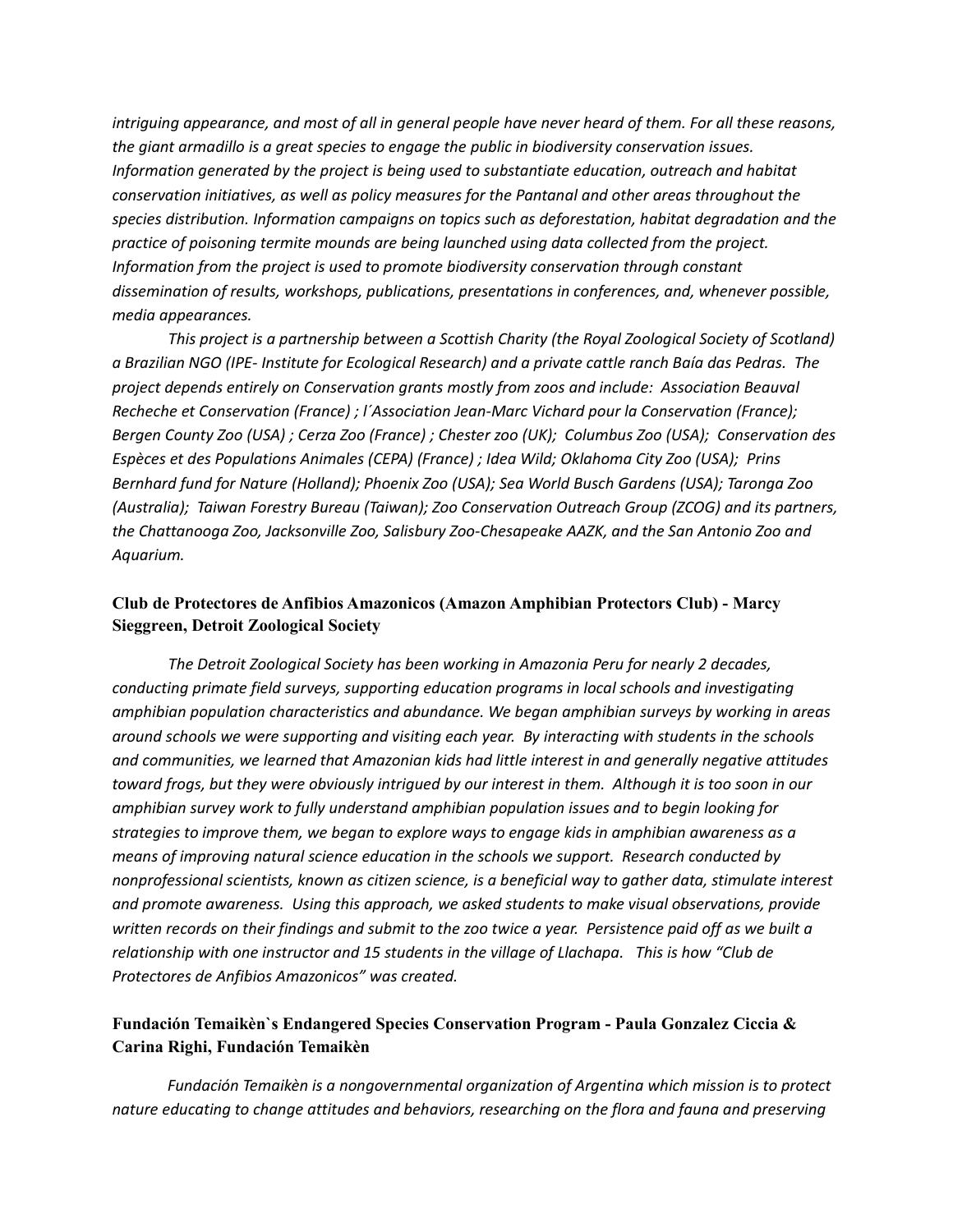*species and ecosystems, giving priority to the local ones. To achieve the mission Fundación Temaikèn is based on 6 pillars: a biopark, a natural reserve, a breeding center, educative programs, research projects and conservation programs (Protected Areas, Marine biodiversity and Endangered Species Conservation Programs).* 

*The Endangered Species Conservation Program works on the conservation of key species, which are in danger of extinction, through the recovery of their populations and natural environment. This program involves three Conservation projects that develop strategies to conserve maned wolf (Chrysocyon brachyurus), lowland tapirs (Tapirus terrestris) and native endangered species with high value of conservation.*

*Maned Wolf conservation projects `s goals are: to rescue and rehabilitate animals and return them to their natural environment; to preserve the wild population in Mar Chiquita, Córdoba through field research and working with the community and to develop a National Action Plan for the species. Through a national rescue network, specimens that are affected by different problems are referred to the Rehabilitation Center in Temaiken. The animals that are suitable are returned to their environment where they are monitored to evaluate the success in the rehabilitation. On the other hand, the registration of fingerprints and feces in the field allows us to estimate the abundance of specimens and to analyze the way they use their habitat. We also conduct genetic studies through feces to confirm their presence and amount of animals in the region. We carry out interviews with local people to gather information about the opinions and knowledge that the community has about the species to draw up the conservation strategies. We constantly work with the schools and rural populations to decease the impact of threats.*

*Tapir conservation project`s goals are: to keep a viable ex situ population; to preserve the existing tapir populations in at least one region with high conservation value and to implement integrated actions, on a national level, included in the action plan. In order to manage the ex situ population we perform health studies, specific treatments and genetic studies with all the captive specimens kept in Argentina. This way, we can guarantee a healthy genetic population. We have a genealogical registry and we recommend the optimum crosses based on the genetic information. In the field we started studies to estimate the abundance and distribution of the species in places with high survival possibilities, such as Bañado La Estrella in Formosa and Pampa del Indio in Chaco. Since 2008 we carry out initiatives with different social actors of the community, to engage them in the conservation of the specie. We also work on proposals from the schools, based on diagnosis through interviews.* 

*Threatened species conservation project: The conservation objects of this projects are mash deer, anteater and night monkey. This project pretends to recover high conservation value representatives of native wildlife; to reintroduce healthy animals in their habitat and to elaborate protocols for interdisciplinary work. To achieve these goals we have established a rehabilitation center in Fundación Temaikèn. We research and generate valuable information about these animals and we work with government agencies and other institutions to return them to their habitat.* 

*All these projects have very strengths strategies researching populations in situ, developing breeding plans ex situ, and managing regional actions plans with local communities, NGOs and governments. We are convinced that this is the way to conserve not only endangered species but their natural habitats as well.*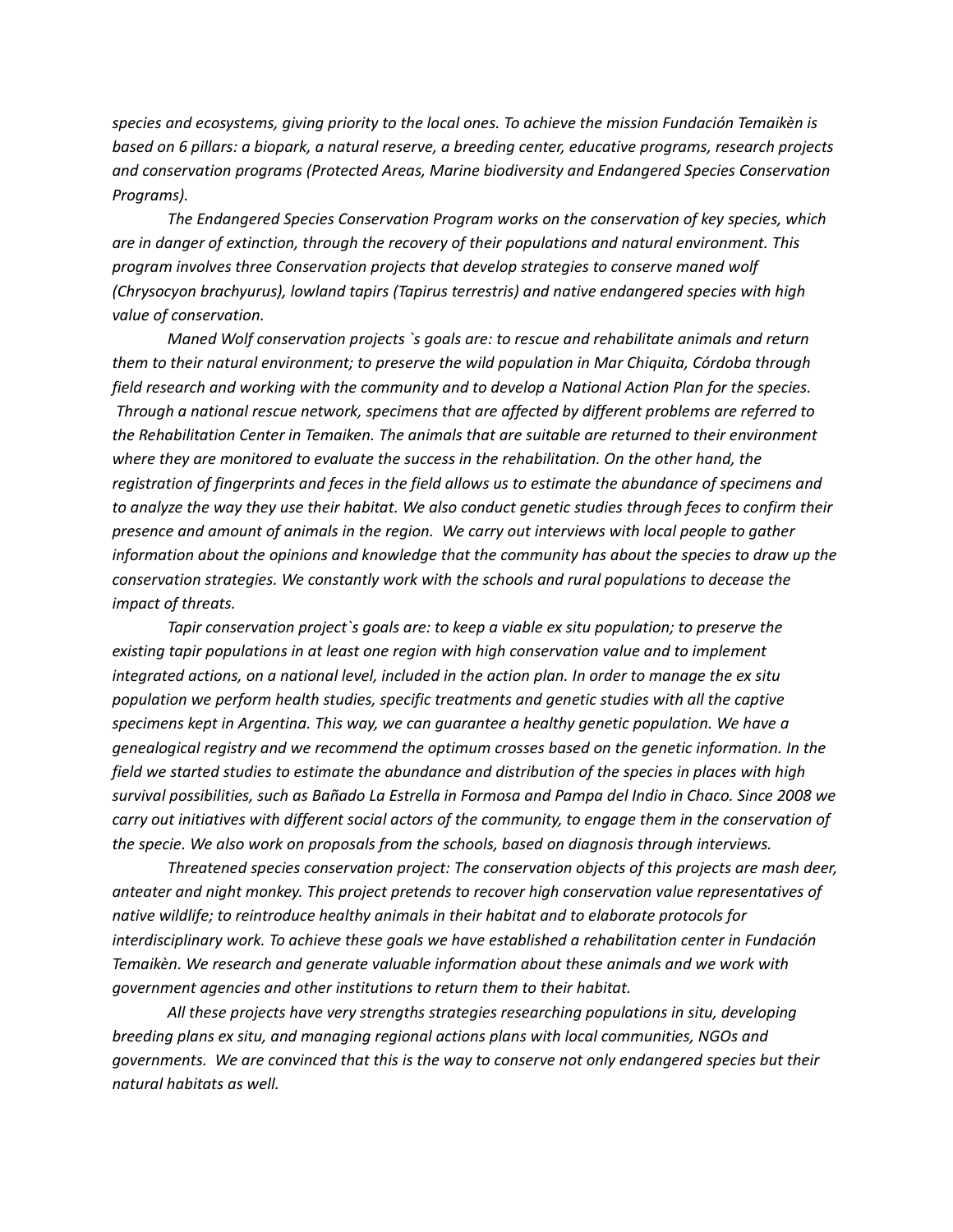## **Building relationships beyond dollars to advance conservation - Claire Martin, Disney Worldwide Conservation Fund**

*As zoos and aquariums explore opportunities to drive more support for field conservation, competing priorities and limited resources can cause barriers to financial contributions. Developing a different strategy to source support and further the objectives of field conservation may be a solution that becomes more viable by building stronger relationships with such institutions. Whether it is working with a corporate funder or an AZA accredited institution, there are opportunities to source resources beyond dollars and often mechanisms in place to advance such collaborations. These collaborations may include various in-kind opportunities such as professional expertise in areas like veterinary medicine, conservation education, marketing/public relations, technology development and many others. Stronger relationships can lead to opportunities to broaden awareness for a project through different audiences, develop conservation materials and strategies and make connections with new donors among other benefits.* 

*At Disney, conservation is a priority and through the Disney Worldwide Conservation Fund we have been able to direct a total of \$20 million to conservation programs in 112 countries. These grants are distributed annually and even in that short time frame some organizations stand out because of their ability to communicate their accomplishments and engage us in their work beyond the dollars we contribute. In some cases these relationships have progressed to involve various members of our Disney team, advancing the programs through special expertise or additional resources. From gorilla projects in the Democratic Republic of Congo, to sea turtle education campaigns in Florida our staff has helped to advance research, broaden awareness, create materials, provide equipment and prove that such connections can have benefits for conservationists and the wildlife and habitats they are working to protect. I plan to highlight how these relationships have worked and the benefits of these collaborations and how they can drive funds and create shared value for the organizations and institutions involved.* 

# **Two Foundations that Support Species Conservation - Bill Konstant, Margot Marsh, Biodiversity Foundation**

*The Margot Marsh Biodiversity Foundation was established in 1996. Its mission is to contribute to global biodiversity conservation by providing strategically targeted, catalytic support for the conservation of endangered nonhuman primates and their natural habitats. The Mohamed bin Zayed Species Conservation Fund was established in 2008 to provide grants to individual species conservation initiatives, recognize leaders in this field, and elevate the importance of species in the broader conservation debate.*

*Since the first grant applications were submitted, the Margot Marsh Biodiversity Foundation has awarded more than \$9 million in grants to projects worldwide, including nearly one hundred grants (over \$1.5 million) to more than a dozen North American zoos. Grants to zoos have helped support primate field studies, captive breeding and reintroduction efforts, laboratory research, education programs, ecotourism initiatives, conferences, and scientific publications.* 

*The Mohamed bin Zayed Species Conservation Fund currently accepts grant applications for projects that focus on fungi, plants, invertebrates, amphibians, reptiles, birds and mammals. Grants are made in support of grass-roots initiatives; of individuals whose passion, dedication and knowledge are*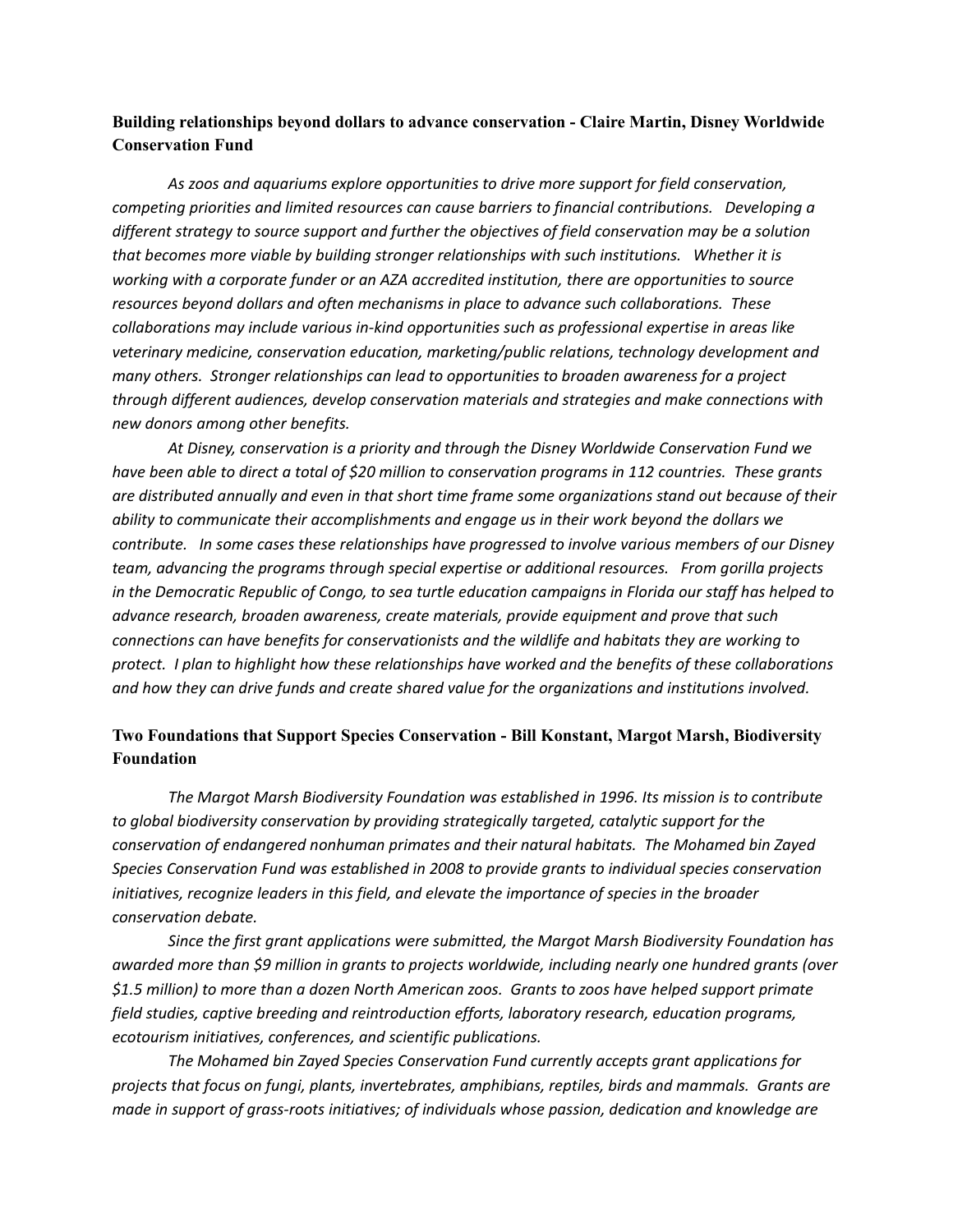*key to saving species; for in situ projects; to elevate awareness of species conservation; and to help attract further contributions to species conservation. Presently, the Fund awards \$1.5 million in grants each year.* 

*Both funding institutions welcome requests from AZA institutions. This presentation walks potential applicants through the project development and proposal processes.* 

# **One Million Dollars, One Year, One Big Idea - Quarters for Conservation - Della Garelle, Cheyenne Mountain Zoo**

*Just think, the first thing that guests DO at your zoo is a conservation action. It's fun, familyfriendly and empowering. It's stealth learning at its best. You don't need to convince people that your zoo helps wildlife – they just took part in it.*

 *The big idea – raise the price of admission by a quarter, devote the funds to field conservation projects, and allow guests to distribute the funds by voting for the wildlife project that inspires them.* 

#### *Contribute 3% to Field Conservation Easily*

*The spirit of Quarters for Conservation (Q4C) is to devote at least 50% of your new income to expand or start new field conservation initiatives, not to replace budgeted conservation or operations expenses. Q4C programs can help meet the AZA's Field Conservation Committee's challenge to spend 3% of your annual budget on field conservation. More than a dozen zoos have used Q4C to significantly expand their contribution to field conservation, at no additional cost to the zoo.* 

*The sheer act of voting propels people to read our graphics and learn what issues are endangering wildlife and their habitats. And, voila – their awareness is raised. Make it fun, and they will vote many times, with many quarters.* 

 *These quarters have added up to over \$1 million raised annually for wildlife conservation at all zoos that currently have Q4C programs.* 

*The objectives for Quarters for Conservation are:*

- *raise significant funds for additional in situ conservation projects,*
- *make it clear that each zoo visit helps wildlife conservation,*
- *encourage guests to take everyday conservation actions by showing how they are connected to wildlife survival and*
- *empower zoo staff to support field projects for species they are passionate about.*

#### *One Zoo's Success*

*Inspired by Zoo Boise's conservation initiatives, Cheyenne Mountain Zoo took Steve Burns' idea and ran with it. In 2008, the zoo launched their Quarters for Conservation program, complete with a snazzy voting station in the entry plaza.*

*It is surprising how a 25-cent increase for each admission results in over \$130,000 annually for wildlife conservation projects. Guests have not objected to the minor increase – they love it!* 

*Guests get one vote with the token they receive with admission, but can vote as many times as they like with actual quarters. There are six field projects at the voting station, which also feature*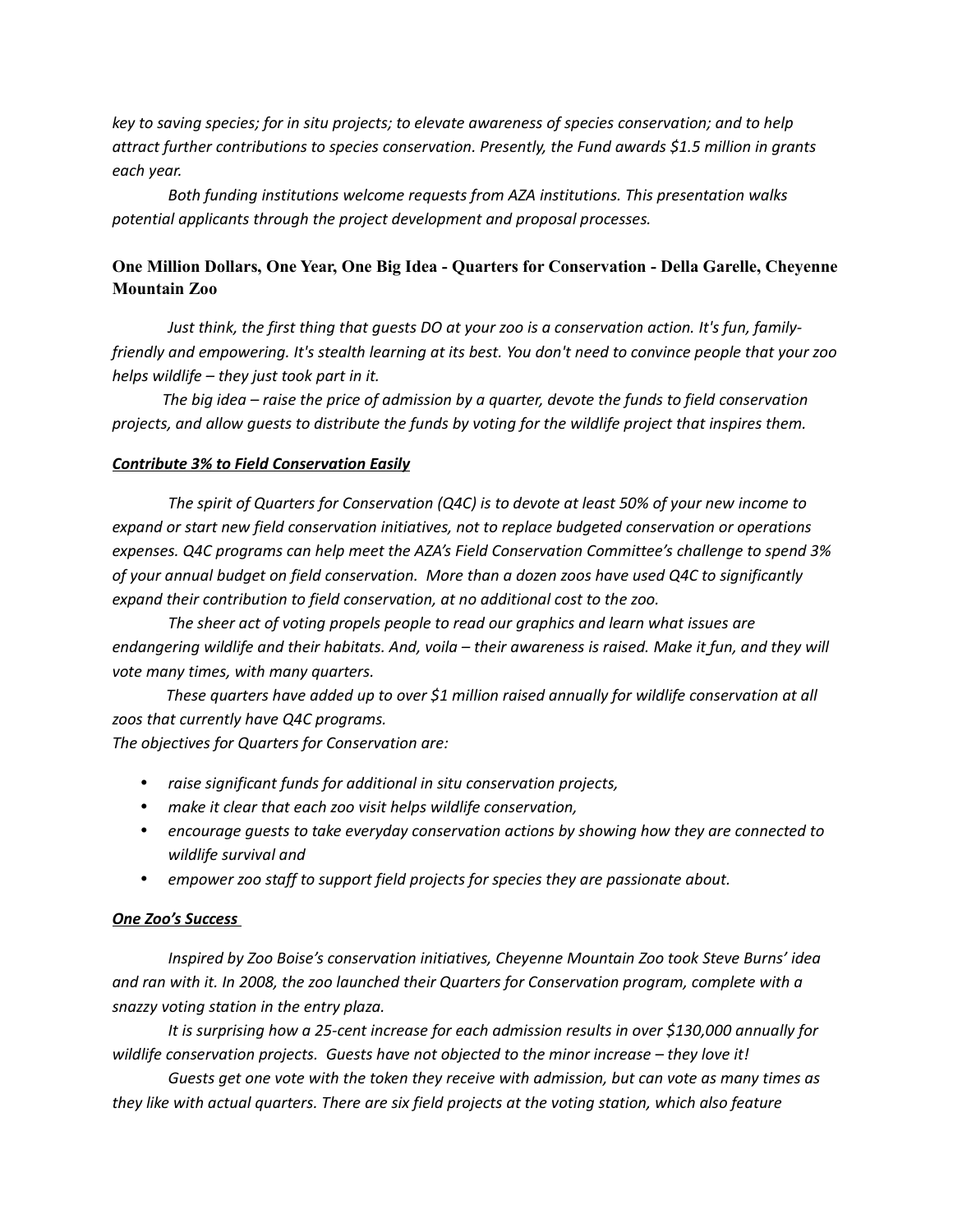*displays of the votes-to-date. Project proposals are accepted from zoo staff, who champion projects or species they are passionate about. Q4C has enabled zoo staff to participate in field work and bring back exciting stories to share with guests.* 

*Some criteria for Q4C projects at Cheyenne Mountain Zoo are: 1) there are simple conservation actions or behavior changes our guests can take to benefit each species; 2) the Zoo can make a significant contribution with our unique strengths; and 3) the staff Champion is passionate and can be a liaison to the project.* 

*Quarters for Conservation energizes staff, raises significant funds to support imperiled wildlife in the field and celebrates the wildlife hero in us all.*

#### *Zoos with Quarters for Conservation Programs*

*There are currently at least twelve AZA zoos running full Q4C programs, complete with the admission surcharge and a variety of voting stations. Other zoos such as Oregon Zoo, Sedgwick County Zoo, Zoo Miami and Zoo New England have alternate Quarters for Conservation programs that also raise significant funds for wildlife conservation.* 

*To help zoos create successful programs, there is an AZA Q4C listserv, where questions are answered and advice freely shared. Learn more about Quarters for Conservation on these zoo's websites, or contact Della Garelle at dgarelle@cmzoo.org.* 

- 1. *Blank Park Zoo*
- 2. *Brevard Zoo*
- 3. *Cheyenne Mountain Zoo*
- 4. *Cleveland MetroParks Zoo*
- 5. *Greater Vancouver Zoo*
- 6. *Greenville Zoo*
- 7. *Knoxville Zoo*
- 8. *Oakland Zoo*
- 9. *Sacramento Zoo*
- 10. *The Living Desert*
- 11. *Woodland Park Zoo*
- 12. *Zoo Boise*

#### **Zoo Wild: Rotterdam Zoo's Conservation Festival - Angela Glatston, Rotterdam Zoo**

*Rotterdam Zoo launched ZOOWILD in 2011 in order to combine several small scale conservation activities under a single, larger umbrella event. The name ZOOWild was chosen to indicate the link between the zoo and the natural environment; this name also had the advantage that also means "Sooo wild" in Dutch, which is a good name for a festival. ZOOWild takes place in the autumn vacation, this timing may seem counter intuitive; autumn is often seen as the precursor to winter so it might be seen as giving our festival a negative image. However, it is also the season where life prepares itself for the next*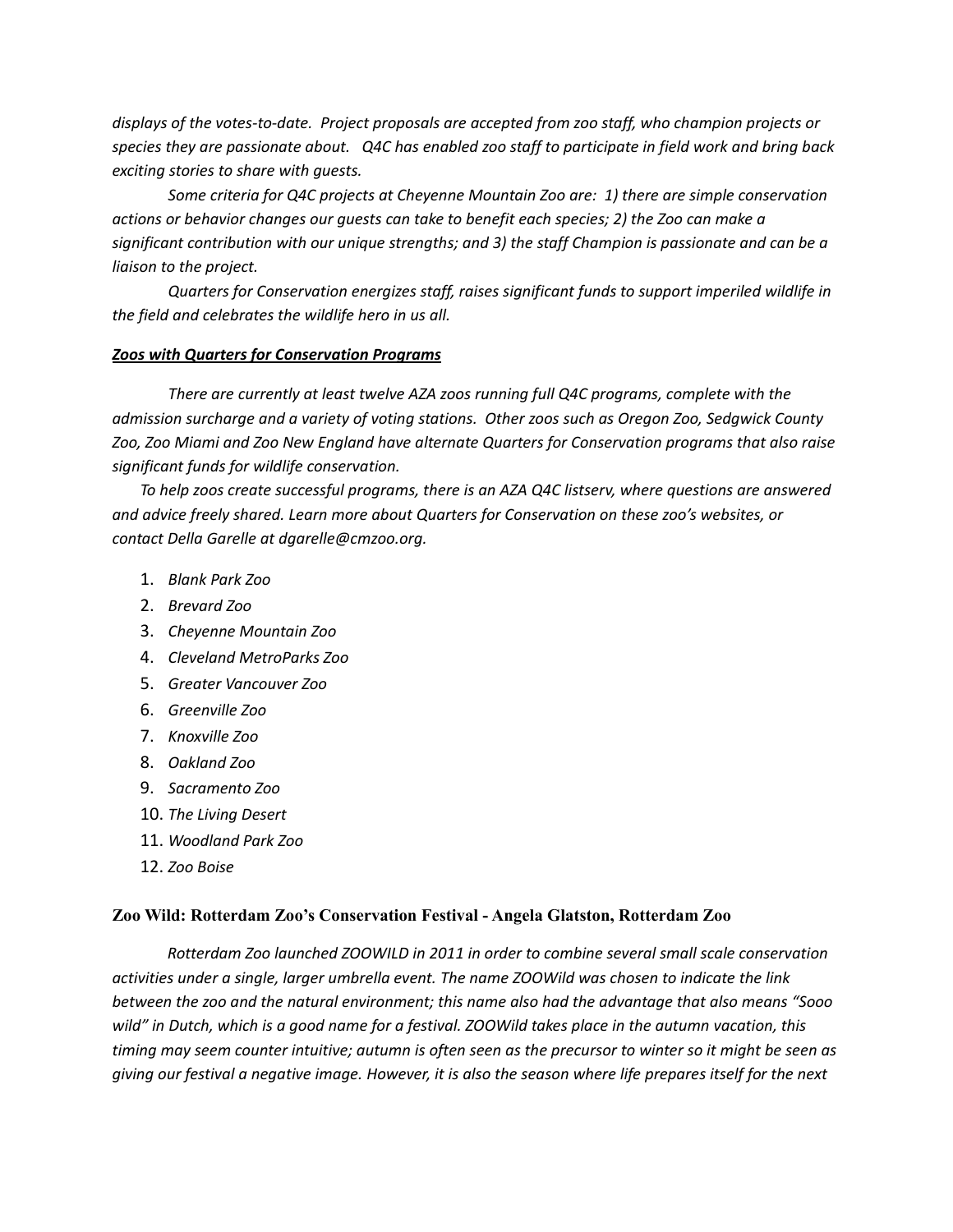*spring and this is how we see our conservation efforts, the preparation for a brighter future. We use the festival to explain our conservation vision to the public in a positive and fun way.*

*After only two years, the ZOOWild festival is still a work in progress. However, we are learning, and the high point of the event, our conservation (and sustainability) market, is positively received. The 30+ conservation organizations and companies with sustainability products are given the opportunity to tell our visitors about their work, to sell their products and to raise money. We have a broad range of market stall holders from relatively local NGO's such as Zuid Hollands Landschap and Elementree to well known international ones such as Greenpeace and the WWF and from eco-travel afents to eco-friendly beauty products and recycled Tupperware. This market is important for us:*

- *It allows us to demonstrate our support of conservation and sustainability to our visitors*
- *It allows the participating organization the opportunity to fund-raise, to address a new audience with their activities and products, and also to come in contact and discussion with other organizations and*
- *It offers our visitors a chance to learn more about conservation and sustainability in a friendly, welcoming and interactive environment.*

#### **Innovative Fundraisers - Beth Armstrong, Conservation Consult, Conservation Initiatives**

*Although most zoos feel a responsibility to support fieldwork as it is implicitly implied in their mission statement, there must be money in the coffer in order to implement these intentions. This presentation will explore and highlight how a number of zoos have raised money to support and increase their respective institution's commitment to field research and conservation projects. Some larger zoos already have substantial conservation budgets while smaller zoos may have limited resources. Through innovative practices and staff/volunteer involvement both small and large zoos have been able to build and increase their conservation commitment over time. It is hoped that this presentation will prompt more ideas and discussion about creative methods of increasing support for fieldwork.* 

# **Kinabatangan River Spirit: contributing to freshwater conservation & sustainable livelihoods in northern Borneo - Tun-Min Poh, Kinabatangan River Spirit Initiative**

*Although well known for its terrestrial biodiversity, Borneo Island is also a hotspot for aquatic diversity, with almost 40% of its freshwater fish species endemic to the island. The most isolated among the island's watersheds, the Kinabatangan River has the highest levels of freshwater endemism on the island. The river's catchment has experienced drastic landscape changes and today, more than 50% of the river basin continues to be actively logged, while at least 25% is covered in agricultural lands. Despite heavy human disturbance, the Kinabatangan still supports an enormous amount of biodiversity and endemism. Although iconic species such as the Orang-utan and Bornean elephant have been catalysts for forest protection in the Kinabatangan catchment, terrestrial protection does not guarantee the protection of freshwater biodiversity. This is evidenced by the degradation of the river experienced by local communities. Water critical for rural and urban populations is polluted and highly sedimented; and freshwater fish important for livelihoods have become scarce. Although river dwellers recognize the changes in the river, nothing has been done to document the loss in fish diversity or change in overall*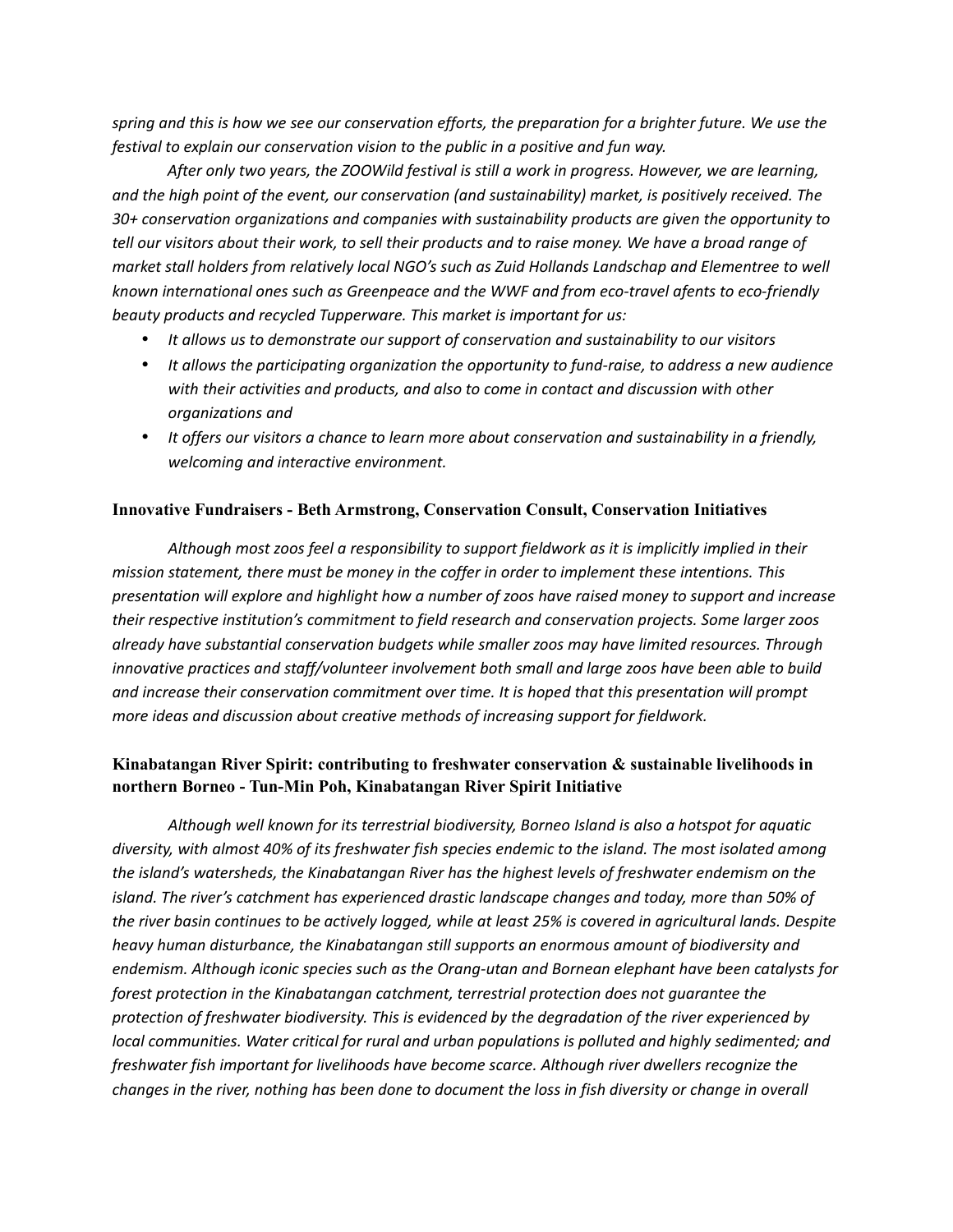*river health. Communities have had little role in the future of their river, and have been left to adapt to the seemingly inevitable.* 

*The Kinabatangan River Spirit Initiative was conceived on the basis that community participation in research and management is critical for achieving a healthy river, and developed based on the needs identified by the local Kinabatangan community. The project envisages a healthy Kinabatangan river, which supports robust freshwater biodiversity, persistence of local culture, and sustainable development. To initiate this project, a two-year pilot study is in progress to establish baseline information on freshwater fish biodiversity and engage community in freshwater fish monitoring. It will assess the health of the Lower Kinabatangan catchment using fish as a surrogate to identify changes in diversity and community composition; threats to fish biodiversity; and actions that improve sustainability of fish populations and livelihoods at the local level. The outputs of this pilot include providing a baseline for fish diversity, gathering information on locally and globally threatened species, and strengthening the argument for sustainable development practices in the Kinabatangan catchment.* 

#### **Where should we go to find great seafood? Supporting marine conservation by empowering the public to make choices for a healthy ocean - Maggie Ostdahl, Aquarium of the Bay, San Francisco**

*Everyday decisions lead to actions in support of conservation of land and sea. We make decisions about what to eat every day. What seafood decisions have you made recently, and what relevance do they have to thousands of fishery conservation projects taking place around the globe? Why should you know where the seafood in that that fish stick/ crab cake/ tuna fish sandwich came from, and how it was caught or farmed? "Sustainable seafood" and all that term implies is an important national and international conversation, and aquariums and zoos have a key role to play. Aquarium of the Bay partners with the Monterey Bay Aquarium Seafood Watch program, and together with other organizational partners in the San Francisco Bay Area, we have formed the Seafood Watch Alliance. This presentation will provide an overview of the program and what we do. I'll also go through some case studies on popular seafood we consume in the US, and what about them is sustainable or not. It just might be more than you ever thought you wanted to know about seafood!*

*Seafood is a multibillion dollar global industry. In 2011, Americans ate about 15 pounds of fish and shellfish per capita, and spent more than US\$ 80 billion on seafood products. The United States recently surpassed Japan to become the second largest consumer of seafood in the world behind China. 90% of the seafood we consume is imported. The most-consumed seafoods in this country are shrimp, canned tuna, and salmon – and the actual fish and shellfish come from many wild and farmed sources. Some of those sources are more sustainable than others, and improved sustainability requires many people and projects working throughout the seafood supply chain.*

*No portion of the global ocean is unaffected by human activity – and fishing is one of the oldest human activities. Over 80% of global fisheries are fully or overexploited. Overfishing is one issue; other concerns associated with wild-caught seafood include bycatch and ecosystem damage. We are increasingly turning to aquaculture, but management of "fish farming" generally lags behind industry development. Some of the concerns associated with aquaculture are use of use of marine resources for stocking and feed, and pollution impacts of fish farms. There are a variety of solutions or at least*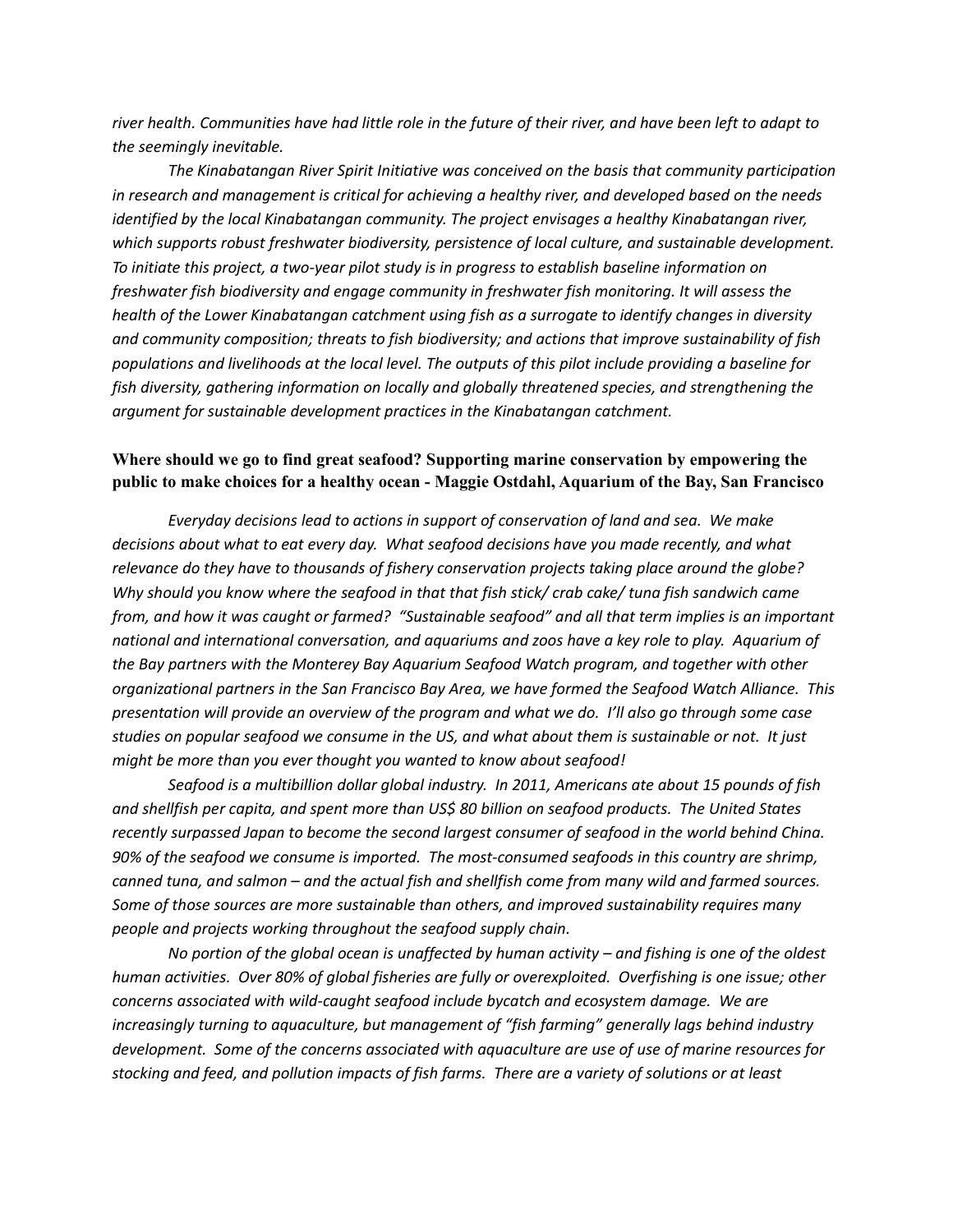*mitigations for these problems. We consumers need to know what questions to ask and what information to look for, so we can make choices for a healthy ocean.* 

## **Rebuilding islands in the Chesapeake Bay: Unique partnerships in environmental restoration of important habitats - Laura Bankey & Charmaine Dahlenburg, National Aquarium**

*The National Aquarium has been working with various partners to provide community-based habitat restoration opportunities within the Chesapeake Bay watershed since 1999. Since that time, we have helped restore more than 160 acres of vital habitat by planting more than 1.5 million native plants and removing invasive species and debris from project sites. In 2005, we hosted our first restoration project on Poplar Island, returning with additional volunteers in 2009 and again in 2011. In total, we hosted 659 volunteers, installed more than 233,000 native tidal wetland grasses and restored close to eleven acres on this unique restoration site. While only partially finished, wildlife is already beginning to return. To date, more than 170 bird species have been identified on the partially restored island and 30 species are nesting in the new habitat. Birds are not the only animals that have chosen to nest there. A thriving population of diamondback terrapins now nests on the sandy beaches and restored marshes of the island. In addition to the habitat restoration project, the Aquarium also participates in a diamondback terrapin head start project developed by researchers studying the terrapin populations at the restoration site.*

 *When Captain John Smith sailed the Chesapeake in 1607, Poplar Island was estimated to be 1400 acres. In the centuries that followed, the island was home to farms, sawmills, schools and at one time almost 100 inhabitants. For a variety of reasons Poplar Island, like many other islands in the Chesapeake Bay was beginning to undergo serious erosion. It is estimated that by the 1990s, no more than 5 acres remained of the original island footprint. Parallel to the loss of these local islands, the Port of Baltimore was increasingly expanding and becoming one of the most influential economic drivers in the state of Maryland. The approach channel to Baltimore's harbor had to be constantly dredged to provide access to larger and larger ships making their way up to the port. The excess dredged material had to go somewhere. The original partners in the Poplar Island project, the Maryland Port Administration, U.S. Army Corps of Engineers and the Maryland Environmental Service developed a plan to restore Poplar Island to a 1710 acre footprint using the excess dredged material from the shipping lanes – termed "beneficial reuse." In 1996 and again in 2007, a total of \$667M was committed to rebuilding the island and creating habitat for wildlife - mainly upland forests and tidal wetlands. A retaining wall was built, smaller island compartments designed and the island began accepting dredged material in 2001. Almost immediately, wildlife began to make regular visits to the island – even as it was an active construction site. As the tidal wetland cells came online, additional partners were invited to participate in this unique project. NOAA is helping to monitor wildlife, the U.S. Fish and Wildlife Service is helping to manage the restored sections, researchers from Ohio University are studying the diamondback terrapin populations now using the island, scientists from the University of Maryland Center for Environmental Science are monitoring the wetland to determine restoration success and the National Aquarium is creating community connections by facilitating stewardship opportunities on the site and helping citizens understand the scientific value of this restoration site.*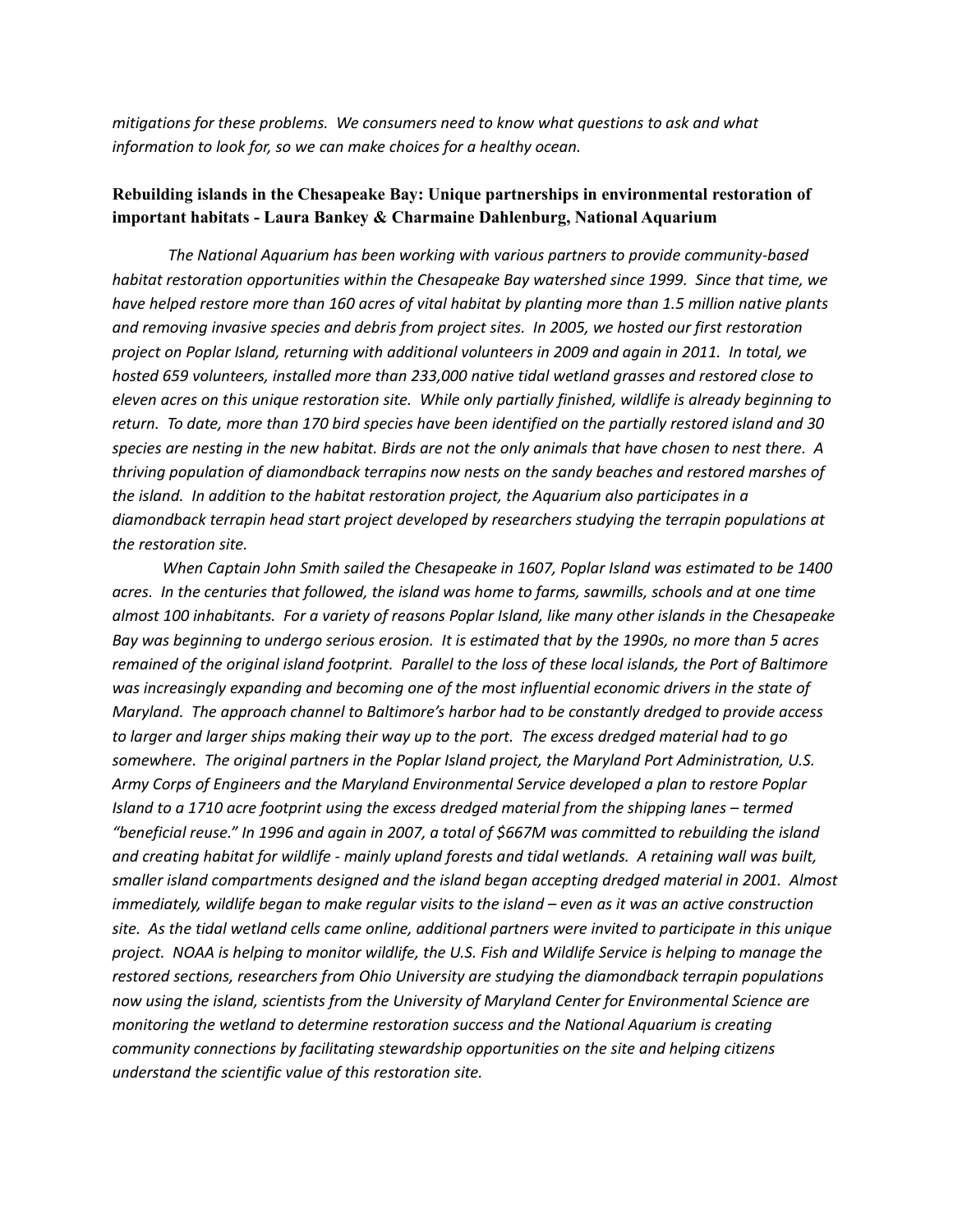**From Virginia to Borneo: Following a signature species (Tomistoma schlegelii) into field conservation opportunities - Mark Swingle, Virginia Aquarium & Marine Science Center & Rob Stuebing, Indonesia Foundation for Equatorial Conservation (YASIWA)**

*In 2009, the Virginia Aquarium opened a newly renovated exhibit gallery, the Restless Planet. For the first time in its history, the Aquarium included major permanent exhibitions of species and habitats from outside the mid-Atlantic region of the United States. Along with the new exhibitions, including several globally endangered species, the Aquarium initiated plans to provide its first significant support for international field conservation efforts. The following information describes the Aquarium's involvement with conservation biologist Rob Stuebing and initial work to understand the ecology and conservation needs of the endangered Tomistoma crocodile and its incredibly rich habitat in the Mesangat wetland of Borneo.*

*The landscape of Indonesian Borneo remained mostly forested until the 20th century. Following independence, national development in Indonesia spurred a rush for easily convertible natural resources, primarily in the form of timber extraction. The timber industry formed an ideal precursor for plantation agriculture, as the value of palm oil skyrocketed in export markets. The result has been rapid rates of deforestation and related habitat destruction, especially in the lowland forest zones along the equator. Campaigns against oil palm have had no significant impact so far, while a new emphasis on integrating species conservation into development decisions and plantation operations has shown some promise. The Mesangat wetland in East Kalimantan is one such example. The area was heavily logged beginning in the 1970s, and vast areas burnt during severe El Niño droughts in 1982-83 and again in 1997-98. In 2008, an oil palm plantation company acquired a portion of the Mesangat-Kenuhan Suhuwi wetlands, but after discussions with its own conservation staff, agreed that not only was this deep wetland unsuitable for oil palm, but acknowledged also that there were several Critically Endangered and Endangered species resident in the area. This situation mirrors a larger reality in the disturbed wetlands of East Kalimantan, that stretch over an area of peatlands, freshwater swamps and vast inland lakes, where RTE species persist despite decades of disturbance. In Mesangat, there have been collaborative efforts by the company's conservation department, local and international scientists and students, international zoos and aquariums and a local conservation foundation to ensure that this wetland site of perhaps 1,000km<sup>2</sup> is maintained for the conservation of at least five RTE species: Orlitia borneensis, Crocodylus siamensis, Tomistoma schlegelii, Ciconia stormi, Prionailurus planiceps and Nasalis larvatus. Efforts by an earlier foundation set up by the oil palm company have resulted in the first detailed accounts of the ecology of Crocodylus siamensis and Tomistoma schlegelii, and the beginning of an overall conservation management of many more wetland species. Many RTE species currently remain relatively common within these patchy, mixed-use landscapes. The above conservation model can be attractive because it would integrate conservation values within an industry that has ignored all but the most broad-brush conservation efforts (that often die after lunch in five-star hotel discussions), place responsibilities in specific companies at specific sites on readily identifiable RTE species, provide opportunities for conservation engagement with local scientists and economies, and identify specific targets for international institutions eager to achieve solid gains in the conservation of species of their specific interest. This model has bones, i.e., it relies not upon high-level discussions in international*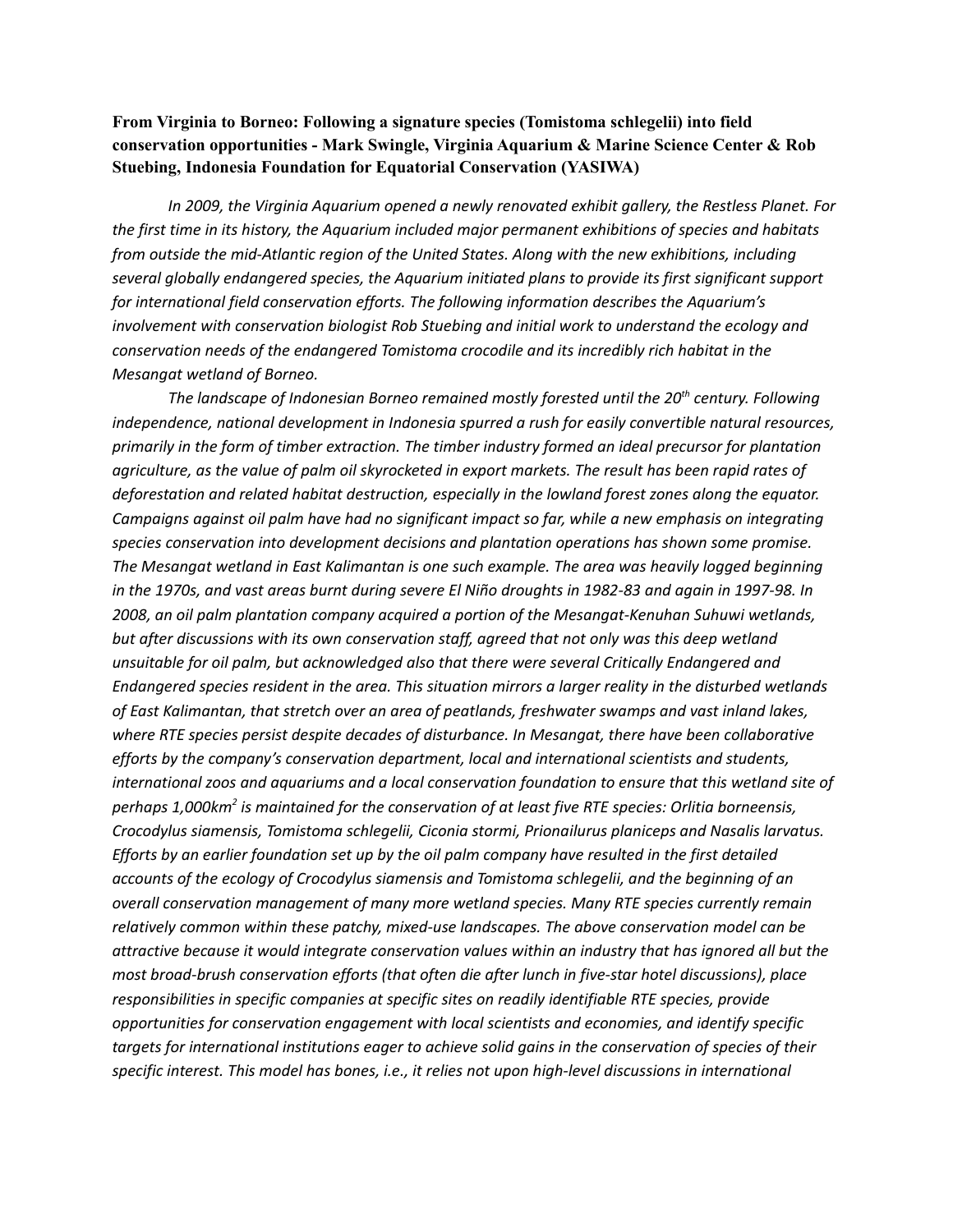*conferences, but rather direct action on the ground by local and international partners. Participation is invited.*

# **The Kasiisi Project: encouraging environmental stewardship in Uganda's next generation - Dr. Zarin Machanda, Elizabeth Ross, Ph.D. & Sonya Kahlenberg, Ph.D., The Kasiisi Project**

*The Kasiisi Project works to preserve Kibale National Park (KNP), a rare natural treasure in western Uganda. KNP is home to over 300 bird species and the highest density and diversity of primates in East Africa. It harbors many rare and endangered species, including elephants and chimpanzees. Though gazetted as a National Park in 1994, threats to KNP and its wildlife remain and are increasing. The neighboring human population, an estimated 240,000 people at a density up to 335 people per km2 and growing at 3.5% annually, presses hard against the park's boundary. Decreasing crop production and increasing competition over land and resources such as firewood and water has intensified pressures on the forest. Poaching inside the park and human-wildlife conflict outside the park is also common. Conservation in the face of these huge challenges requires both short-term (e.g. law enforcement) and long-term (e.g. educational programs that foster an appreciation of the consequences of environmental degradation, an empathy for threatened animals, and pride in preserving wild places) approaches. The Kasiisi Project, founded in 1997, initially as the community outreach arm of the research-based Kibale Chimpanzee Project. We work collaboratively with governmental and nongovernmental organizations and Kibale researchers. Our focus is on long-term educational strategies, which complements other projects in KNP that work toward shorter-term conservation solutions. We set out to (1) help improve local government primary schools in general to provide the children of subsistence farmers with an education that would enable them to pursue livelihoods that were less impactful on the forest. We work toward this goal by addressing multiple needs of the schools, ranging from investing in new construction to providing free lunch programs, teacher training, and health initiatives that help reduce absenteeism, especially in adolescent girls. We also (2) use conservation education to motivate and empower children – the decision makers of tomorrow – to become a generation of committed rural conservationists. Currently we work with 14 forest-edge primary schools reaching 10,000 children, their teachers, families and communities. Because of large class sizes, we primarily focus our conservation education in already established school Wildlife Clubs. We use fun, hands-on activities for students and teachers, such as wildlife viewing in national parks, conducting research on the quality of area water sources, and a debate competition about local conservation issues. We continuously evaluate our programs to assess their efficacy and to inform future directions. These efforts have paid off. The Kasiisi Project schools are now rated top in the district, and evaluations show that student and teacher participants become better informed about the environment and teachers become more motivated to teach about conservation. Additionally, schools are now teaching sustainable agricultural practices and are involved in cutting-edge sustainability projects, such as using fuel-efficient stoves in cooking and recycled materials in construction and converting human waste into methane for fuel. Surveys also confirm that the local community recognizes our programs and considers our project a benefit for the community.*

# **Changing Hearts, Minds and ultimately Behaviors: formulating community engagement with youth volunteers - Jennifer Whitener, Oregon Zoo - Anne Warner, Conservation Strategies**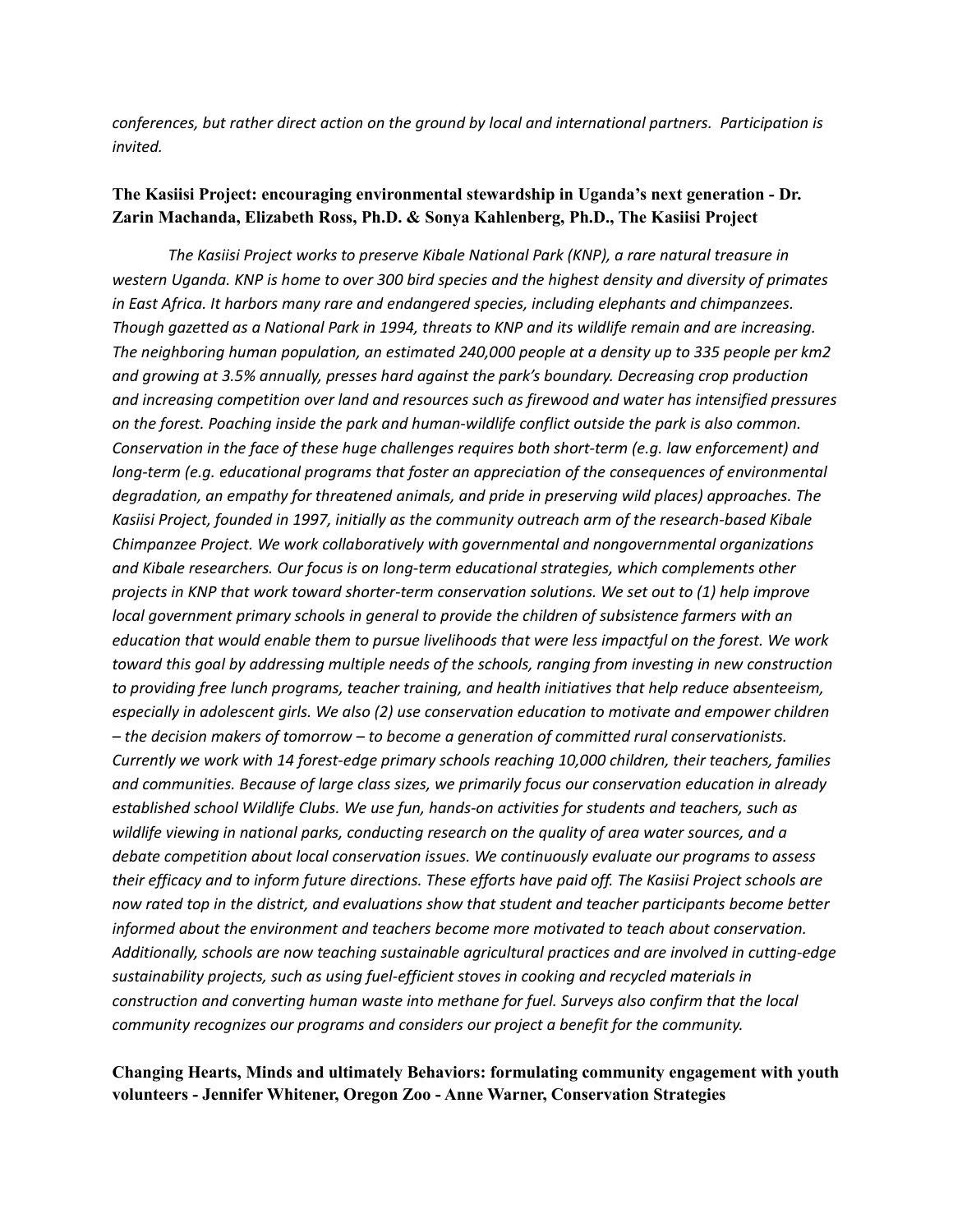*Maintaining an on-going level of interest and engagement with today's teenagers in any discipline is a challenge. Creating a high level of engagement with the community and the natural world is even more difficult as it requires teen organization, collaboration and leadership. As Educators, we have the unique opportunity to harness teenagers' natural enthusiasm to create conservation conscious citizens. Starting in December 2009 and ending January 2012, a pilot program called the Conservation Corps was launched at the Oregon Zoo to investigate potential impacts of a teen-led conservation group.*

*The mission behind the Conservation Corps was to create a group of highly engaged youth to investigate a conservation issue within the community, educate and motivate other youth volunteers to respond, and carry out an action plan to address the issue at the community level. In establishing the Conservation Corps, the objectives were to investigate the benefits of a teen led conservation group, identify factors that aided or impeded success and establish a re-creatable formula that could be used to extend teen engagement in the community. Zoo staff provided guided support and resources, but teens made programmatic decisions. Teens had one month to research an issue, assemble a team to coordinate the efforts, and present it to the rest of the Conservation Corps to solicit volunteers to take action within the community. To evaluate the effectiveness of the Conservation Corps, members participated in pre, mid, and post program interviews and completed questionnaires following participation. At completion, participants showed an increase in conservation-related behaviors and indicated continued involvement in related activities. As a result, a successful youth engagement formula was established, with teen self-selection, carefully shaped staff involvement, and the necessity of the teens to choose their community project identified as crucial to the program's success.* 

#### **Oh look- it's an elephant! - Dr. Maggie Esson, Chester Zoo, North of England Zoological Society**

*Children with limited opportunity to experience wildlife visit my zoo and see an elephant. Impressive! But there has to be more to it than that. A flagship species in a zoo carries a wider responsibility that that of creating the 'wow' factor. For our Asian elephants this means entry points into the world of living with elephants in the villages of Assam, the rich culture of the region and the way of life of the villagers. In Assam the reality of living with elephants is a complex mixture of fear and reverence. Elephants destroy crops and sometimes lives yet they are honoured by tradition and belief. One of the benefits of zoo educators working on field projects is gaining personal insight and perspective. As a result a fresh and authentic eye can be brought to in-zoo programs. Another benefit is that of being able to mentor colleagues in the field and help make field education programs more robust in their planning, delivery and evaluation. The 'Thinking Big' Elephant Project evolved as a result of this close relationship between zoo and field program.* 

*Children from one of the most socially deprived regions of the UK journeyed through the Assamese story in school with resources proved by the zoo, and with a zoo visit that included interviews with an elephant keeper. The project was built around listening and literacy and by using the elephant as a flagship and the Assam project as a point of cultural reference the children became fully engaged and produced an impressive body of work which was exhibited at the zoo, thus reaching a wider audience. In interviews, teachers reported quite amazing levels of concentration from children with notoriously short attention spans. Children with low levels of self-esteem and no confidence were able to rise above this when the opportunity to question a 'real' elephant keeper was presented to them. Parents reported that*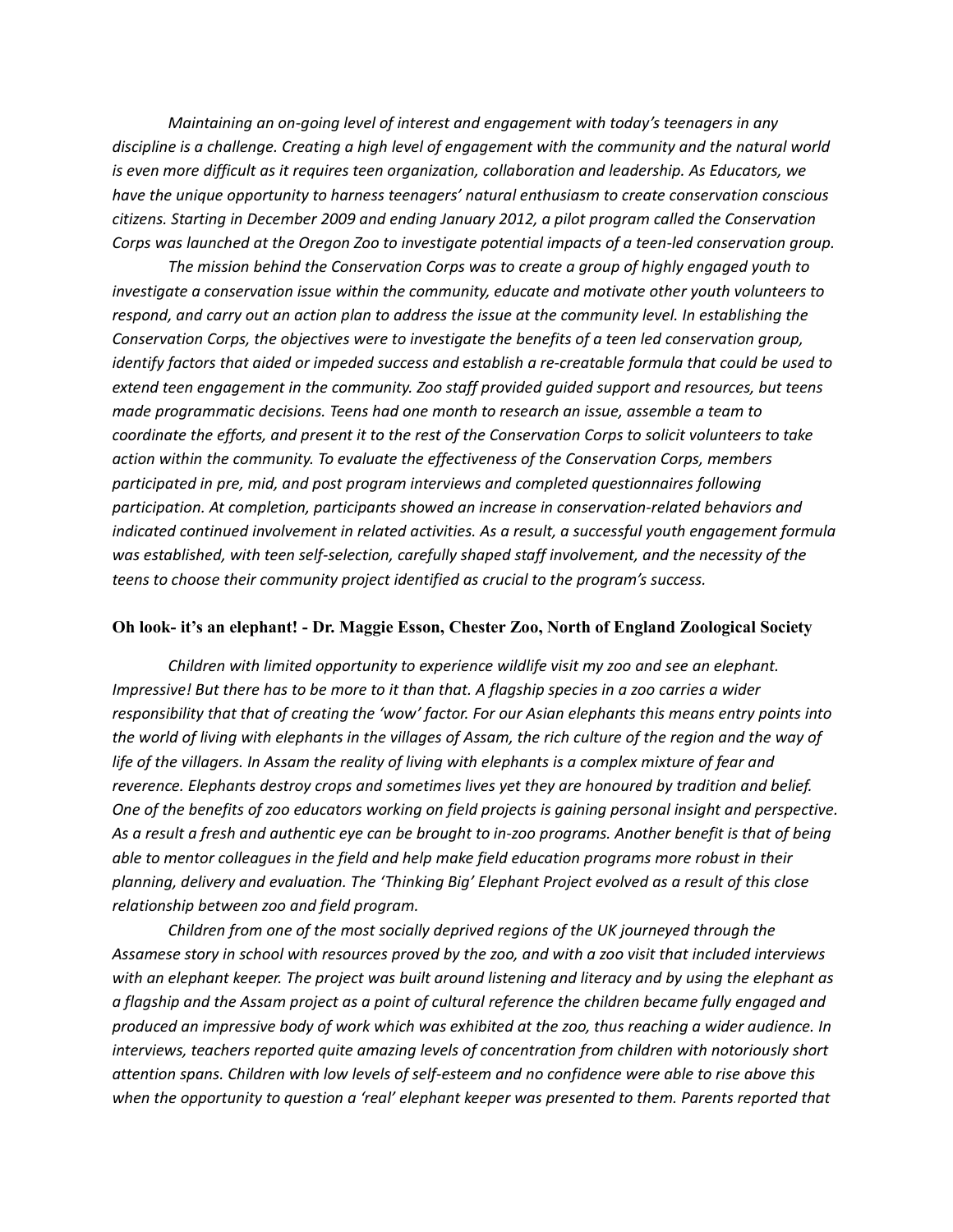*their children were animated in their reporting of their school days in a way never before experienced. Meanwhile in Assam, the complex relationship between elephants and villagers living, or attempting to live alongside raiding elephants, is part of the zoo's 'Haathi' project. School visits are one part of the public education program there too, and include learning to recognise the signs of an angry elephant and when not to tease but to run! The other aspect is to explain the family lives of elephants, the role of the matriarch and the nurturing of the young, and the impact of habitat destruction on wildlife. Here there is a parallel with the discussions we have in our zoo with our school children and a strong point of emotional engagement for both. The evaluation we carry out with the schools in Assam shows this; for example, in pre and post-tests over half the participating children show a positive change in their level of understanding of why habitats should be protected and in personal meaning maps children show an increased understanding of the needs of the elephant family. This is truly a symbiotic relationship, connecting in-zoo and field conservation education using the same flagship species. As a result of in-built evaluation in both projects we gain some perspective on the value of this dual approach to conservation education.*

#### **Long-distance love story: from the Prairie to the Rainforest - Susan Lutter, Act for Great Apes**

*Conservation isn't simple, or quick, or one-dimensional. It is an intricate tapestry of science and culture, of putting knowledge into practice day after day, year after year. And it's fueled by passion, for the animals, the people and the forest.*

*This paper tells the stories of communties, half a world apart but of one spirit, whose passion inspires others - and each other – to take action for conservation.*

*Act for Great Apes supports Ape Action Africa, who works on the front lines of conservation in Cameroon where the national park they manage is home to more than 300 gorillas, chimpanzees and other endangered primates rescued from illegal trafficking. They also work with local communities to improve their lives, too, and to help them protect the forest that is their natural heritage.* 

# **Amur Tigers in Russia: Adapting Conservation Strategies to Meet Evolving Needs - Jonathan Slaght & Dale Miquelle Wildlife Conservation Society, Russia**

*The Wildlife Conservation Society's Russia Program (WCS Russia) has been involved in Amur tiger conservation for twenty years. What began as a modest Russian-American biological research program in 1992 has since diversified to address tiger conservation needs as they have evolved. In addition to biological research, WCS Russia programs now include management of an aggressive anti-poaching program, infectious disease monitoring, mitigation of human-tiger conflicts, training young conservation biologists, and collaboration with hunting concessions and logging companies to bolster tiger prey populations. Zoos have proven to be an invaluable source of support for these programs. Here, we provide an overview of the various WCS Russia conservation programs, and describe how North American zoos have directly aided Amur tiger conservation in the wild.*

**Rescue, Rehabilitation, Reintroduction and Education Outreach - An Integrated Approach to Bonobo (Pan paniscus) Conservation in the Democratic Republic of Congo - Claudine Andre & Lisa Pharoah, Friends of Bonobos, DRC**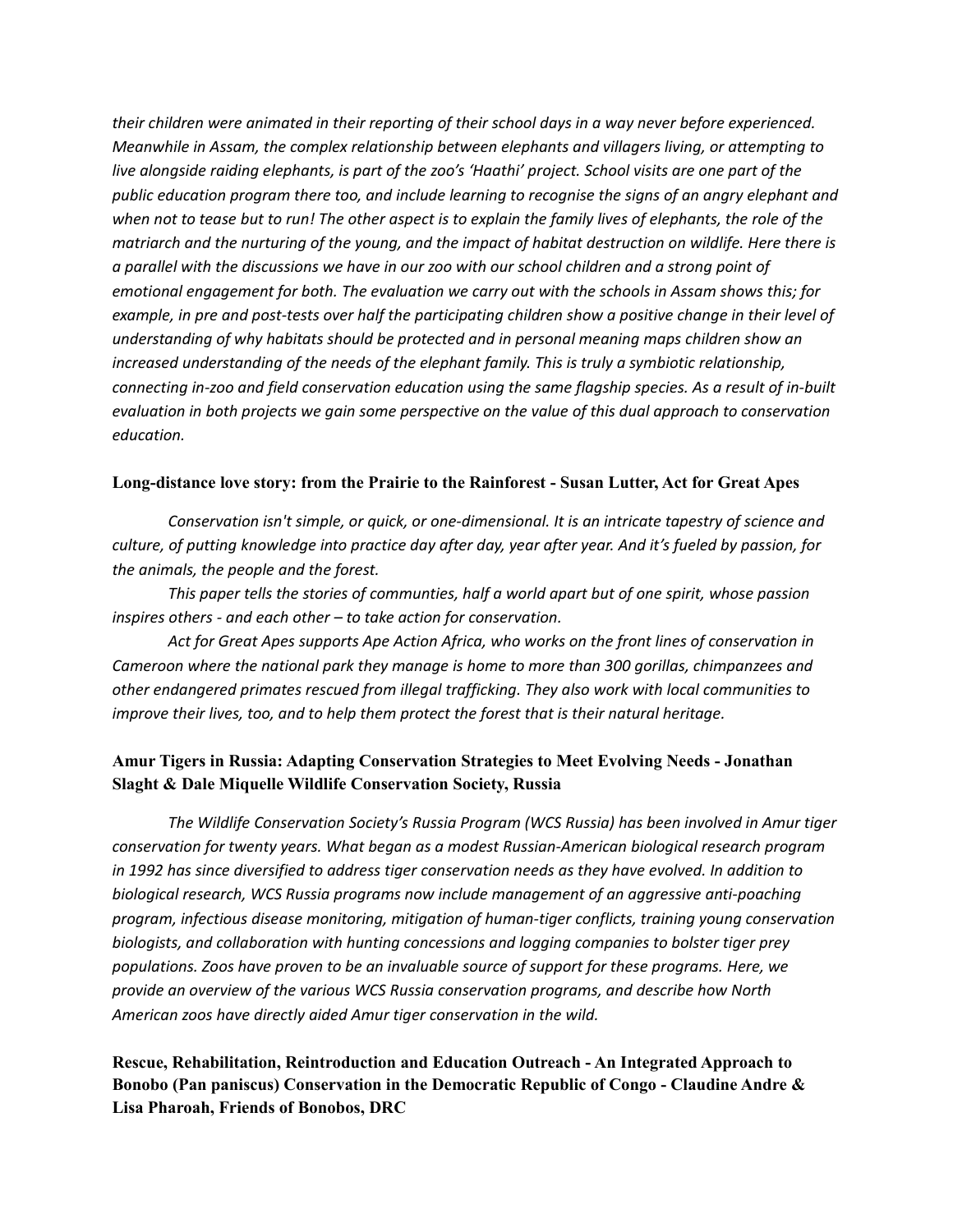*With support provided through Friends of Bonobos, since its establishment in 1994, the Congolese non-profit organization les Amis des Bonobos du Congo (ABC) has expanded its activities into an integrated bonobo conservation program that currently includes the rescue and rehabilitation of orphan bonobos, a multi-faceted environmental education program that reaches more than 50,000 people a year, and the world's first ever reintroduction of bonobos into the wild, which began in 2009.*

*Prior to the launch of ABC's release program in 2009, bonobos remained the only great ape species for which a method for release of captive individuals into the wild had not been developed. Given the consensus that bonobo populations are declining throughout the species' range, developing new ways to use sanctuaries as dynamic tools in bonobo conservation are ever more important. Over the long-term, the strategic release of sanctuary bonobos may provide an important technique, as it has for other critically endangered mammals (Kleinman 1989), to stabilize remnant wild populations with outside genetic material or to repopulate forests that were emptied of wild bonobos due to previous human activities.* 

*In June 2009, ABC conducted the world's first ever reintroduction of 9 bonobos, who had been orphaned from the bushmeat and pet trades and rehabilitated at ABC's Lola ya Bonobo sanctuary. Then in 2011, ABC released an additional 7 bonobos back into the wild. Both groups were released at Ekolo ya Bonobo, a specially created community reserve located within former bonobo habitat in Equateur Province, DRC.* 

*In order to be sustainable, the reintroduction of any species must be part of an integrated conservation program, which also addresses the main factors that put the species at risk. As such, ABC's pioneering release program employs a holistic approach by working in close collaboration with local, regional and national, and international stakeholders, providing support and direct benefits to the local communities, conducting education awareness and outreach activities, as well as anti-poaching patrols and the tracking and monitoring the released bonobos. Although many of the results of the ABC's release program have been quite encouraging, ABC has also learned a number of important lessons that can be shared to help inform decision-making and planning for any future releases.* 

*African ape sanctuaries have evolved as supplemental conservation tools by offering a second level of protection to wild ape populations, when existing frontline conservation strategies have failed to protect individuals from the ever-growing illegal bushmeat and pet trades. With the recognized negative impacts of poaching and other threats on wild populations, it is therefore important to have measures in place to help protect a reserve of individuals who have been taken from the wild. This is one of the primary roles of the sanctuary – to act as a refuge for those bonobos who have been taken from the wild, and to provide them with the necessary care and rehabilitation to ensure their survival.*

#### **Red Panda Community Based Monitoring & Conservation - Dirk Kloss, Red Panda Network**

*Red Panda Network (RPN) began in 2005 to target the conservation of the threatened red panda (Ailurus fulgens) across its entire range in the Eastern Himalayas. RPN's trademark community-based monitoring and conservation method started in 2006 with the main red panda subspecies (A.f. fulgens) population along the eastern Nepali-Indian border. Studies of this transboundary region and its red panda population demonstrate threats by habitat fragmentation and deforestation from livestock herding, firewood and fodder collection, and road construction. While poaching has been drastically*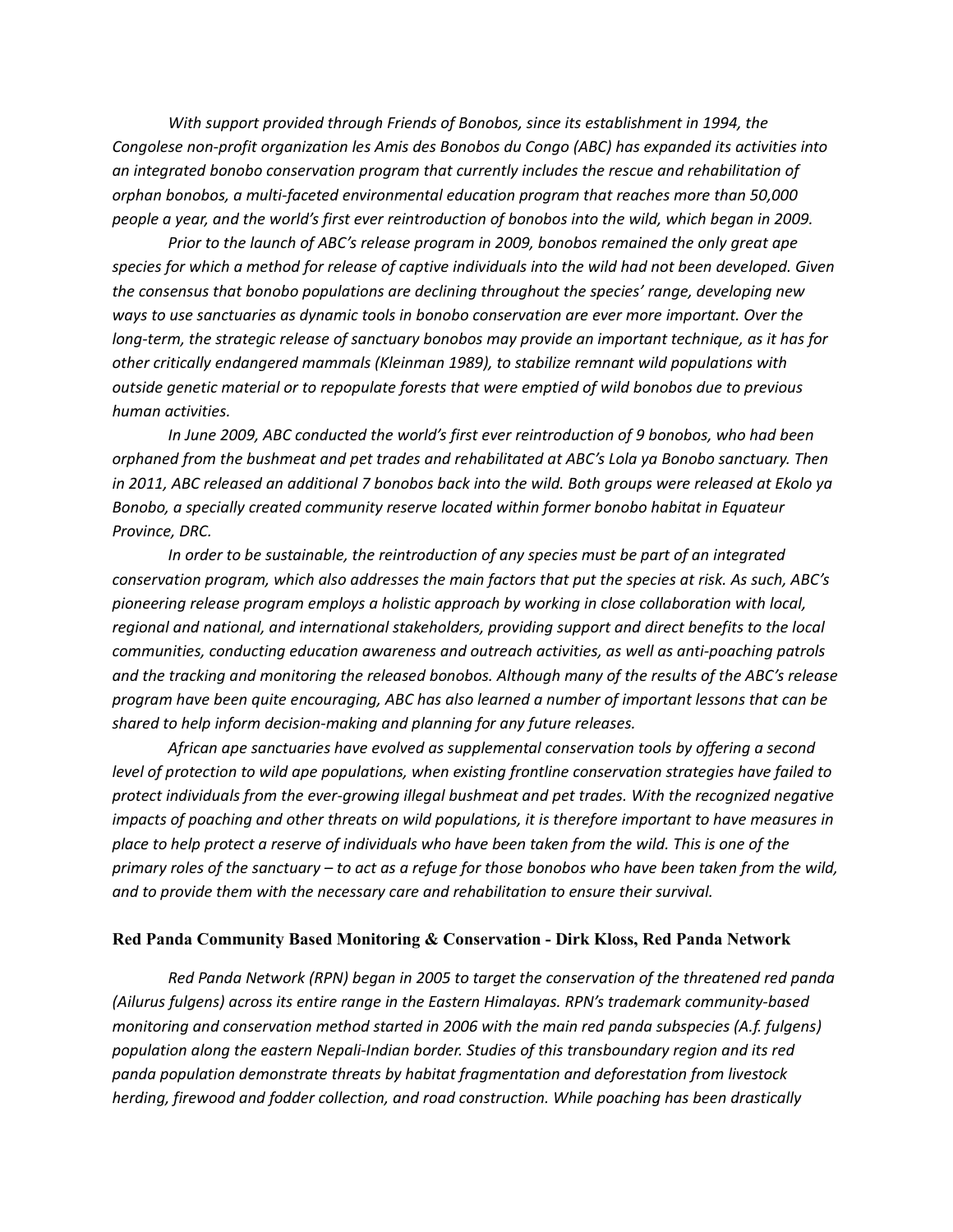*reduced if not eliminated in our areas, it continues to be a major concern in other parts of Nepal and neighboring countries. Conservation depends on work with the remote forest settlements.* 

*This paper demonstrates how RPN's signature program, Project Punde Kundo ("red panda" in a local Nepalese dialect) utilizes local ecological knowledge and the Nepal community forestry framework for conservation of a landscape species. We maximized our ability to collect red panda information by directly involving communities. RPN only has 2 international and 2-3 in-country staff, basing most of our international awareness outreach and fundraising on volunteers, and employing in each of our districts a local conservation organization we helped create or develop. Through these partners RPN hires and trains forest users for their new role as 'Forest Guardians' in long-term population and habitat monitoring, and for awareness generation among their fellow village communities. With this income from forest and species protection begins the process in which communities buy-in and shift their perception of the forest from a source of extractive income to one of sustainable income potential, appreciation and tangible benefits from its inherent aesthetic value. New firewood efficiency and income generation programs further reduce deforestation.* 

*Since the last presentation at ZACC 2011 the new RPN team has introduced closer integration with zoo partners who are funding conservation activities, began construction of a Community Conservation Resource Center high in the Himalayan mountains, tripled the active area in which we work with Eastern Nepal communities, is expanding initial baseline and awareness programs to 6-10 more districts in central and western Nepal, advanced key research through the first ever red panda Population and Habitat Viability Assessments (PHVA) in Nepal and China (India is scheduled for later this year), introduced a scholarship program for Nepali masters students for research in our new districts, and received first investor funding for an innovative pilot project to generate sustainable revenue for decades through carbon offset payments with Reduced Emissions from Deforestation and Degradation (REDD).* 

*RPN funding developed from one-time grants to increasingly longer-term zoo and corporate partners, as well as a diversified small donor base. Small one-time grant applications are still a major but often inefficient source due to time-consuming proposals and follow-up, uncertainty, frequent needs to rewrite or delay activities, etc. The greatest conservation impact is reached by our long-term Zoo partners who fund specific program components that are aligned with their interests, for example research through our community-based monitoring, education programs such as school curricula, information panels along strategic paths and roads, or creating the RPN Community Conservation Resource Center. One reliable zoo partner supports our core conservation program financially long enough so that we can allocate staff to integrate dispatched zoo staff as short-term volunteers in construction, education exhibits, ecotourism, or research activities.*

*The Conservation Center serves as the base for community-based monitoring and awareness programs in the area. It demonstrates hands-on biodiversity conservation through sustainable building practices, household solid waste management, eco-sanitation toilets, rainwater harvesting, alternative farming and energy practices. It will train the population of surrounding mountain villages in construction and use of fuel efficient woodstoves that can reduce fuelwood consumption, a major driver of red panda habitat deforestation, by over 50%. Better insulation of kitchens, thanks to introduction of chimneys, increases savings even more, and greatly improves respiratory health of women and children. The center will eventually become self-sustaining using income from high-value cash crop nurseries such*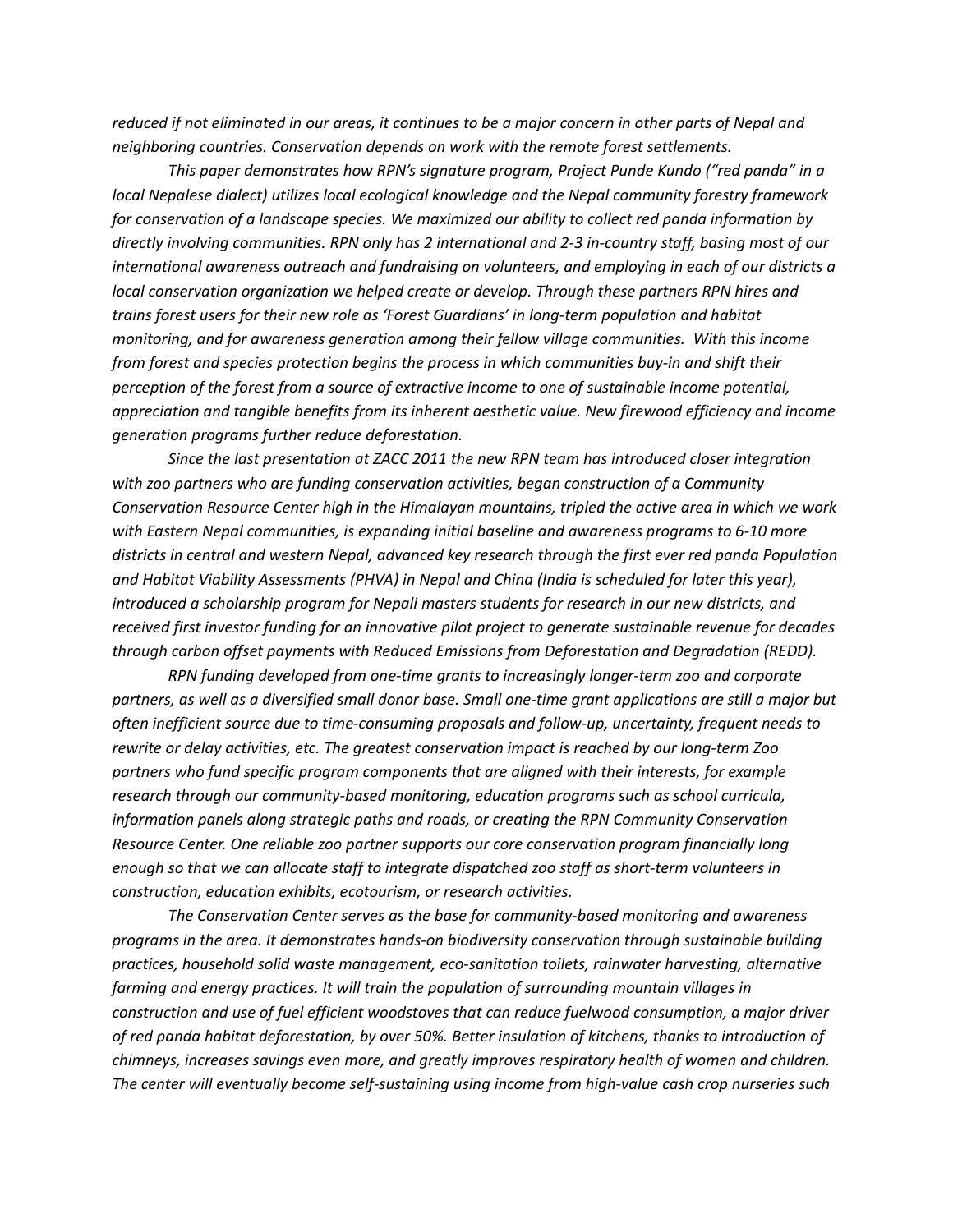*as medicinal and aromatic plants, installation of EcoSan toilets, stoves and other renewable energy, handicraft and souvenir production, ecotourism accommodation, guiding, and other services.* 

*We recommend this model for other landscape-level species to develop a conservation ethic and sustainable development capacity within local communities.*

#### **Incentivizing community-based reforestation efforts in Madagascar - Edward E.Louis Jr., DVM, Ph.D., Omaha's Henry Doorly Zoo and Aquarium**

*Omaha's Henry Doorly Zoo and Aquarium (OHDZA) and its Malagasy NGO, the Madagascar Biodiversity Partnership (MBP), have initiated an innovative project in the Kianjavato area of southeastern Madagascar that protects and expands local forests while raising the standard of living for thousands of people. The forests in Kianjavato are home to two critically endangered lemurs; the Black and white ruffed lemur and the Greater bamboo lemur. Six other lemur species also dwell in these forests along with wildlife such as chameleons, bats and tenrecs, amongst a flora unlike anywhere else. In addition, there are approximately 12,000 people that rely on the same forests for firewood, food and construction materials. As a result of more than 50 years of deforestation in the area the landscape has been fragmented, cutting off thoroughfares for wildlife.*

*The OHDZA-MBP therefore developed a multi-tiered corridor design reforestation and restoration project that takes advantage of Kianjavato's mountainous terrain and does not reduce the area of current farmland. The unique design of this plan allows for half of the regenerated forest to benefit the community through sustainable harvesting and sale of products. The other half of the reforested area will provide a permanent habitat that will support not only the critically endangered lemurs but all wildlife dwelling in Kianjavato's forests. OHDZA-MBP believes that everything is connected, or "Mampifandray ny tontolo", and to make this reforestation and restoration project a success, the involvement of the Kianjavato community is vital. To encourage community participation, a conservation credit program has been instituted that rewards families or individuals with a variety of items for planting trees. Incentive items were selected for the potential of improving the standard of living while concurrently reducing people's burden on local forests. A sample of these items include: fuel-efficient rocket stoves, a water wheelbarrow called a Water Hippo Roller, and ToughStuff solar panels and accessories. The community-wide adoption of this program will have profound positive effects upon the long-term survival of the surrounding forests, benefitting both the people and the local ecosystem.*

# **Ranging patterns of elephant bull in agro-industrial landscape: implications for conserving the species in the lower Kinabatangan floodplain - Nurzhafarina Othman, Marc Ancrenaz, Benoit Goossens, Danau Girang Field Centre, HUTAN**

*Industrial logging and establishment of large scale oil palm plantations started in Lower Kinabatangan in the early 70's. Rapid and drastic transformations of the landscape have had severe repercussions on the elephant herds living in this region of Borneo. However, the power of adaptation of Bornean elephants and their chances of survival in agro-industrial landscapes remain largely untested to date. This project uses a combination of approaches (direct sightings, radio and satellite telemetry, genetic analyses) to assess how adult male interact with females' herd during their migration along the Kinabatangan River, how elephants use newly developed agro-industrial landscapes (such as oil palm*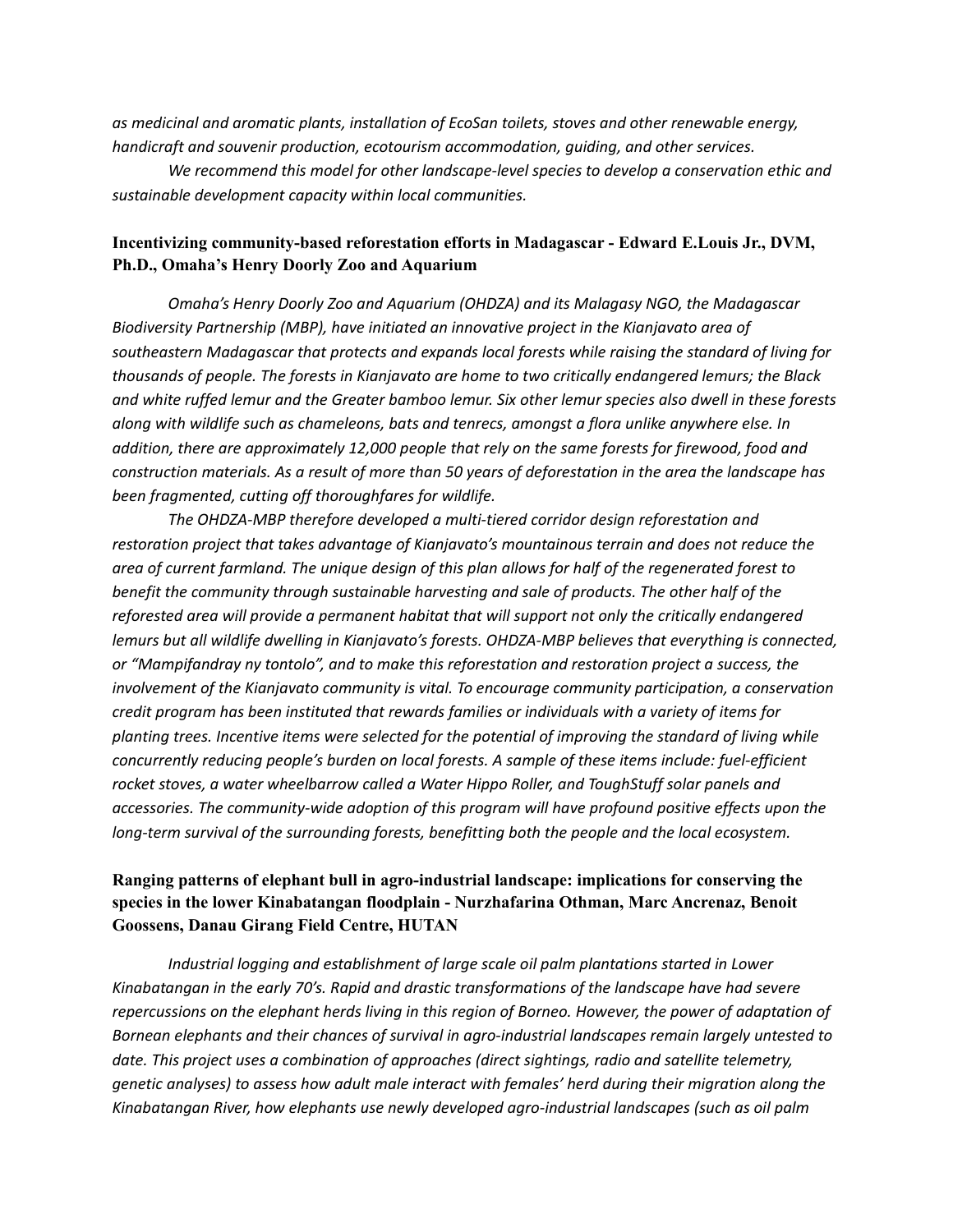*plantations); where are the new bottlenecks hampering elephant migration and what are the ways to alleviate them, what are the types and the extent of human-elephant conflicts in the area. Managing the herd of about 300 individuals that are living in the Lower Kinabatangan at a landscape level becomes a necessity given the fast rate of habitat fragmentation and reduction encountered in the floodplain.* 

#### **The Kibale eco-char initiative: partnering with agricultural communities & industry to safeguard wildlife habitat in Uganda - Rebecca Goldstone & Michael Stern, New Nature Foundation**

*Priding itself as an organization that adapts to local needs and desires in order to better serve wildlife populations, the New Nature Foundation has recently begun a partnership with the local agroindustrial complex that promises to make a long-term and sustainable positive impact for the outstanding wildlife of Kibale National Park in Western Uganda. Gazetted as a national park in 1993, Kibale enjoys the highest level of protection provided by the Ugandan government. Home to Africa's largest population of Eastern Chimpanzees and densest primate population, as well as countless other species commonly kept in AZA institutions, this ecological jewel is truly a haven for biodiversity. However, park guards often turn a blind eye to neighbors trying to find enough firewood to cook their dinners, leading to habitat loss and human-wildlife conflict. Founded in 2006, the Kibale Fuel Wood Project (KFWP) has worked to improve the people-park relationship and increase fuel efficiency by empowering citizens to meet their energy needs in sustainable ways. Tree planting, stove building and environmental education have been the keystones of our work for the past seven years. However, with one of the world's fastest growing populations placing ever-increasing pressure on the park, by 2011 it was clear that the community was prepared to make further changes in their lives that could help safeguard the local wildlife.*

*The Kibale Eco-Char Initiative (KECI) was founded to compliment the KFWP by manufacturing cooking fuel from agricultural and agro-industrial waste. The process of "briquetting" waste produces fuel of a uniform size and quality and increases the energy contained per unit of volume. Besides protecting habitat, replacing rainforest trees with briquettes also has positive implications in terms of carbon sequestration: Eco-char produced in the manner promoted by the KECI is a carbon neutral fuel source, with 100% of the carbon released by burning having been previously absorbed as the biomass was growing. The KECI follows two operational models: Village members trade farm waste for finished briquettes at our first production center, and we have seen a slow but steady adoption of the technology, with 23 families currently cooking meals with briquettes. But it is our partnership with the McLeod Kiko Tea Estate, a local agro-industrial giant, which promises to raise the KECI to the level needed to protect the few remaining expanses of pristine habitat in Western Uganda. Located on Kibale's boundary, employees often poach firewood in the park. Recently certified by the Rainforest Alliance, the estate was eager to curb this detrimental practice. Producing sawdust and "tea waste" in their regular course of operation, the estate has started briquetting these materials (with guidance and assistance from the KECI) to provide fuel for their more than 500 employees. This paper explores the challenges and opportunities inherent in adapting a grass-roots conservation model to the agro-industrial landscape.*

#### **Building bridges across sectors - Bengt Holst, Copenhagen Zoo**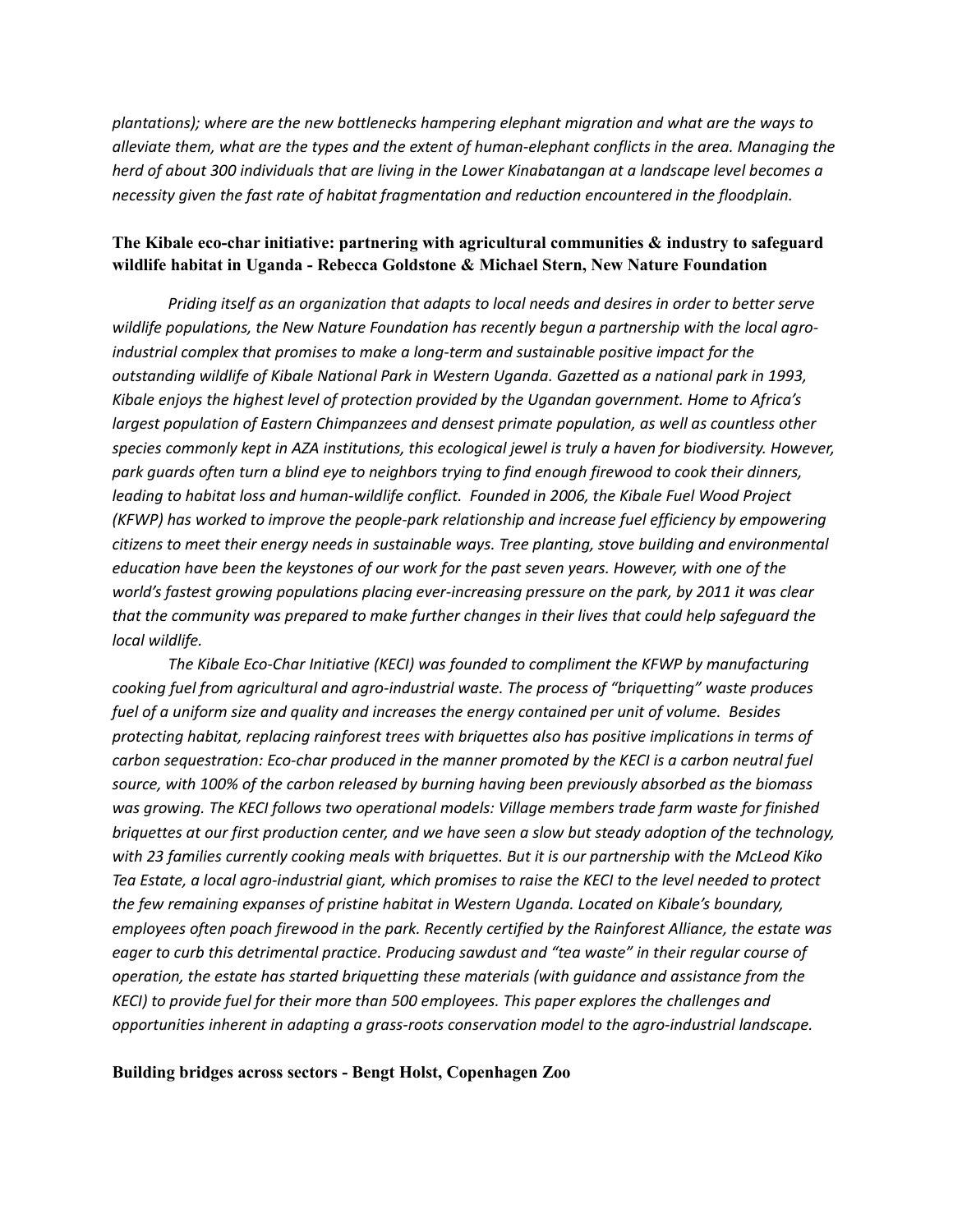*Copenhagen Zoo has been active in Malaysia working with Malay Tapir (Tapirus indicus) since 1999. The work focused primarily on ecological research and wildlife management and has resulted in a fruitful cooperation with the Department of Wildlife and National Parks, Malaysia. Since 2009 we expanded our work to include a close cooperation with United Plantations (UP), a Danish owned palm oil company with plantations in West Malaysia and in Kalimantan. Our role in this cooperation is to assist United Plantations in achieving their goal of making their production more environmentally friendly. The cooperation started as an informal assistance, but was formalized in 2010 when the Zoo signed an MOU with United Plantations. According to this MOU Copenhagen Zoo will:* 

#### *For a period of five (5) years, support UP with the:-*

*a) Development and implementation of an environmental masterplan to complement UP's activities with special focus on the company's estates in Kalimantan.*

*b) Development and capacity building of an Environmental Division in accordance with UP's requirement to be located at UP's Kalimantan Properties.*

*c) Operationalization of and mainstreaming of RSPO P&C and UP's environmental policy within the organisation.*

*d) Development and implementation of research and environmental monitoring programmes for UP's estates in Kalimantan.*

*e) Development and implementation of applied ecological research programmes aimed at improving plantation yield in a sustainable manner.*

*f) Development and implementation of rehabilitation and restoration programmes for UP's estates in Kalimantan.*

*g) Development awareness material about sustainable palm oil production.*

*The cooperation is considered controversial by many parties, but has proven very productive with a big positive impact, for example an environmental division has been established in the organization of UP, current ecological studies have started and areas of conservation importance are being managed and, if needed, rehabilitated. Both parties benefit from this cooperation, and it's a clear indication of the fact that cooperation is better than "trench digging" which unfortunately still is widespread within parts of the conservation community.* 

*The presentation will provide the background for this cooperation as well as the status and perspectives for the future.*

#### **Conservation Coffee in Papua New Guinea: An agricultural livelihood project to support tree kangaroos and biodiversity conservation - Lisa Dabek and Bobbi Miller**

*The mission of the Woodland Park Zoo's Tree Kangaroo Conservation Program (TKCP) in Papua New Guinea is to foster wildlife and habitat conservation and support local community livelihoods through global partnerships, land protection, and scientific research. The main goal has been to create and sustainably manage a protected area in YUS region in the context of local community. The creation and development of the YUS Conservation Area (YUS CA) represents the work of 16 years of collaboration between TKCP and local communities, a partnership which has grown to include local livelihood programs and improved access to government services such as healthcare and education. It is*